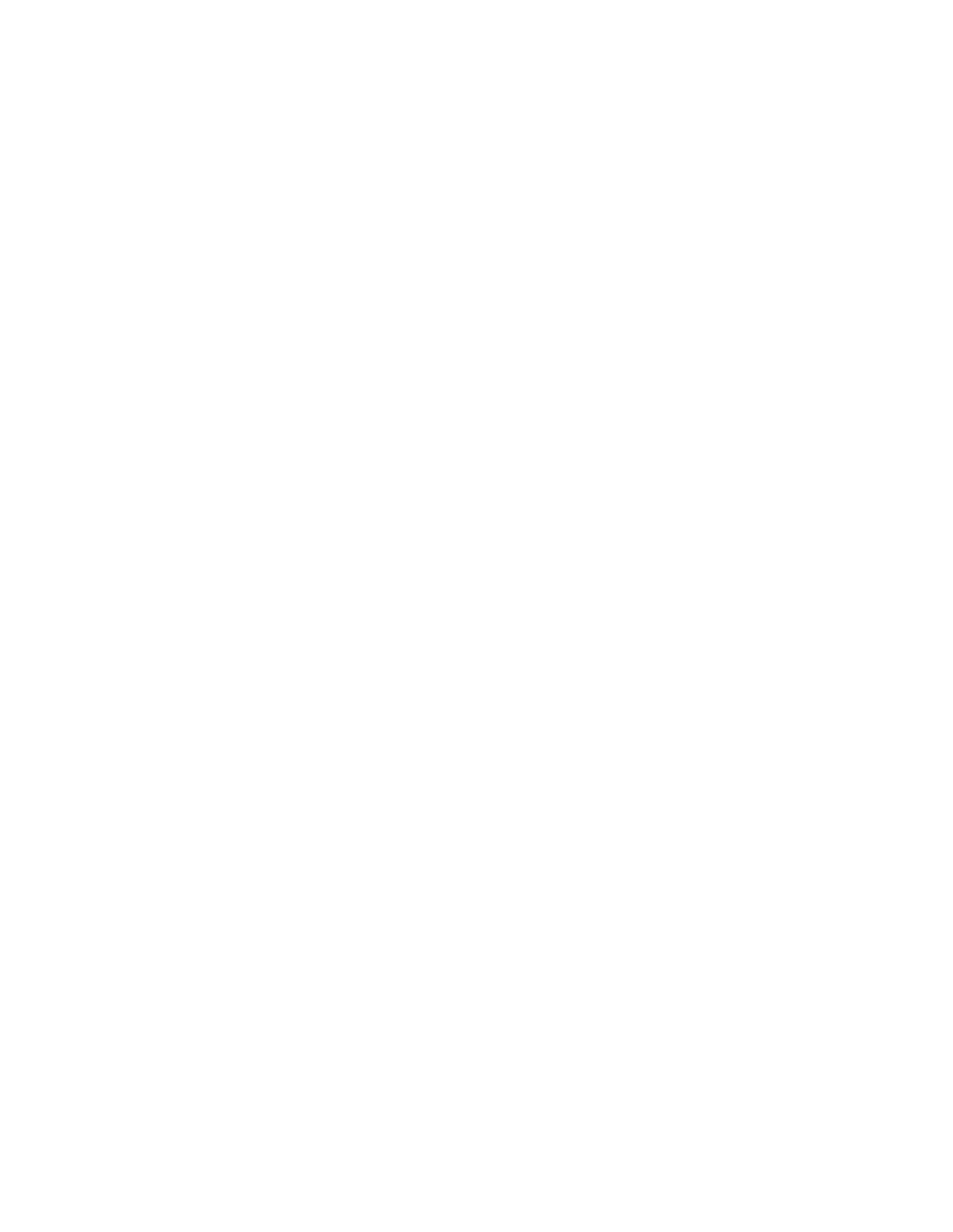## Contents

| Chapter 1. Basic Concepts                                   | $\overline{5}$ |
|-------------------------------------------------------------|----------------|
| 1.1. Groups, rings, and fields                              | $\overline{5}$ |
| 1.2.<br>Vector spaces                                       | $\overline{7}$ |
| 1.3.<br>Linear maps                                         | 12             |
| Bases<br>1.4.                                               | 15             |
| 1.5. Representing matrices                                  | 21             |
| 1.5.1. Operations                                           | 23             |
| 1.5.2. Duals                                                | 23             |
| 1.5.3. Change of basis                                      | 24             |
| 1.5.4. Endomorphisms                                        | 25             |
| 1.5.5. Bilinear forms                                       | 25             |
| 1.6. Traces and determinants                                | 26             |
| Chapter 2. Linear ODEs and Diagonalization of Endomorphisms | 31             |
| Differential equations<br>2.1.                              | 31             |
| 2.1.1. Linear ODEs with constant coefficients               | 32             |
| 2.1.2. Systems of linear ODEs with constant coefficients    | 33             |
| 2.1.3. The matrix exponential                               | 36             |
| Computing the matrix exponential<br>2.1.4.                  | 39             |
| 2.2. Diagonalization of matrices                            | 40             |
| Digression: The real case<br>2.2.1.                         | 46             |
| Diagonalization of endomorphisms<br>2.3.                    | 48             |
| 2.3.1. The spectral decomposition                           | 50             |
| The infinite-dimensional case<br>2.3.2.                     | 50             |
| 2.4. Trigonalization                                        | 52             |
| 2.4.1. Proof of Theorem 2.49                                | 53             |
| 2.5. Digression: The Jordan normal form                     | 56             |
| Exercises for Chapter 2                                     | 59             |
| Index                                                       | 63             |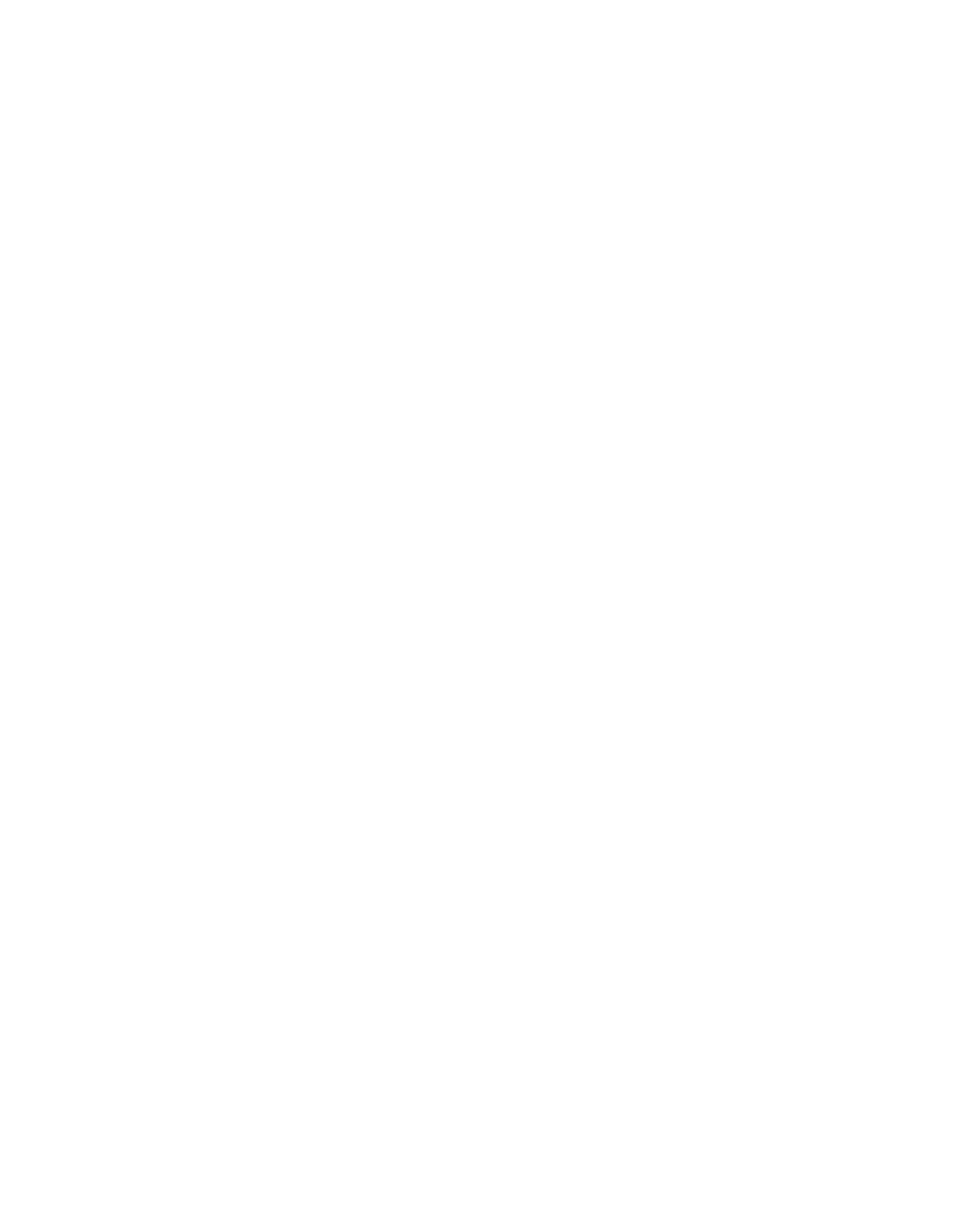### CHAPTER 1

### Basic Concepts

<span id="page-4-2"></span><span id="page-4-0"></span>This chapter is a summary of the basic concepts introduced in Linear Algebra I which will be used in this course.

### 1.1. Groups, rings, and fields

<span id="page-4-1"></span>DEFINITION 1.1 (Groups). A group is a set G with a distinguished element e, called the neutral element, and an operation, called "multiplication,"

$$
\begin{array}{rcl} G \times G & \to & G \\ (a, b) & \mapsto & ab \end{array},
$$

which is associative—i.e.,  $a(bc) = (ab)c$  for all  $a, b, c \in G$ —and which satisfies  $ae = ea = a$ . Moreover, for all  $a \in G$ , there is an element denoted by  $a^{-1}$ , and called the inverse of a, satisfying  $aa^{-1} = a^{-1}a = e$ for all  $a \in G$ .

One can show that the inverse is unique, that  $(a^{-1})^{-1} = a$  and that  $(ab)^{-1} = b^{-1}a^{-1}$  for all  $a, b \in G$ .

DEFINITION 1.2 (Abelian groups). A group  $G$  is called abelian if, in addition,  $ab = ba$  for all  $a, b \in G$ . If G is abelian, one often uses the additive notation in which the neutral element is denoted by 0, the multiplication is called "addition" and denoted by

$$
(a, b) \mapsto a + b,
$$

and the inverse of an element a is denoted by  $-a$  (and called the "additive inverse" or the "opposite" of a).

Examples 1.3. Here are some examples of groups:

- $(1)$  Z with the usual 0 and the usual addition is an abelian group (in additive notation).
- (2)  $\mathbb{Z}_{>1}$  with  $e = 1$  and the usual multiplication is an abelian group (not in additive notation).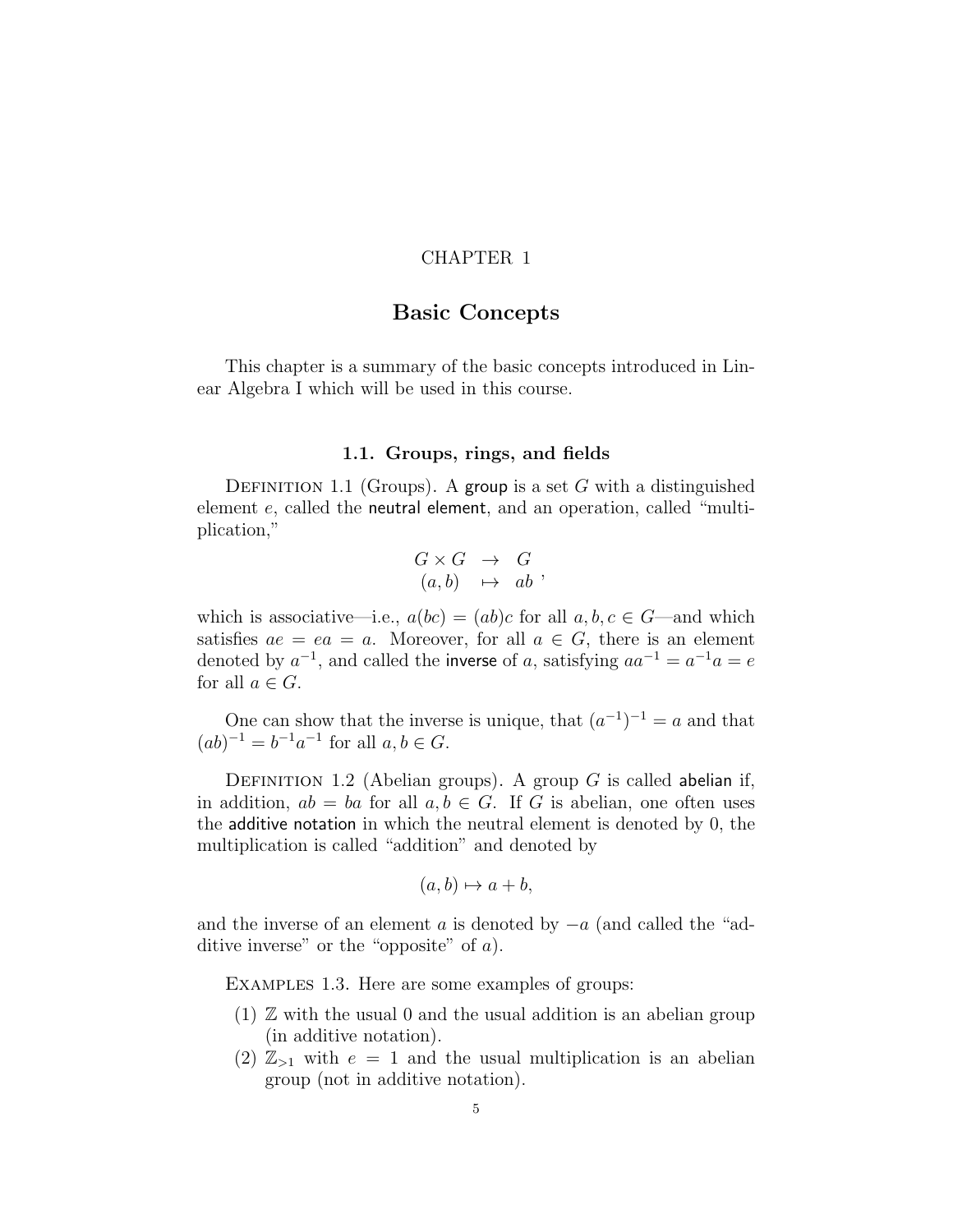### <span id="page-5-3"></span>6 1. BASIC CONCEPTS

- (3) Invertible  $n \times n$  matrices form the group  $GL_n$  with e the identity matrix and the usual multiplication of matrices; this group is nonabelian for  $n > 1$  $n > 1$ <sup>1</sup>
- (4) The set  $Aut(S)$  of bijective maps of a set S to itself form a group with multiplication given by the composition and neutral element given by the identity map. If  $S = \{1, \ldots, n\}$  this group is called the symmetric group on  $n$  elements and is denoted by  $S_n$  (or  $Sym(n)$ ); its elements are called permutations.

DEFINITION 1.4 (Rings). A ring is an abelian group  $(R, 0, +)$  together with a second associative operation, called "multiplication,"

$$
\begin{array}{rcl} R \times R & \to & R \\ (a, b) & \mapsto & ab \end{array},
$$

which is also distributive; i.e.,

$$
a(b+c) = ab + ac
$$
 and 
$$
(a+b)c = ac + bc
$$

for all  $a, b, c \in R$ . A ring R is called:

- (1) a ring with one if it possesses a special element, denoted by 1, such that  $a1 = 1a = a$  for all  $a \in R$ ;
- (2) a commutative ring if  $ab = ba$  for all  $a, b \in R$ .

<span id="page-5-1"></span>Examples 1.5. Here are some examples of rings:

- (1) Z—with the usual addition, multiplication, zero, and one—is a commutative ring with one.
- (2) The set  $2\mathbb{Z}$  of even numbers—with the usual addition, multiplication, and zero—is a commutative ring without one.
- (3) The set  $\text{Mat}_{n\times n}$  of  $n \times n$  matrices, with the usual addition and multiplication, with 0 the matrix whose all entries are 0, and with 1 the identity matrix, is a ring with one. It is noncommutative for  $n > 1$ .
- (4) Polynomials form a commutative ring with one.
- <span id="page-5-2"></span>(5) If I is an open interval, the set  $C^0(I)$  of continuous functions on I, the set  $C^k(I)$  of k times continuously differentiable functions on I, and the set  $C^{\infty}(I)$  of functions on I that are continuously differentiable any number of times are commutative rings with one. Recall that the operations are defined as

$$
(f+g)(x) := f(x) + g(x), \quad (fg)(x) := f(x) g(x), \qquad x \in I.
$$

<span id="page-5-0"></span><sup>&</sup>lt;sup>1</sup>We assume, without explicitly recapping, the knowledge of matrices, including the notion of sum, product, and transposition. We will recap trace and determinant in Section [1.6.](#page-25-0)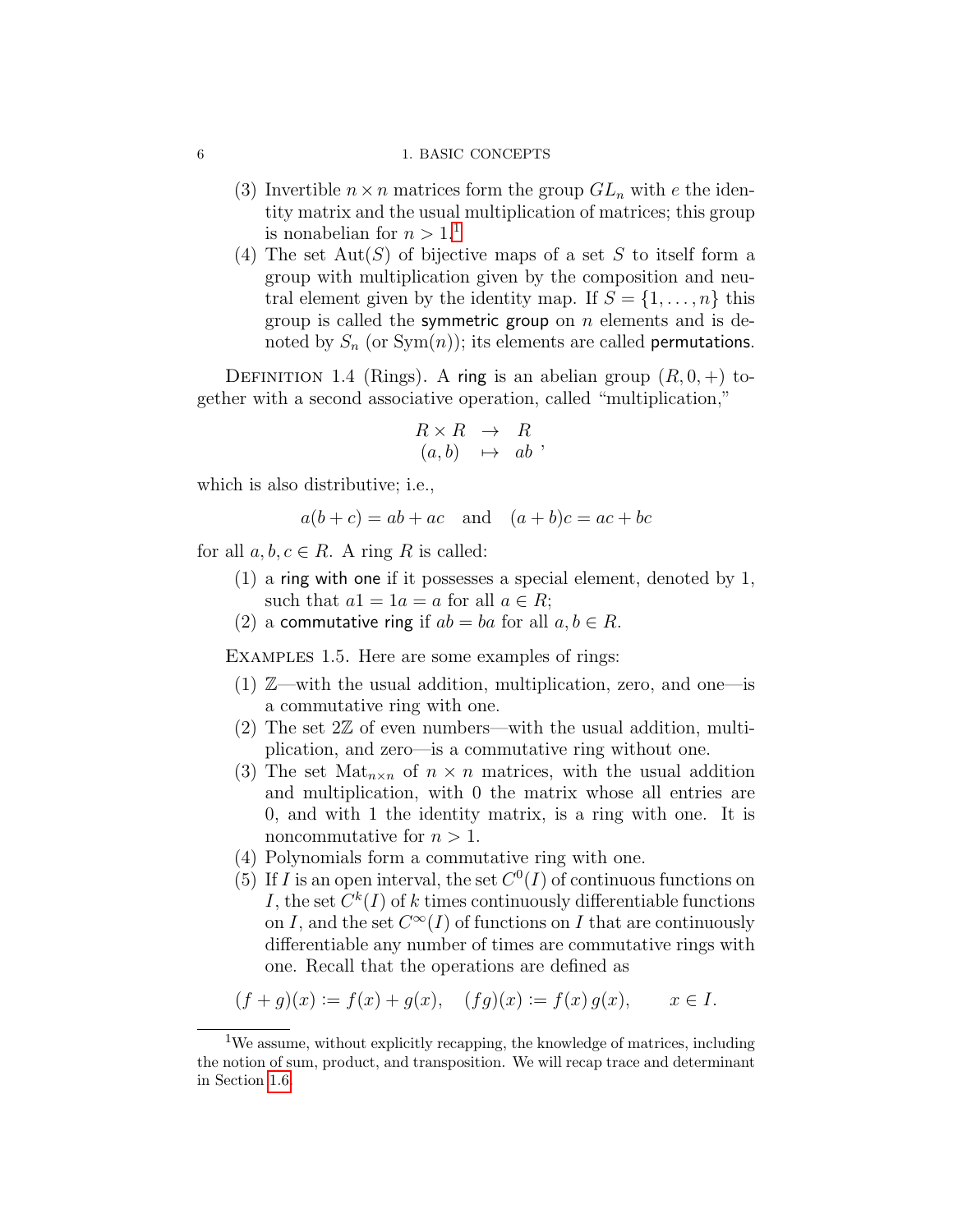<span id="page-6-3"></span>The zero element is the function  $0(x) = 0$  for all x and the one element is the function  $1(x) = 1$  for all x.

DEFINITION 1.6 (Fields). A field  $\mathbb K$  is a commutative ring with one in which every element different from zero is invertible. This is equivalent to saying that  $\mathbb{K}^{\times} := \mathbb{K} \setminus \{0\}$  is a commutative group (not in additive notation).

The only fields we are going to consider in this course are the field  $\mathbb R$  of real numbers and the field  $\mathbb C$  of complex numbers.

Many of the results we present actually hold for any field, and most of the results hold for any field of characteristic zero, like  $\mathbb R$  or  $\mathbb C$ , i.e., a field K such that there is no nonzero integer n satisfying  $na = 0$  for a nonzero element  $a$  of  $\mathbb{K}^2$  $\mathbb{K}^2$ .

DEFINITION 1.7 (Subobjects). A subset of a group/ring/field which retains all the structures is called a subgroup/subring/subfield.

### 1.2. Vector spaces

<span id="page-6-0"></span>A vector space over a field K, whose elements are called scalars, is an abelian group  $(V, +, 0)$ —in additive notation—whose elements are called vectors, together with an operation

$$
\begin{array}{rcl}\n\mathbb{K} \times V & \to & V \\
(\lambda, v) & \mapsto & \lambda v\n\end{array},
$$

called multiplication by a scalar or scalar multiplication, $3$  satisfying

$$
\lambda(\mu v) = (\lambda \mu)v, \quad (\lambda + \mu)v = \lambda v + \mu v, \quad \lambda(v + w) = \lambda v + \lambda w,
$$

for all  $\lambda, \mu \in \mathbb{K}$  and all  $v, w \in V$ .

and

EXAMPLE 1.8 (Column vectors). The set  $\mathbb{K}^n$  of *n*-tuples of scalars, conventionally arranged in a column and called column vectors, is a vector space with

$$
\begin{pmatrix} v^1 \\ \vdots \\ v^n \end{pmatrix} + \begin{pmatrix} w^1 \\ \vdots \\ w^n \end{pmatrix} := \begin{pmatrix} v^1 + w^1 \\ \vdots \\ v^n + w^n \end{pmatrix}, \quad 0 := \begin{pmatrix} 0 \\ \vdots \\ 0 \end{pmatrix},
$$

$$
\lambda \begin{pmatrix} v^1 \\ \vdots \\ v^n \end{pmatrix} := \begin{pmatrix} \lambda v^1 \\ \vdots \\ \lambda v^n \end{pmatrix}.
$$

<span id="page-6-2"></span><span id="page-6-1"></span><sup>&</sup>lt;sup>2</sup>By *na* one means the sum  $a + \cdots + a$  with *n* summands.

<sup>3</sup>not to be confused with the scalar product a.k.a. the dot product or the inner product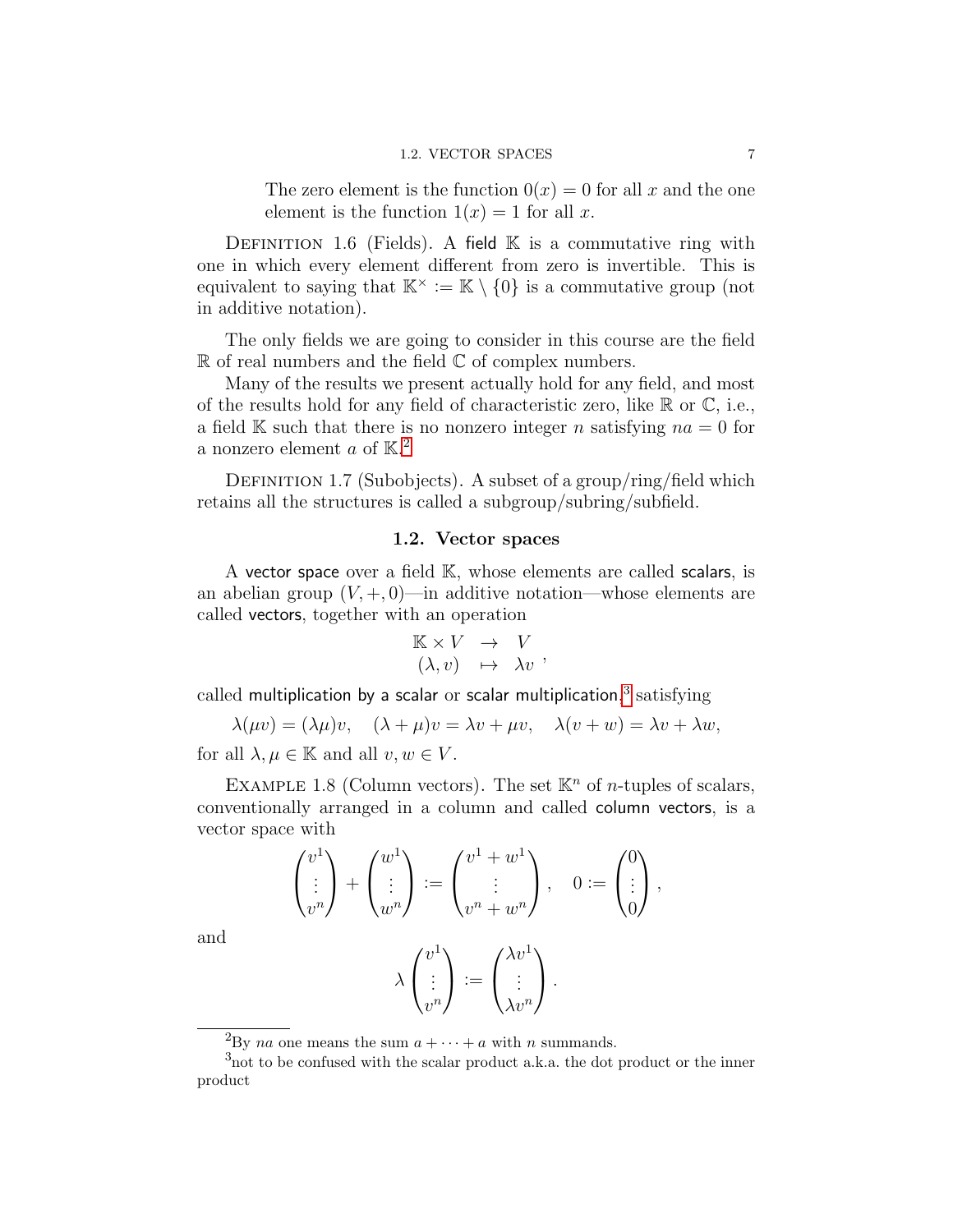The scalars  $v^i$  are called the components of the column vector, which is usually denoted by the corresponding boldface latter  $v^4$  $v^4$ .

EXAMPLE 1.9 (Row vectors). The set  $(\mathbb{K}^n)^*$  of *n*-tuples of scalars, conventionally arranged in a row and called row vectors, is a vector space with

 $(v_1, \ldots, v_n) + (w_1, \ldots, w_n) := (v_1 + w_1, \ldots, v_n + w_n), \quad 0 := (0, \ldots, 0),$ and

$$
\lambda(v_1,\ldots,v_n)=(\lambda v_1,\ldots,\lambda v_n).
$$

The scalars  $v^i$  are called the **components** of the row vector, which is also usually denoted by the corresponding boldface latter  $v^4$  $v^4$ .

REMARK 1.10 (Components and indices). The scalars forming a row or column vectors are called its components. We will consistently denote the components of a column vectors with an upper index and the components of a row vectors with a lower index. This is a nowadays standard convention (especially in physics) that comes in handy with Einstein's convention for sums (which we will introduce in Definition [1.33\)](#page-13-0).

EXAMPLE 1.11 (The trivial vector space). The vector space  $V =$ {0} consisting only of the neutral element 0 is called the trivial vector space. It is denoted by 0, but also by  $\mathbb{K}^0$  (and, if you wish,  $(\mathbb{K}^0)^*$ ).

REMARK 1.12 (The zero notation). Observe that the symbol 0 is used for all of the following:

- (1) The neutral element of an abelian group in additive notation.
- (2) The zero element of a ring or a field.
- (3) The zero element of a vector space.
- (4) The vector space consiting only of the zero element  $(0 = \{0\})$ .
- (5) A constant map having value 0 (e.g., the continuous real function  $x \mapsto 0$  for all  $x \in \mathbb{R}$ , or the map  $V \to W$ ,  $v \mapsto 0$ , where  $V$  and  $W$  are vector spaces).
- (6) A matrix whose entries are all equal to 0 (even though we will prefer the notation 0).

EXAMPLE 1.13 (Polynomials). The ring  $\mathbb{K}[x]$  of polynomials in an undetermined x with coefficients in  $K$  (i.e., expressions of the form  $p = a_0 + a_1 x + \cdots + a_d x^d$ , for some d, and  $a_i \in \mathbb{K}$  for all i) is also a vector space over K with scalar multiplication  $\lambda p := \lambda a_0 + \lambda a_1 x + \cdots + \lambda a_d x^d$ and the usual addition the addition of polynomials (i.e., addition of the coefficients).

<span id="page-7-1"></span>

<span id="page-7-0"></span><sup>&</sup>lt;sup>4</sup> Other common notations are  $\vec{v}$  and v.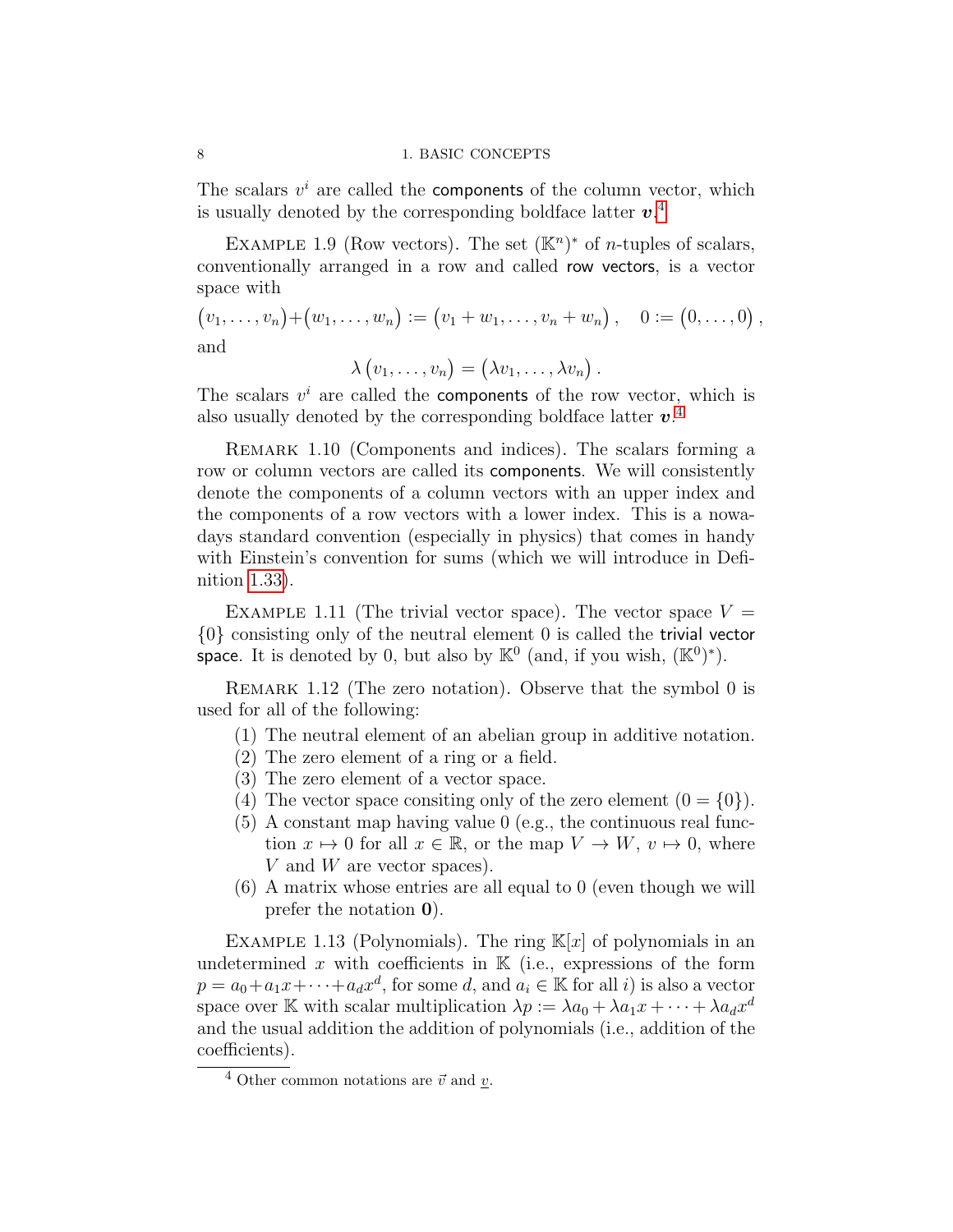<span id="page-8-2"></span>EXAMPLE 1.14 (Functions). The rings of functions  $C^k(I)$ ,  $k \in \mathbb{N} \cup$  $\{\infty\}$ , of Example [1.5.](#page-5-1)[\(5\)](#page-5-2) are also vector spaces over R with scalar multiplication  $(\lambda f)(x) := \lambda f(x)$ .

DEFINITION 1.15 (Subspaces). A subset W of a vector space V that retains all the structures is called a (vector) subspace. Equivalently,  $W \subseteq V$  is a subspace iff for every  $w, \widetilde{w} \in W$  and for every  $\lambda \in \mathbb{K}$  we have  $w + \widetilde{w} \in W$  and  $\lambda w \in W$ .

<span id="page-8-0"></span>DEFINITION 1.16 ((Direct) sums of subspaces). If  $W_1$  and  $W_2$  are subspaces of V, we denote by  $W_1 + W_2$  the subset of elements of V consisting of sums of elements of  $W_1$  and  $W_2$ ; i.e.,

$$
W_1 + W_2 = \{w_1 + w_2, w_1 \in W_1, w_2 \in W_2\}.
$$

It is also a subspace of V. If  $W_1 \cap W_2 = \{0\}$ , the sum is called the direct sum and is denoted by  $W_1 \oplus W_2$ .

REMARK 1.17. A vector  $v \in W_1 \oplus W_2$  uniquely decomposes as  $v = w_1 + w_2$  with  $w_1 \in W_1$  and  $w_2 \in W_2$ . The vectors  $w_1$  and  $w_2$  are called the **components** of  $v$  in the direct sum.

PROOF. If  $v = \tilde{w}_1 + \tilde{w}_2$  were another decomposition, by taking the difference we would get  $w_1 - \widetilde{w}_1 = \widetilde{w}_2 - w_2$ . Since the left hand side is in  $W_1$ , the right hand side is in  $W_2$ , and  $W_1 \cap W_2 = \{0\}$ , we have  $w_1 - \widetilde{w}_1 = 0 = \widetilde{w}_2 - w_2.$ 

<span id="page-8-1"></span>REMARK 1.18. Vice versa, if every vector in  $W_1 + W_2$  has a unique decomposition  $v = w_1 + w_2$  with  $w_i \in W_i$ ,  $i = 1, 2$ , then this is a direct sum (i.e.,  $W_1 \cap W_2 = 0$ ).

PROOF. Suppose  $v \in W_1 \cap W_2$ . From  $0 = v - v$ , we see that the first summand,  $v$ , is the component of 0 in  $W_1$  and the second summand,  $-v$ , is its component in  $W_2$ . Since we can decompose the zero vector also as  $0 = 0 + 0$  (and 0 belongs to both  $W_1$  and  $W_2$ ), by the assumed uniqueness of the decomposition, we then have  $v = 0$ .

DEFINITION 1.19. If W is a subspace of V, a susbpace  $W'$  such that  $V = W \oplus W'$  is called a complement.

Every subspace admits a complement, see Lemma [1.27](#page-10-0) and Proposition [1.55.](#page-18-0) This is elementary in the case of finite-dimensional vector spaces and requires the axiom of choice for infinite-dimensional ones (see Digression [1.56\)](#page-18-1).

DEFINITION 1.20. We may generalize Definition [1.16](#page-8-0) to a sum of several subspaces  $W_1, \ldots, W_k$ :

$$
W_1 + \cdots + W_k := \{v_1 + \cdots + v_k, \ v_i \in W_i, \ i = 1, \ldots, k\}.
$$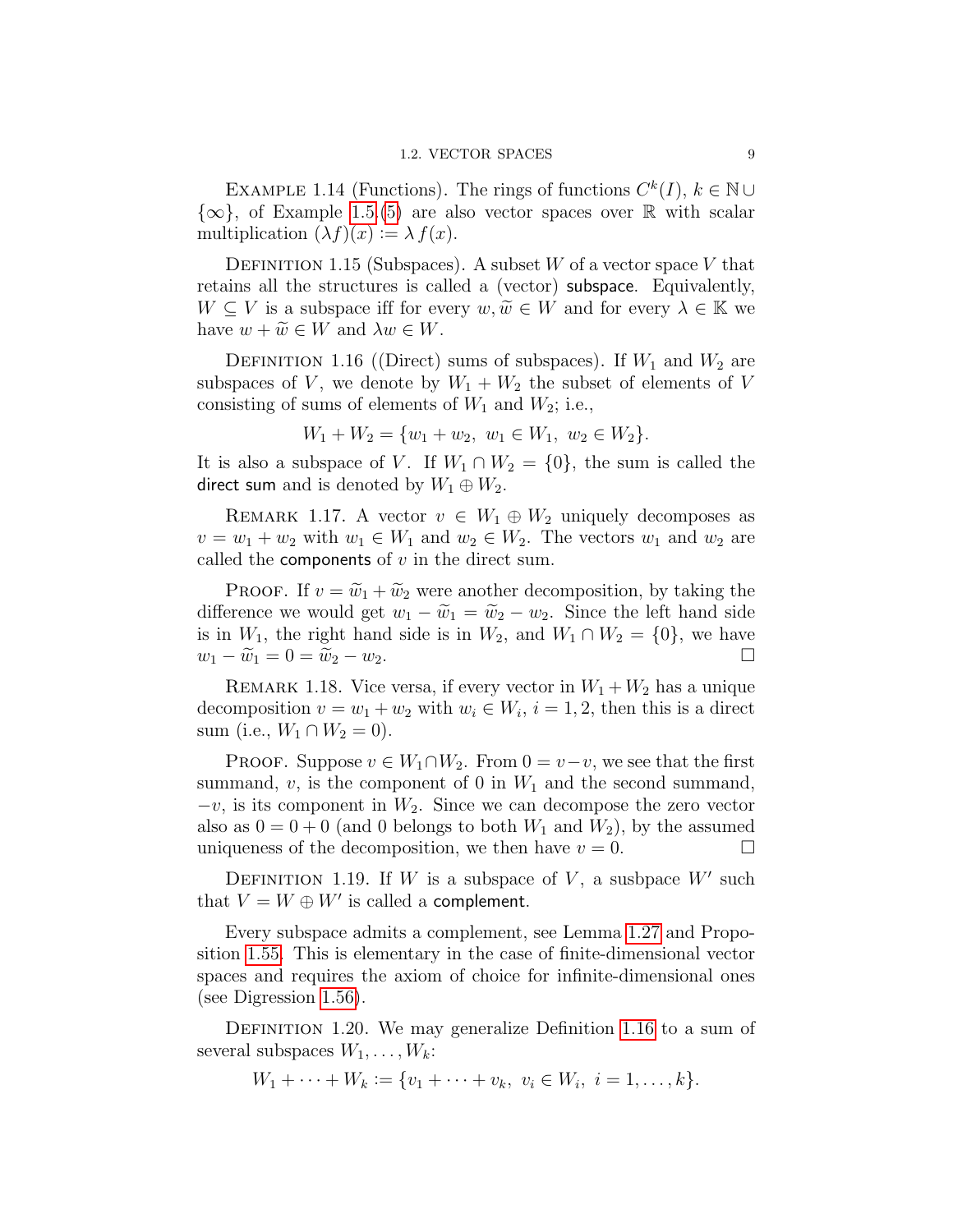We generalize the notion of direct sum via the property in Remark [1.18:](#page-8-1)

<span id="page-9-0"></span>DEFINITION 1.21. A sum  $W_1 + \cdots + W_k$  is called a direct sum, and it is denoted by

$$
W_1 \oplus \cdots \oplus W_k
$$
 or  $\bigoplus_{i=1}^k W_i$ ,

if every vector v in it has a unique decomposition  $v = w_1 + \cdots + w_k$ with  $w_i \in W_i$ ,  $i = 1, \ldots, k$ .

<span id="page-9-1"></span>REMARK 1.22. An easier criterion is the following. A sum  $W_1$  +  $\cdots + W_k$  is a direct sum iff the zero vector has a unique decomposition.

PROOF. If the sum is direct, the zero vector has a unique decomposition by definition, like every other vector.

Vice versa, suppose that the zero vector has a unique decomposition and that a vector v can be written both as  $w_1 + \cdots + w_k$  and as  $w'_1 + \cdots + w'_k$  with  $w_i, w'_i \in W_i$ . By taking the difference of these two decompositions, we get  $(w_1 - w'_1) + \cdots + (w_k - w'_k) = 0$ , which then implies  $w_i = w'_i$  for every *i*. Therefore, the decomposition of every vector in the sum is unique.

REMARK 1.23. A consequence of this is that for any  $0 < r < k$  we have

$$
\bigoplus_{i=1}^k W_i = \bigoplus_{i=1}^r W_i \oplus \bigoplus_{i=r+1}^k W_i.
$$

PROOF. We have to prove that  $\bigoplus_{i=1}^r W_i \cap \bigoplus_{i=r}^k W_i = 0$ . If v is in the intersection, we may uniquely decompose it as  $w_1 + \cdots + w_r$ and as  $w_{r+1} + \cdots + w_k$  with  $w_i \in W_i$ . Taking the difference, we get  $0 = w_1 + \cdots + w_r - w_{r+1} - \cdots - w_k$ . By uniqueness of the decomposition in  $\bigoplus_{i=1}^k W_i$ , we get  $w_i = 0$  for every i.

REMARK 1.24. Note that, by definition,  $W_1 \oplus W_2 = W_2 \oplus W_1$  and that, by the last remark,  $(W_1 \oplus W_2) \oplus W_3 = W_1 \oplus (W_2 \oplus W_3)$ , where  $W_1$ ,  $W_2$  and  $W_3$  are subspaces of V. Therefore, the direct sum is commutative and associative. It also have a "neutral element," namely the zero subspace  $0 := \{0\}.$ 

REMARK 1.25 (Infinite sums). Let  $(W_i)_{i \in S}$  be a, possibly infinite, collection of subspaces of a vector space  $V$ . Their sum is the subspace of V consisting of all vectors of the form  $w_{i_1} + \cdots + w_{i_k}$ ,  $w_{i_j} \in W_{i_j}$  for  $j = 1, \ldots, k$  and some integer k. This sum is direct, denoted by

> $\bigoplus$ i∈S  $W_i,$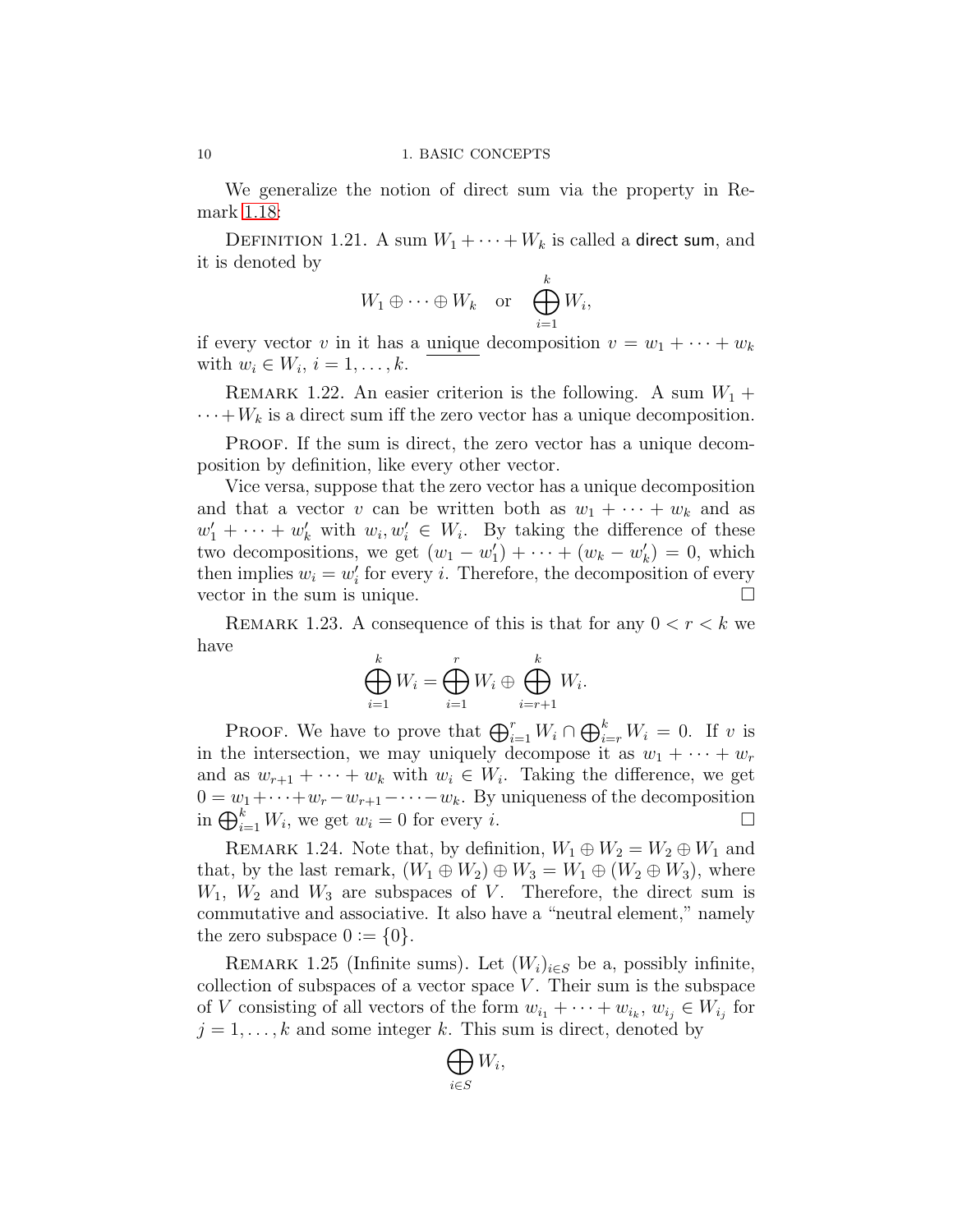### 1.2. VECTOR SPACES 11

<span id="page-10-2"></span>if each vector in it has a unique decomposition (or, equivalently, if  $w_{i_1} + \cdots + w_{i_k} = 0$ ,  $w_{i_j} \in W_{i_j}$ ,  $i_j \neq i_{j'}$  for  $j \neq j'$ , implies  $w_{i_j} = 0$  for all  $j$ ).

<span id="page-10-1"></span>DEFINITION 1.26 (Direct sums of vector spaces). If  $V_1$  and  $V_2$  are vector spaces over the same field, we denote by  $V_1 \oplus V_2$ —and call it the direct sum of  $V_1$  and  $V_2$ —the Cartesian product  $V_1 \times V_2$  of pairs of elements of  $V_1$  and  $V_2$  with the following vector space structure:

$$
(v_1, v_2) + (\widetilde{v}_1, \widetilde{v}_2) := (v_1 + \widetilde{v}_1, v_2 + \widetilde{v}_2), 0 := (0, 0), \lambda(v_1, v_2) := (\lambda v_1, \lambda v_2).
$$

The spaces  $V_1$  and  $V_2$  are identified with the subspaces  $\{(v, 0), v \in V_1\}$ and  $\{(0, v), v \in V_2\}$  of  $V := V_1 \oplus V_2$ . Under this identification,  $V_1 \cap V_2 =$  $\{0\}$ , so the notation for the direct sum of the vector spaces  $V_1$  and  $V_2$ fits with that of the direct sum of the subspaces  $V_1$  and  $V_2$  of V. This generalizes to a collection  $V_1, \ldots, V_k$  of vector spaces over the same field. By  $\bigoplus_{i=1}^k V_i$ , we denote the Cartesian product  $V_1 \times \cdots \times V_k$  with

$$
(v_1, \ldots, v_k) + (\widetilde{v}_1, \ldots, \widetilde{v}_k) := (v_1 + \widetilde{v}_1, \ldots, v_k + \widetilde{v}_k),
$$
  

$$
0 := (0, \ldots, 0),
$$
  

$$
\lambda(v_1, \ldots, v_k) := (\lambda v_1, \ldots, \lambda v_k).
$$

Again, we may regard  $V_i$  as the subspace of  $\bigoplus_{i=1}^k V_i$  consisting of ktuples with 0 in each position but the ith.

Note that  $\mathbb{K}^n = \mathbb{K} \oplus \cdots \oplus \mathbb{K}$  with n summands. As a subspace of  $\mathbb{K}^n$ , the kth summand consists of vectors in which only the kth component may be different from zero.

Moreover,  $\mathbb{K}^n = \mathbb{K}^r \oplus \mathbb{K}^l$  for all nonnegative integers r and l with  $r + l = n$ . In this case, as a subspace of  $\mathbb{K}^n$ , the first summand consists of vectors whose last l components are zero, and the second summand consists of vectors whose first r components are zero. We use this decomposition (with  $l = 1$ ) for the following

<span id="page-10-0"></span>LEMMA 1.27. Every subspace of  $K^n$  has a complement.

PROOF. Let W be a subspace of  $\mathbb{K}^n$ . We want to show that we can always find a subspace  $W'$  of  $\mathbb{K}^n$  such that  $W \oplus W' = \mathbb{K}^n$  (i.e.,  $W \cap W' = \{0\}$  and  $W + W' = \mathbb{K}^n$ .

If  $n = 0$ , there is nothing to prove, since necessarily  $W = \{0\}$  and  $W' = \{0\}.$ 

Otherwise, we prove the lemma by induction on  $n > 0$ . If  $n = 1$ , the proof is immediate: In case  $W = \{0\}$ , we take  $W' = \mathbb{K}$ . If, otherwise, W contains a nonzero vector  $v$ , then  $W = \mathbb{K}$ , since every vector in  $\mathbb{K}$ can be written as  $\lambda v$ ; therefore,  $W' = \{0\}.$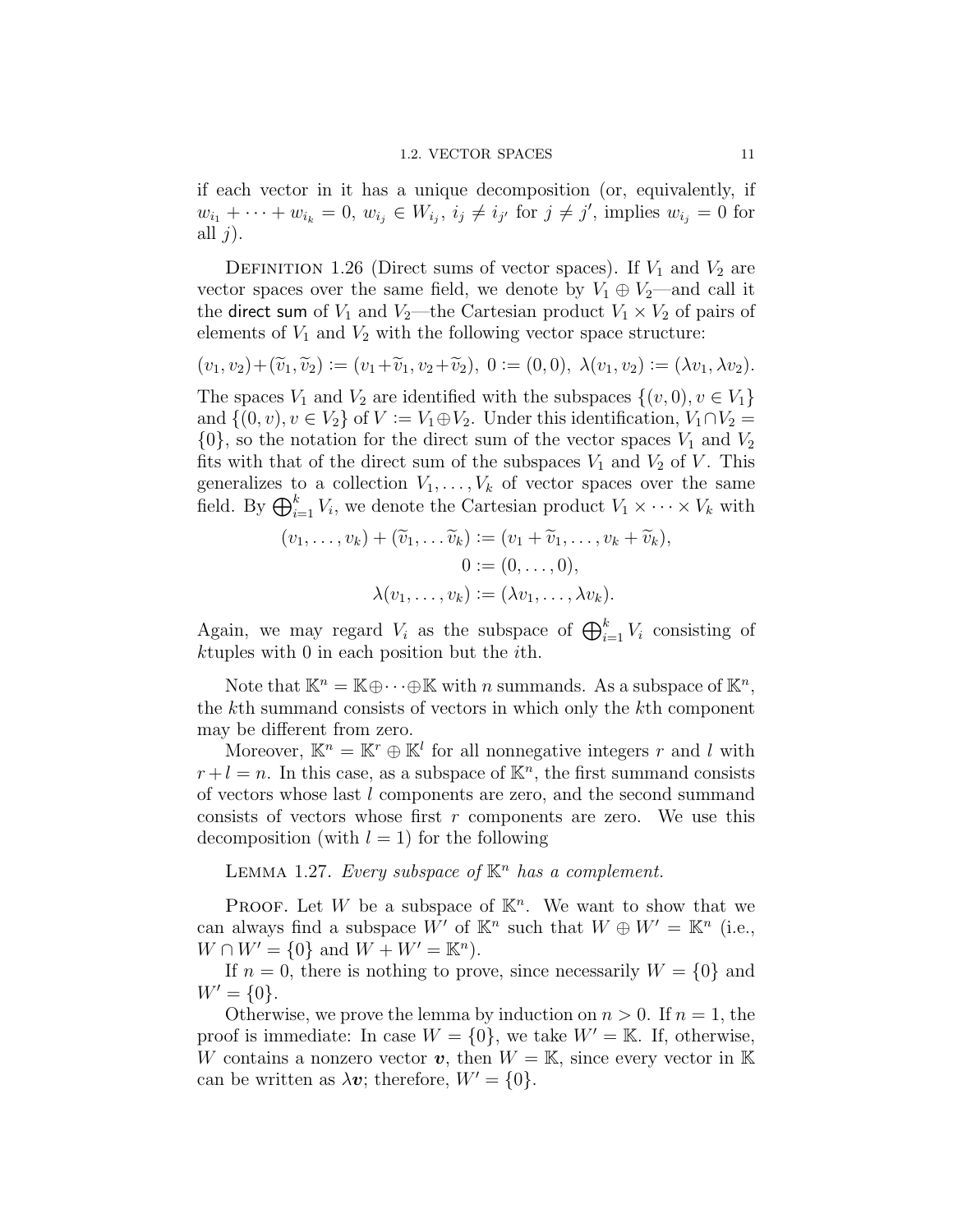### <span id="page-11-4"></span>12 1. BASIC CONCEPTS

Now assume we have proved the lemma for  $\mathbb{K}^n$ , and let W be a subspace of  $\mathbb{K}^{n+1}$ . Let  $W_1$  be the subspace of vectors in W whose last component is zero and let  $W_2$  be the subspace of vectors of W whose first *n* components are zero. We can view  $W_1$  as a subspace of the first summand,  $\mathbb{K}^n$ , in the decomposition  $\mathbb{K}^{n+1} = \mathbb{K}^n \oplus \mathbb{K}$  and  $W_2$  as a subspace of the second summand, K. By the induction assumption, there is a complement  $W'_1$  of  $W_1$  in the first summand and a complement  $W_2'$  of  $W_2$  in the second. Then  $W_1' \oplus W_2'$  is a complement of W in  $\mathbb{K}^n$ .  $\Box$ 

### 1.3. Linear maps

<span id="page-11-0"></span>A map  $F: V \to W$  between K-vector spaces is called a linear map if

$$
F(\lambda v + \mu \tilde{v}) = \lambda F(v) + \mu F(\tilde{v})
$$

<span id="page-11-2"></span>for all  $\lambda, \mu \in \mathbb{K}$  and all  $v, \tilde{v} \in V$ .

Examples 1.28. Here are some examples of linear maps:

- (1) The inclusion map of a subspace is linear.
- <span id="page-11-3"></span>(2) If V is the direct sum of vector spaces  $V_1$  and  $V_2$ —i.e.,  $V =$  $V_1 \oplus V_2$  as in Definition [1.26—](#page-10-1)then we have the linear maps, called canonical projections,  $\pi_i: V \to V_i$ ,  $i = 1, 2$ , given by

$$
\pi_i(v_1, v_2) = v_i.
$$

If we regard  $V_1$  and  $V_2$  as subspaces of V, we may also regard the projections as linear maps  $P_i: V \to V$ :

 $P_1(v_1, v_2) = (v_1, 0)$  and  $P_2(v_1, v_2) = (0, v_2)$ .

More precisely,  $P_i = \iota_i \circ \pi_i$  where  $\iota_i$  is the inclusion of  $V_i$  into V .

- (3) Multiplication, from the left, by an  $m \times n$  matrix defines a linear map  $\mathbb{K}^n \to \mathbb{K}^m$ .
- (4) Multiplication, from the right, by an  $m \times n$  matrix defines a linear map  $(\mathbb{K}^m)^* \to (\mathbb{K}^n)^*.$
- (5) The derivative defines a linear map  $C^k(I) \to C^{k-1}(I)$ ,  $f \mapsto f'$ (we assume  $k \in \mathbb{N}_{>0} \cup \{\infty\}$ ).

REMARK 1.29. Here are some facts and notations.

- (1) If F is linear, one often writes  $Fv$  instead of  $F(v)$ .
- (2) The image of a linear map  $F: V \to W^5$  $F: V \to W^5$  is denoted by im F or  $F(V)$  and is a subspace of W.

<span id="page-11-1"></span><sup>&</sup>lt;sup>5</sup>i.e., the set of vectors  $w \in W$  for which there is a  $v \in V$  with  $w = F(v)$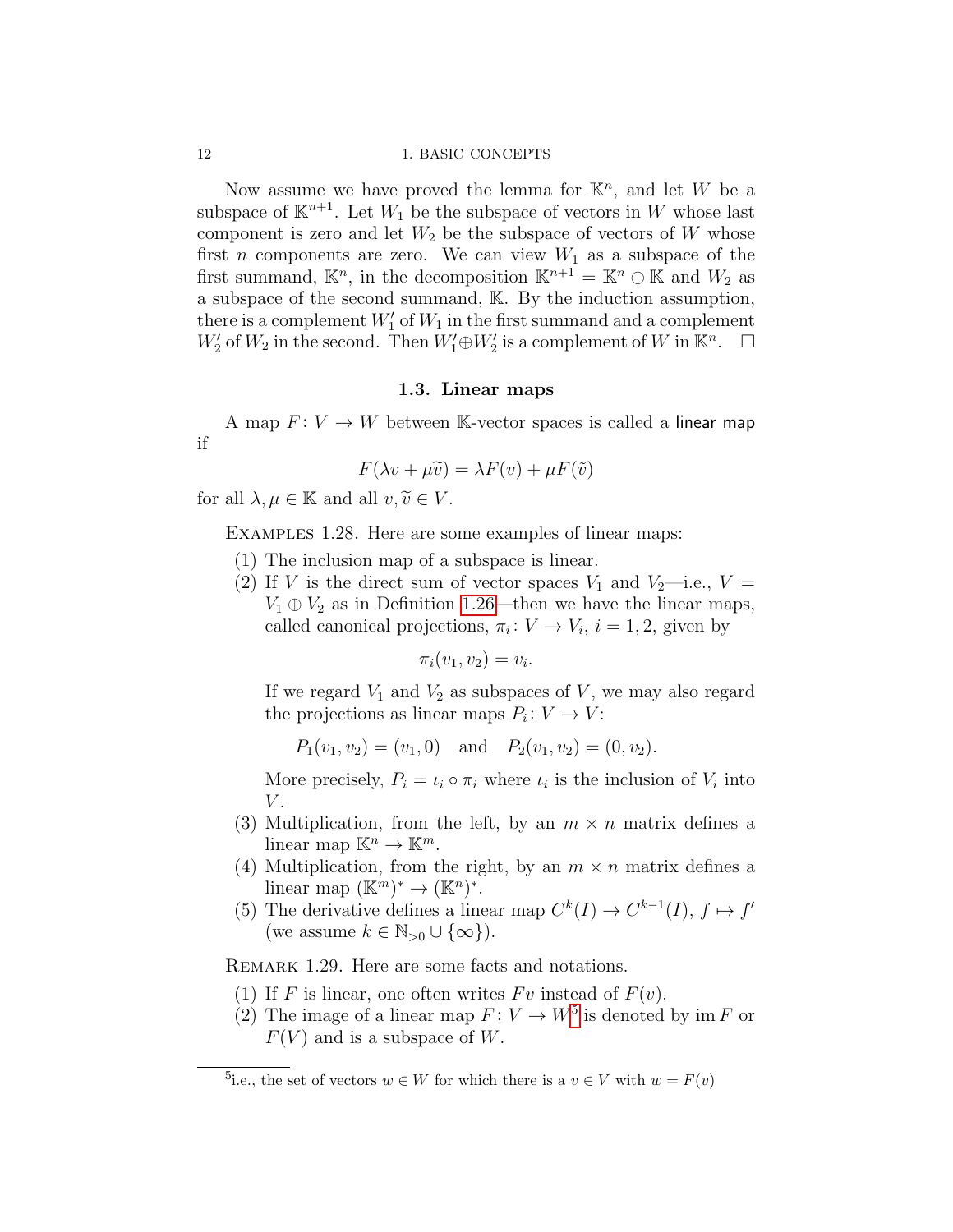### 1.3. LINEAR MAPS 13

- <span id="page-12-1"></span>(3) The subset of elements of V mapped to 0 by a linear map  $F: V \to W$  is denoted by ker F and is called its kernel. It is a subspace of  $V$ . A linear map  $F$  turns out to be injective iff  $\ker F = \{0\}.$
- (4) The composition of linear maps, say,  $F: V \to W$  and  $G: W \to$ Z, is automatically linear. Instead of  $G \circ F$  one often writes GF.
- (5) If a linear map  $F$  is linear and invertible, its inverse map  $F^{-1}$ is automatically linear.
- (6) A linear map  $F: V \to W$  is also called a homomorphism from V to  $W$ .
- (7) An invertible linear map  $F: V \to W$  is also called an isomorphism from  $V$  to  $W$ .
- $(8)$  If an isomorphism from V to W exists, then V and W are called isomorphic and one writes  $V \cong W$ .
- (9) A linear map  $F: V \to V$  is also called an endomorphism of V or a linear operator (or just an operator) on  $V$ . If it is invertible, it is also called an automorphism. The identity map, denoted by Id or  $Id_V$  or 1, is an automorphism.
- (10) If F is an endomorphism of V, a subspace W of V is called F-invariant if  $F(W) \subseteq W$  (i.e.,  $F(w) \in W$  for every  $w \in W$ ). The restriction of  $F$  to an invariant subspace  $W$  then yields an endomorphism of W.

We introduce the following sets of linear maps and their additional structures:

(1) Hom $(V, W)$  is the set of all homomorphisms from V to W. If  $F, G \in \text{Hom}(V, W)$ , we define  $F + G \in \text{Hom}(V, W)$  by

$$
(F+G)(v) := F(v) + G(v).
$$

We denote by 0 the zero homomorphism  $0(v) = 0$  for all  $v \in$ V. With the scalar multiplication  $(\lambda F)(v) := \lambda F(v)$ , the set  $Hom(V, W)$  is a vector space over K.

- (2)  $\text{End}(V) = \text{Hom}(V, V)$  is the set of all endomorphisms of V. As a particular case of the above, it is a vector space over  $\mathbb{K}$ . It is also a ring with one, where the multiplication is given by the composition and the one element is the identity map.
- (3) Aut $(V) \subset End(V)$  is the set of all automorphisms of V. It is a group with multiplication given by composition.

<span id="page-12-0"></span>REMARK 1.30 (Injective linear maps). Note that a linear map  $F$ is injective iff ker  $F = 0$ . In fact, if F is injective, then  $Fv = 0 = F0$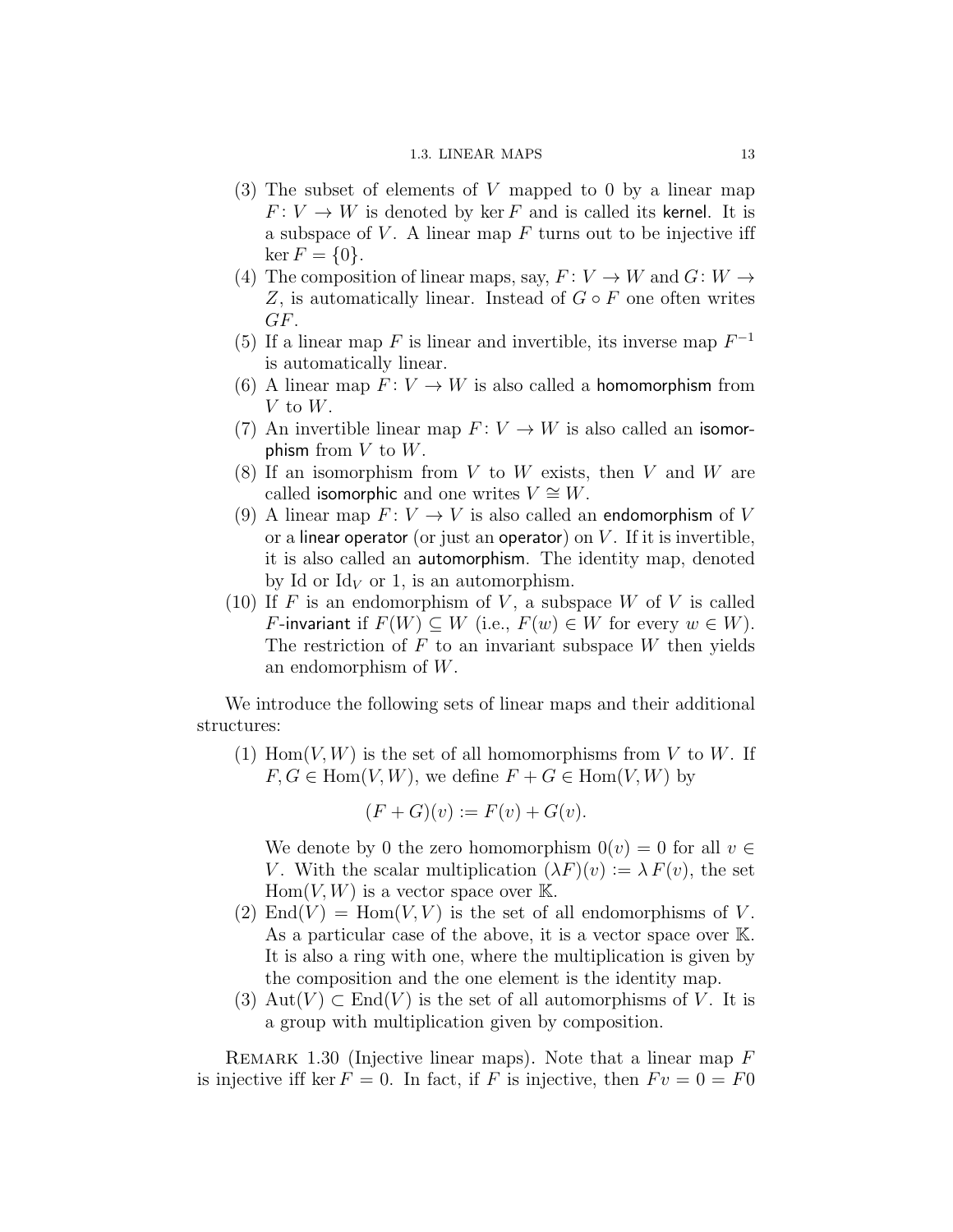implies  $v = 0$ . On the other hand, the equality  $Fv = Fv'$  implies, by linearity, that  $v - v' \in \ker F$ , so if  $\ker F = 0$  then we have  $v = v'$ .

DEFINITION 1.31 (Dual space). The vector space  $\text{Hom}(V, \mathbb{K})$  is usually denoted by  $V^*$  and called the dual space of V. Note that  $V^*$ , like every Hom space, is itself a vector space. An element  $\alpha$  of  $V^*$  is a linear map  $V \to \mathbb{K}$  and is usually called a linear functional. In addition to the notation  $\alpha(v)$  to indicate  $\alpha \in V^*$  evaluated on  $v \in V$ , one often writes  $(\alpha, v)$ <sup>[6](#page-13-1)</sup>

EXAMPLE 1.32. A row vector  $\boldsymbol{\alpha} = (\alpha_1, \dots, \alpha_n) \in (\mathbb{K}^n)^*$  defines a linear functional on  $\mathbb{K}^n$  via

<span id="page-13-2"></span>
$$
\begin{pmatrix} v^1 \\ \vdots \\ v^n \end{pmatrix} \mapsto (\boldsymbol{\alpha}, \boldsymbol{v}) := \sum_{i=1}^n \alpha_i v^i.
$$
 (1.1)

One can show that these are all possible linear functionals on  $\mathbb{K}^n$ , so  $(\mathbb{K}^n)^*$  is the dual of  $\mathbb{K}^n$ , which justifies the notation.

<span id="page-13-0"></span>DEFINITION 1.33 (Einstein's convention). In these notes we will follow a very handy convention introduced by A. EINSTEIN according to which, whenever an index appears twice in an expression, once as a lower and once as an upper index, then a sum over that index is understood.

Example 1.34. According to Einstein's convention, the evaluation of a row vector  $\alpha$  on a column vector  $v$ , as in equation [\(1.1\)](#page-13-2), is simply written as

$$
(\boldsymbol{\alpha},\boldsymbol{v})=\alpha_iv^i.
$$

DEFINITION 1.35 (Bidual space). The dual space of the dual space  $V^*$  of a vector space V is denoted by  $V^{**}$  and is called the bidual space of  $V$ .

<span id="page-13-3"></span>REMARK 1.36. Note that every  $v \in V$  defines a linear functional on  $V^*$  by  $V^* \ni \alpha \mapsto v(\alpha) := \alpha(v)$ . Therefore, we may regard V as a subspace of  $V^{**}$ . We will see (Proposition [1.62\)](#page-20-1) that, if V is finite-dimensional, one actually has  $V = V^{**}$ .

REMARK 1.37 (Direct sum). Suppose  $V = V_1 \oplus V_2$  as in Example [1.28.](#page-11-2)[\(2\)](#page-11-3). Then we have the following relations among the projections:

$$
P_1 + P_2 = 1
$$
,  $P_1^2 = P_2$ ,  $P_2^2 = P_2$ ,  $P_1 P_2 = P_2 P_1 = 0$ .

<span id="page-13-4"></span>

<span id="page-13-1"></span><sup>&</sup>lt;sup>6</sup>This notation actually indicates the induced bilinear map  $V^* \times V \to \mathbb{K}$ .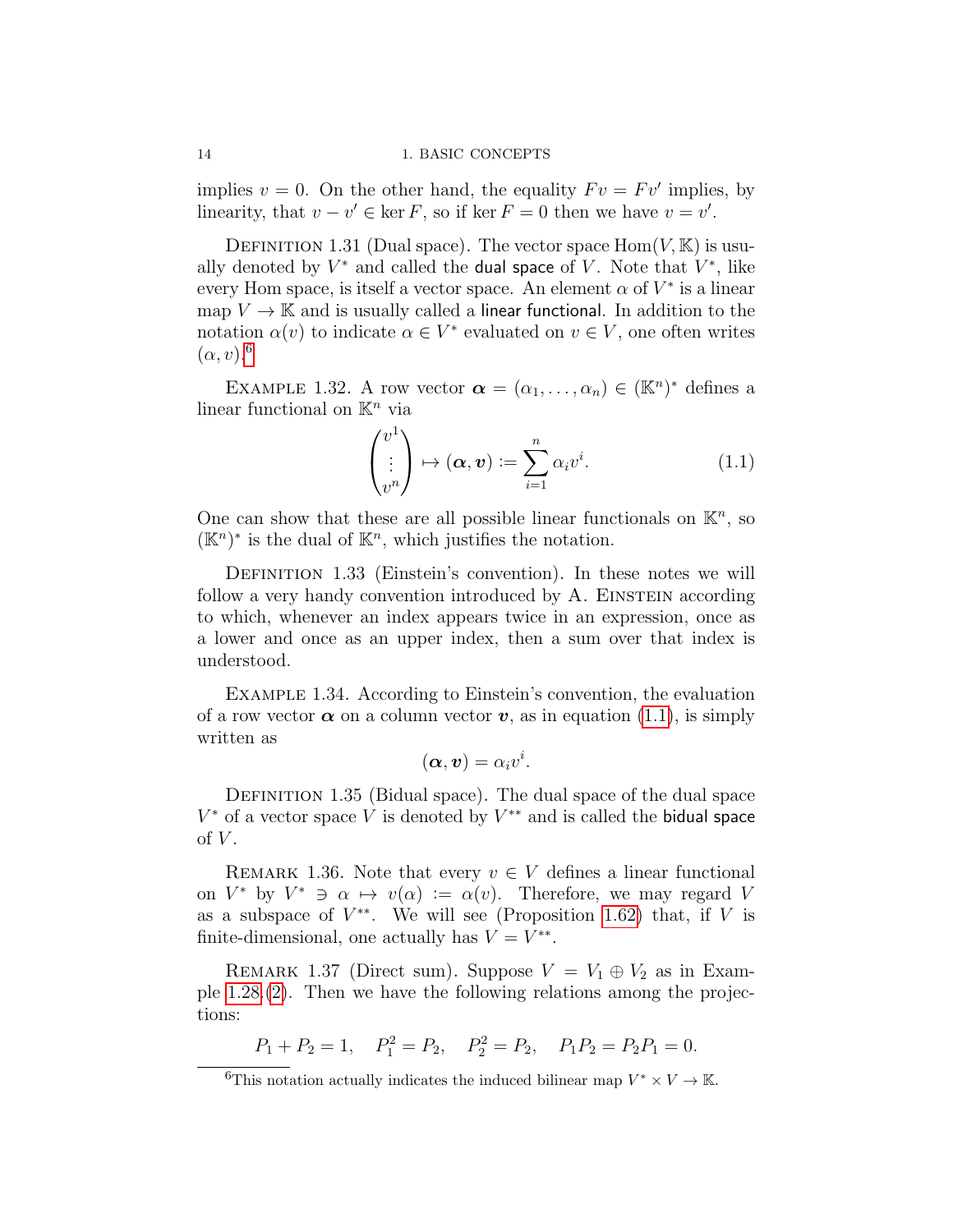### 1.4. BASES 15

<span id="page-14-3"></span>REMARK 1.38. More generally, an endomorphism  $P$  of  $V$  is called a projection if

$$
P^2 = P.
$$

Note that  $Q := 1 - P$  is also a projection and that we have  $PQ = QP =$ 0. This is related to the previous remark as follows: define  $V_1 \coloneqq \text{im } P$ and  $V_2 := \text{im } Q$ . Then we have  $V = V_1 \oplus V_2$  and  $P_1 = P$  and  $P_2 = Q$ .

<span id="page-14-2"></span>REMARK 1.39 (The dual map). A linear map  $F: V \to W$  induces a dual map  $F^*: W^* \to V^*$  as follows: an element  $\alpha$  of  $W^*$ —i.e., a linear functional on W—is mapped to  $F^*\alpha \in V^*$  defined by

$$
(F^*\alpha)(v) := \alpha(Fv).
$$

Note that  $F^*$  is also linear. Moreover,  $F^{**}$  restricted to V is the map F again. We will see in Section [1.5.2](#page-22-1) that the dual of a map is related to the transposition of matrices.

### 1.4. Bases

<span id="page-14-0"></span>A basis of a K-vector space V is a collection  $(e_i)_{i \in S}$  of elements of V such that for every vector  $v \in V$  there are are uniquely determined scalars  $v^i \in \mathbb{K}$ , only finitely many of which are different from zero, such that

$$
v = \sum_i v^i e_i.
$$

Note that, by omitting the zero summands, this is a sum of finitely many terms. The scalars  $v^i$  are called the **components** of v in the given basis. Using Einstein's convention (see Definition [1.33\)](#page-13-0), we write the expansion of v in the basis  $(e_i)_{i \in S}$  as

$$
v = v^i e_i.
$$

Remark 1.40. In order to use Einstein's convention, one has to be consistent with the positioning of the indices. Typically we will use lower indices for basis elements and, consequently, upper indices for components of vectors. In some cases, see below, we use upper indices for basis elements and, consequently, lower indices for components of vectors.[7](#page-14-1)

EXAMPLE 1.41 (The standard bases). The space  $\mathbb{K}^n$  has the standard basis  $(e_1, \ldots, e_n)$  where  $e_i$  denotes the column vector that has a 1

<span id="page-14-1"></span><sup>7</sup>As will be explained later, we use upper indices for a basis of a dual space.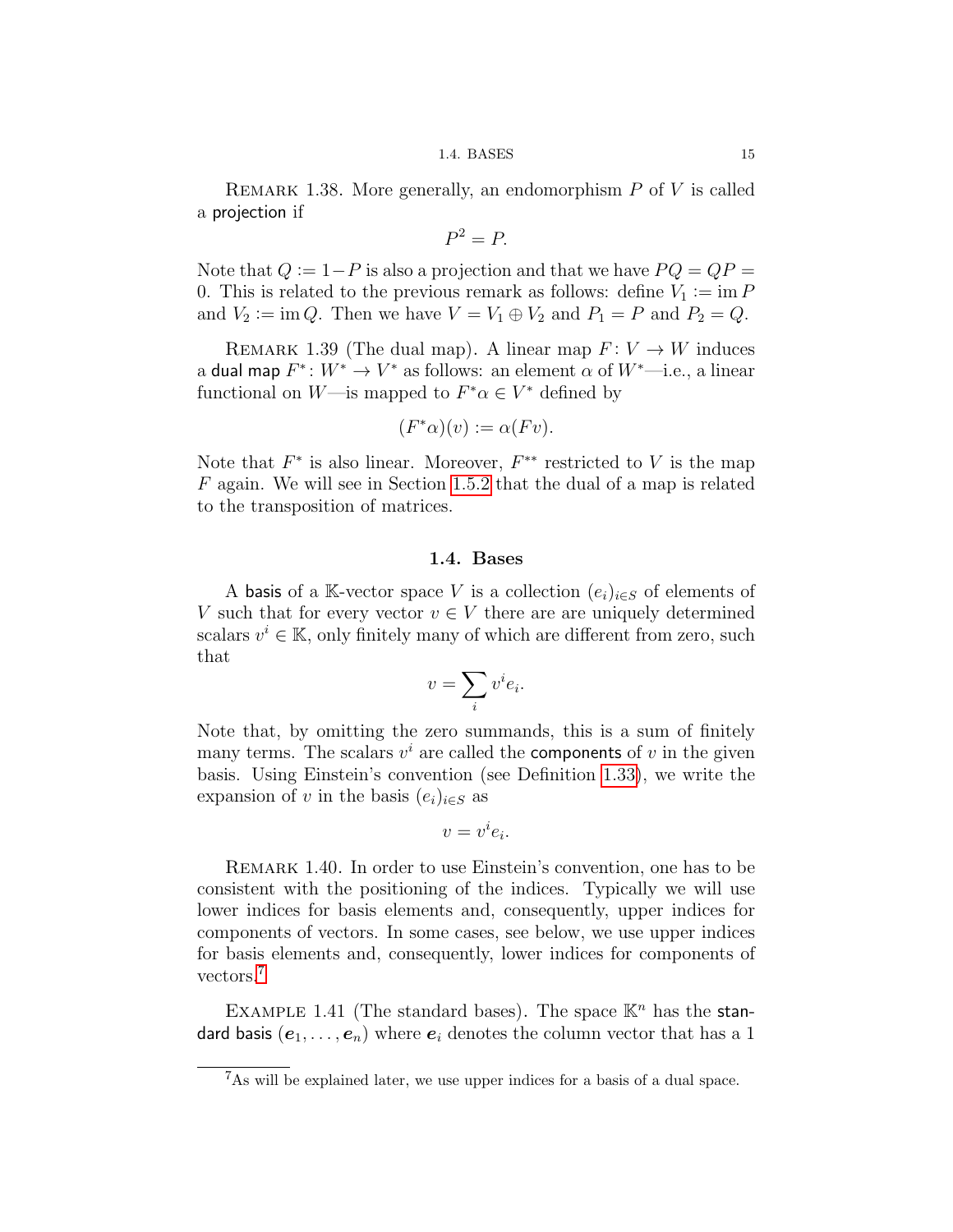<span id="page-15-0"></span>in the *i*th position and a 0 otherwise. The space  $(\mathbb{K}^n)^*$  also has a standard basis, now with upper indices  $(e^1, \ldots, e^n)$ , where  $e^i$  denotes the row vector that has a 1 in the ith position and a 0 otherwise. Namely:

$$
\mathbf{v} = \begin{pmatrix} v^1 \\ \vdots \\ v^n \end{pmatrix} \qquad \qquad \Longrightarrow \qquad \mathbf{v} = v^i \mathbf{e}_i
$$

$$
\mathbf{v} = (v_1, \dots, v_n) \qquad \qquad \Longrightarrow \qquad \mathbf{v} = v_i \mathbf{e}^i
$$

Remark 1.42 (Related concepts). Some important concepts are related to the notion of basis. All the vectors mentioned in the following list belong to a fixed  $\mathbb{K}\text{-vector space } V$ .

(1) A linear combination of a finite collection  $v_1, \ldots, v_k$  of vectors is a vector of the form  $\lambda^i v_i$  with  $\lambda^i \in \mathbb{K}$ . The set

$$
\mathrm{Span}\{v_1,\ldots,v_k\} := \{\lambda^i v_i, \ \lambda_i \in \mathbb{K}\}\
$$

of all linear combinations of  $v_1, \ldots, v_k$  is called their span and is a subspace of  $V$ . If the set contains a single vector  $v$ , instead of  $\text{Span}\{v\}$  we also use the notation  $\mathbb{K}v$ , so

$$
\mathbb{K}v = \{\lambda v, \lambda \in \mathbb{K}\}.
$$

- (2) A linear combination of a collection  $(e_i)_{i\in S}$  of vectors is by definition a linear combination of a finite subcollection. When writing  $\lambda^i v_i$ , it is then assumed that only finitely many  $\lambda_i$ s are different from zero. The set  $\text{Span}_{i \in S} e_i$  of linear combinations of the vectors in the collection is also a subspace of V .
- (3) A collection  $(e_i)_{i\in S}$  of vectors is called a system of generators for  $V$  if every vector of  $V$  can be expressed as a linear combination of the  $e_i$ s (but we do not require uniqueness of this expression). In other words,  $\text{Span}_{i \in S} e_i = V$ . Each  $e_i$  is called a generator.
- (4) A collection  $(e_i)_{i\in S}$  of vectors is called linearly independent if a linear combination can be zero only if all the coefficients are zero. That is, if

$$
\lambda^i e_i = 0 \implies \lambda_i = 0 \,\,\forall i.
$$

The collection is called linearly dependent otherwise.

(5) A basis is then the same as a linearly independent system of generators.

One can esily see that the following hold:

(1) If  $F: V \to W$  is injective and  $(e_i)_{i \in S}$  is a linearly independent family of vectors in V, then  $(Fe_i)_{i \in S}$  is a linearly independent family of vectors in W.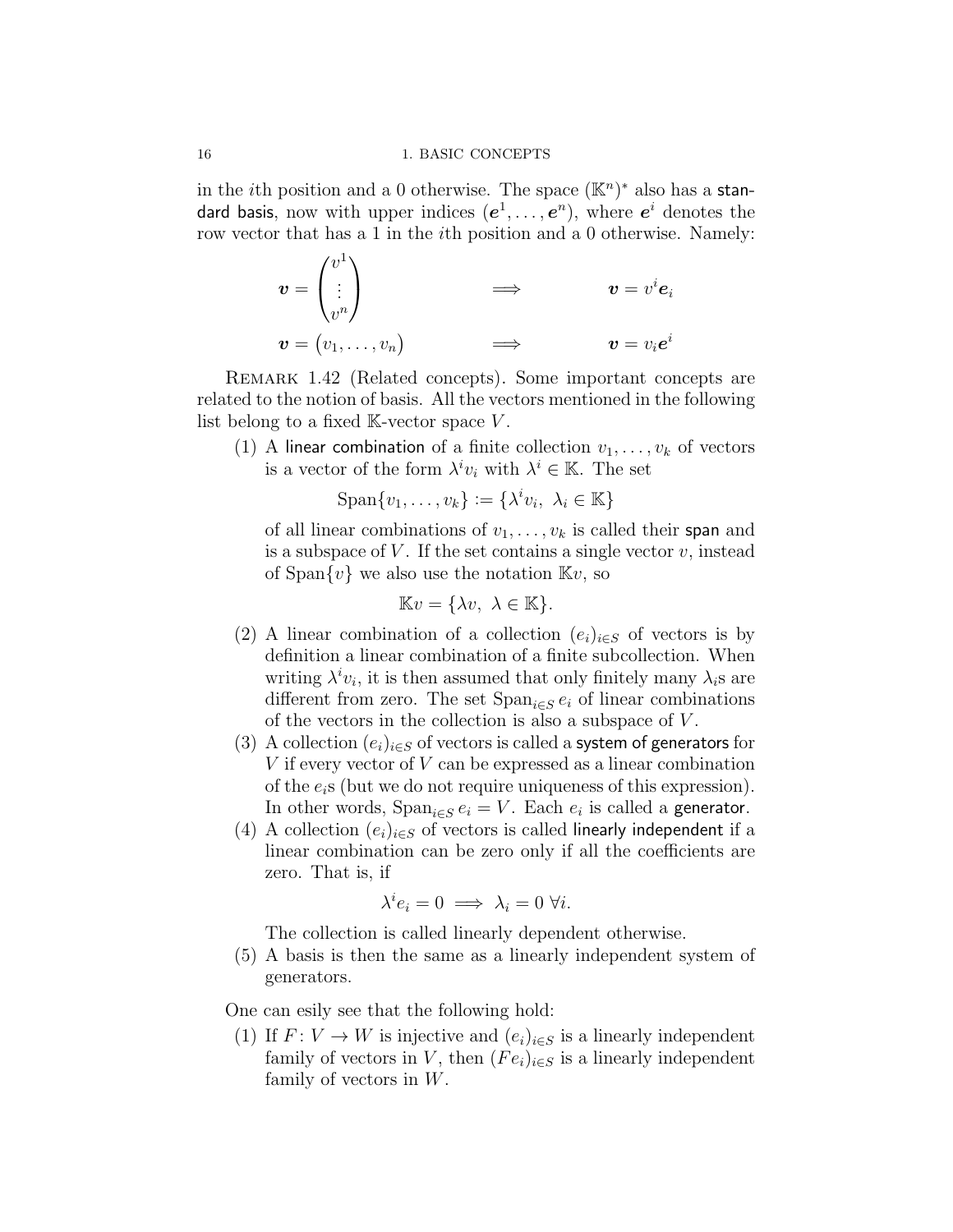### 1.4. BASES 17

<span id="page-16-0"></span>(2) If  $F: V \to W$  is surjective and  $(e_i)_{i \in S}$  is a system of generators in V, then  $(Fe_i)_{i \in S}$  is a system of generators in W.

Therefore,

PROPOSITION 1.43. If  $F: V \to W$  is an isomorphism and  $(e_i)_{i \in S}$ is a basis of V, then  $(Fe_i)_{i \in S}$  is a basis of W.

Moreover, one has the

THEOREM 1.44. Any two bases of the same vector space have the same cardinality.

If V admits a finite basis (i.e., a basis  $(e_i)_{i \in S}$  with S a finite set), then it is called a finite-dimensional vector space; otherwise, it is called an infinite-dimensional vector space.

DIGRESSION 1.45 (Existence of bases). By definition a finite-dimensional vector space has a basis (actually, a finite one). By the axiom of choice one can prove that every vector space has a basis (actually, the existence of bases for all vector spaces is equivalent to the axiom of choice).

DEFINITION 1.46 (Dimension). If  $V$  is finite-dimensional with a basis of cardinality n (i.e.,  $|S| = n$ ), then we set

 $\dim V = n$ 

and call it the dimension of V. Usually we then choose  $S = \{1, \ldots, n\}$ and denote the basis by  $(e_1, \ldots, e_n)$ . Note that the trivial vector space  $V = \{0\}$  is zero-dimensional. In particular, we have

$$
\dim \mathbb{K}^n = \dim(\mathbb{K}^n)^* = n \quad \forall n \in \mathbb{N}.
$$

If V is infinite-dimensional, we set

 $\dim V = \infty$ .

REMARK 1.47 (Dimension over a field). The same abelian group V may sometimes be regarded as a vector space over different fields K. In this case, it is convenient to to remember which field we are considering when computing the dimension: we will write  $\dim_{\mathbb{K}} V$  for the dimension of  $V$  as a K-vector space.

Remark 1.48 (Complex spaces as real spaces). In particular, a case we will often encounter is that of a complex vector space  $V$  (i.e., a vector space over  $\mathbb{C}$ ). For every real  $\lambda$ , we still have the scalar multiplication  $v \mapsto \lambda v$ , so V may also be regarded as a real vector space (i.e., a vector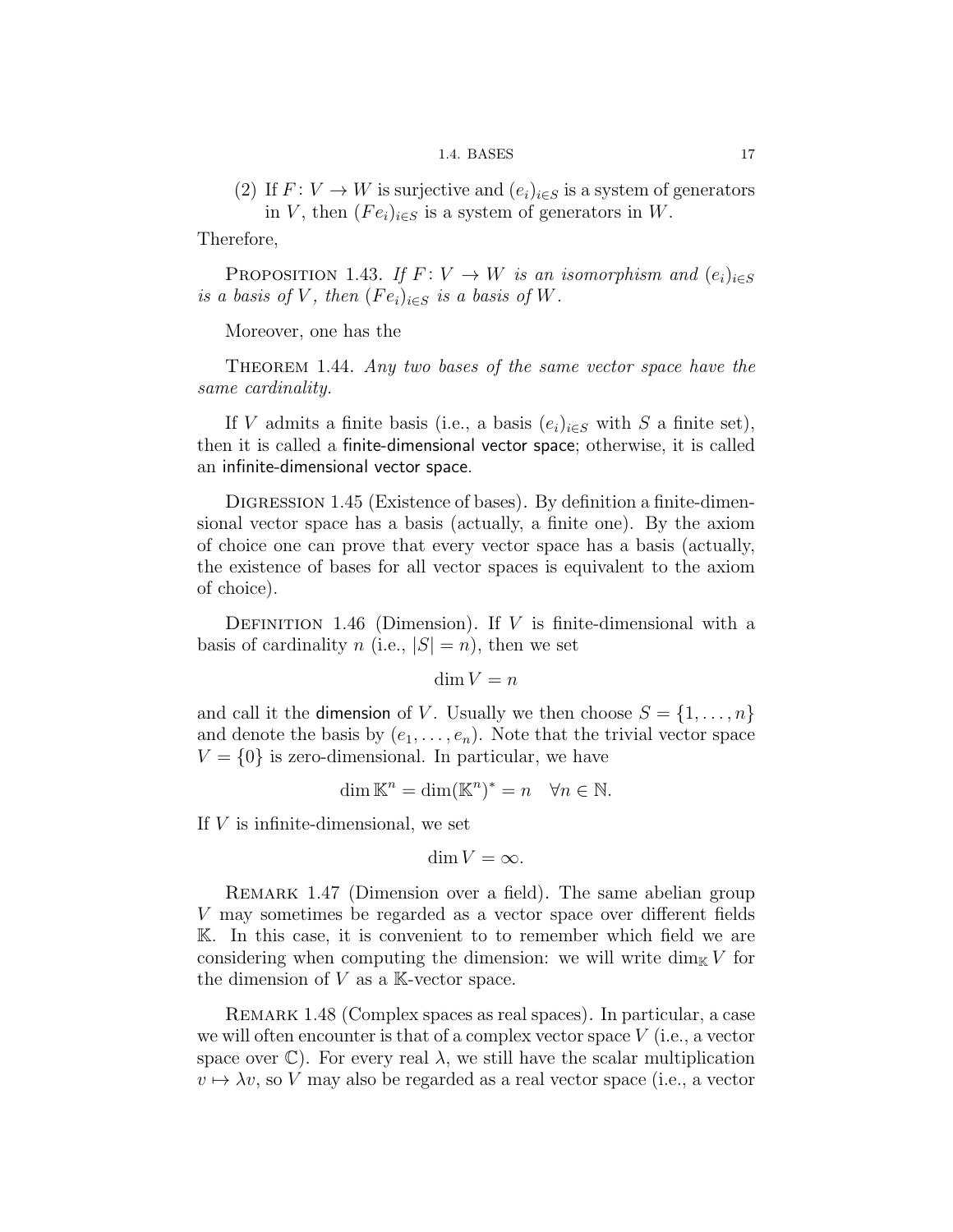### 18 1. BASIC CONCEPTS

space over  $\mathbb{R}$ ). If  $\mathcal{B}_{\mathbb{C}} = (e_1, \ldots, e_n)$  is a basis of V as a complex vector space, then $8$ 

$$
\mathcal{B}_{\mathbb{R}} = (e_1, \ldots, e_n, ie_1, \ldots, ie_n)
$$

is a basis of V as a real one. In fact, every  $v \in V$  may uniquely be expanded as  $\lambda^i e_i$  with  $\lambda^i \in \mathbb{C}$ . Writing  $\lambda^i = a^i + ib^i$ , with  $a^i$  and  $b^i$  real, we get the expansion  $v = a^i e_i + b^i i e_i$ , so  $\mathcal{B}_{\mathbb{R}}$  is a system of generators over  $\mathbb{R}^9$  $\mathbb{R}^9$  Moreover, if  $a^i e_i + b^i i e_i = 0$  for  $a^i, b^i \in \mathbb{R}$ , then  $\lambda^i e_i = 0$ ; linear independence of  $\mathcal{B}_{\mathbb{C}}$  over  $\mathbb{C}$  implies, for all i,  $\lambda^{i} = 0$  and, therefore,  $a^i = b^i = 0$ , which is linear independence of  $\mathcal{B}_{\mathbb{R}}$  over  $\mathbb{R}$ . Therefore,  $\mathcal{B}_{\mathbb{R}}$ is basis. We conclude that dim<sub>C</sub>  $V = n$  implies that dim<sub>R</sub>  $V = 2n$ ; i.e.,

$$
\dim_{\mathbb{R}} V = 2 \dim_{\mathbb{C}} V.
$$

One can prove that a linearly independent collection  $(e_1, \ldots, e_n)$ in an n-dimensional space is automatically a basis. This in particular implies the following

<span id="page-17-2"></span>PROPOSITION 1.49. If V is a finite-dimensional vector space and W is a subspace of V of the same dimension, then  $W = V$ .

REMARK 1.50 (Direct sums and bases). There is a strong relationship between the notions of direct sums and bases. Namely, by Defini-tion [1.21,](#page-9-0) a collection  $(v_1, \ldots, v_n)$  is a basis of V iff  $V = \bigoplus_{i=1}^n \mathbb{K}v_i$ .

<span id="page-17-4"></span>REMARK 1.51 (Union of bases). Another relation is the following. If  $V = \bigoplus_{i=1}^k W_i$  and  $\mathcal{B}_i = (v_{i,j})_{j=1,\dots,d_i}$  is a basis of  $W_i$ , then

$$
\mathcal{B} := \cup_{i=1}^k \mathcal{B}_i = (v_{i,j})_{\substack{i=1,\ldots,k \\ j=1,\ldots,d_i}}
$$

is a basis of  $V$ . As a consequence,

<span id="page-17-3"></span>
$$
\dim \bigoplus_{i=1}^{k} W_i = \sum_{i=1}^{k} \dim W_i.
$$
\n(1.2)

PROOF. By Definition [1.21,](#page-9-0) every  $v \in V$  uniquely decomposes as  $v = w_1 + \cdots + w_k$  with  $w_i \in W_i$ . By definition of basis, every  $w_i$  uniquely decomposes as  $w_i = \sum_{j=1}^{d_i} \alpha_{i,j} v_{i,j}$ . Therefore, v uniquely decomposes as  $v = \sum_{i=1}^{k} \sum_{j=1}^{d_i} \alpha_{i,j} v_{i,j}$ .

<span id="page-17-0"></span> ${}^{8}$  Here i denotes the imaginary unit, and  ${\rm i}e_{j}$  is the scalar multiplication of the scalar i with the vector  $e_i$ .

<span id="page-17-1"></span><sup>9</sup>A standard convention in mathematics is to use italic characters for variables and roman characters for constants. The imaginary unit, being a constant, is then denoted by i, whereas  $i$  is a variable, like, e.g., the index in  $e_i$ . By handwriting it is however better to avoid using a variable  $i$  when the imaginary unit also appers.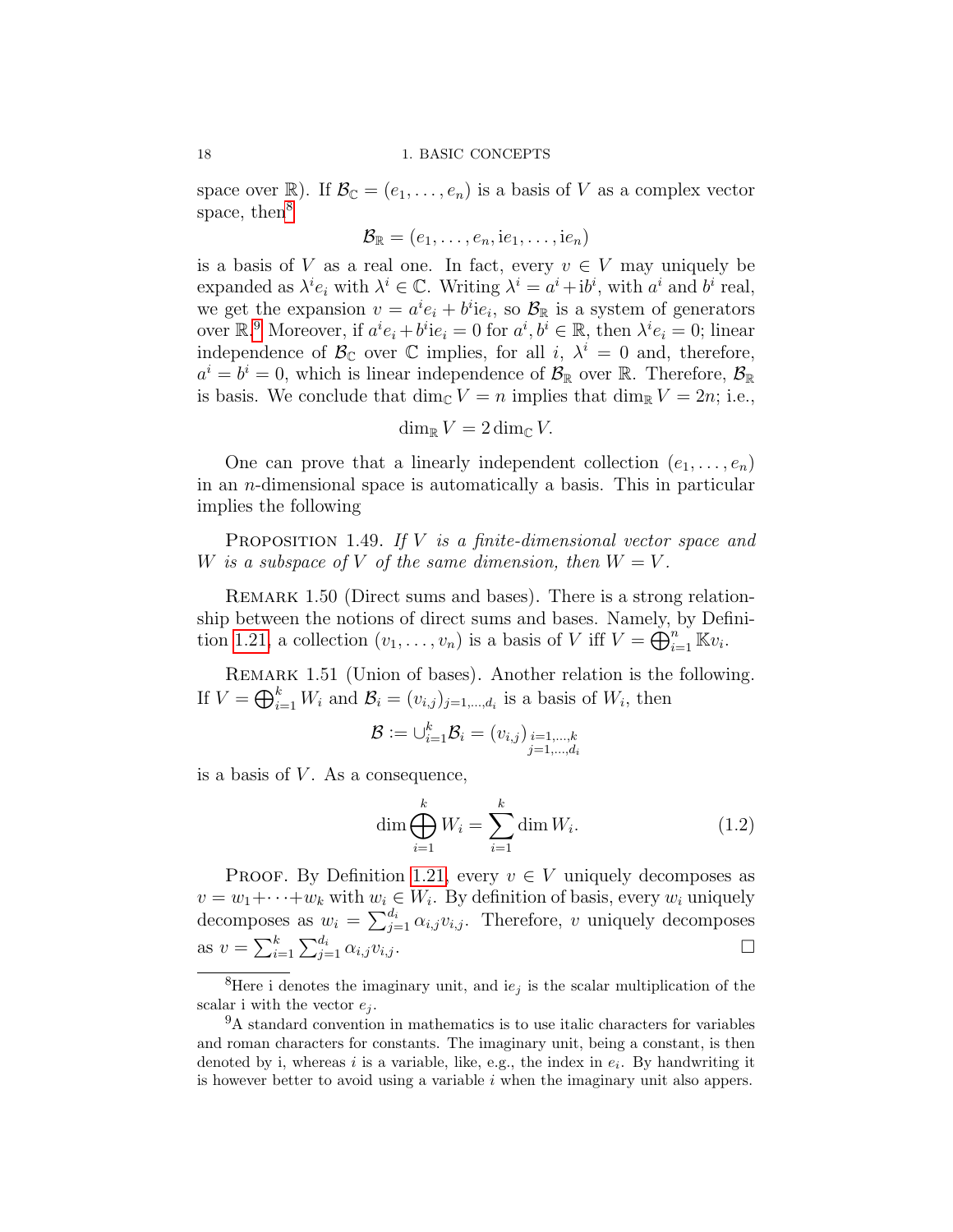1.4. BASES 19

<span id="page-18-5"></span><span id="page-18-2"></span>REMARK 1.52 (The basis isomorphism). A basis  $\mathcal{B} = (e_1, \ldots, e_n)$ of V determines a linear map

$$
\phi_{\mathcal{B}}\colon\mathbb{K}^n\to V
$$

by

$$
\phi_{\mathcal{B}}\begin{pmatrix}v^1\\ \vdots\\ v^n\end{pmatrix}:=v^ie_i.
$$

In particular, we have

$$
\phi_{\mathcal{B}}\mathbf{e}_i=e_i
$$

for all *i*. Note that  $\phi_B$  is an isomorphism with inverse  $\phi_B^{-1}$  $\overline{\mathcal{B}}^{1}: V \to \mathbb{K}^{n}$ the map that sends  $v \in V$  to the column vector with components the components of v in the basis  $\mathcal{B}$ . The vector  $\phi_{\mathcal{B}}^{-1}$  $_{\mathcal{B}}^{-1}v$  is called the **coordinate** vector of  $v$ . Note that we then have

$$
\dim V = n \iff V \cong \mathbb{K}^n.
$$

<span id="page-18-3"></span>REMARK 1.53. If  $V$  and  $W$  have the same finite dimension, then, by composition of the above, we get an isomorphism  $V \to W$ . Note that such an isomorphism depends on the choice of bases.

REMARK 1.54 (Bases and frames). When we define the isomorphism of Remark [1.52,](#page-18-2) the order in which we take the basis vectors  $(e_1, \ldots, e_n)$  matters. This is an additional choice to just the notion of a basis (which is by definition a collection, i.e., a set, of linearly independent generators). A basis with a choice of ordering is more precisely called a frame. According to a general habit, we will be sloppy about it and speak of a basis also when we actually mean a frame as, e.g., in Remark [1.52.](#page-18-2)

An immediate consequence of the basis isomorphism is the following

<span id="page-18-0"></span>PROPOSITION 1.55. Every subspace of a finite-dimensional vector space has a complement.

**PROOF.** Let V be *n*-dimensional, and let Z be a subspace of V. By choosing a basis  $\mathcal{B}$ , we have the isomorphism  $\phi_{\mathcal{B}} : \mathbb{K}^n \to V$ . Then  $W \mathrel{\mathop:}= \phi_{\mathcal{B}}^{-1}$  $_{\mathcal{B}}^{-1}(\mathcal{Z})$  is a subspace of  $\mathbb{K}^n$ . By Lemma [1.27,](#page-10-0) it has a complement W'. Finally,  $\phi_B(W')$  is a complement of Z.

<span id="page-18-1"></span>DIGRESSION 1.56. By the axiom of choice, one can show that a subspace of any vector space has a complement.

<span id="page-18-4"></span>DEFINITION 1.57 (Change of basis). If  $\beta$  and  $\beta'$  are bases of an  $n$ -dimensional space  $V$ , the composition

$$
\phi_{\mathcal{B}'\mathcal{B}} := \phi_{\mathcal{B}'}^{-1} \phi_{\mathcal{B}} \in \mathrm{Aut}(\mathbb{K}^n)
$$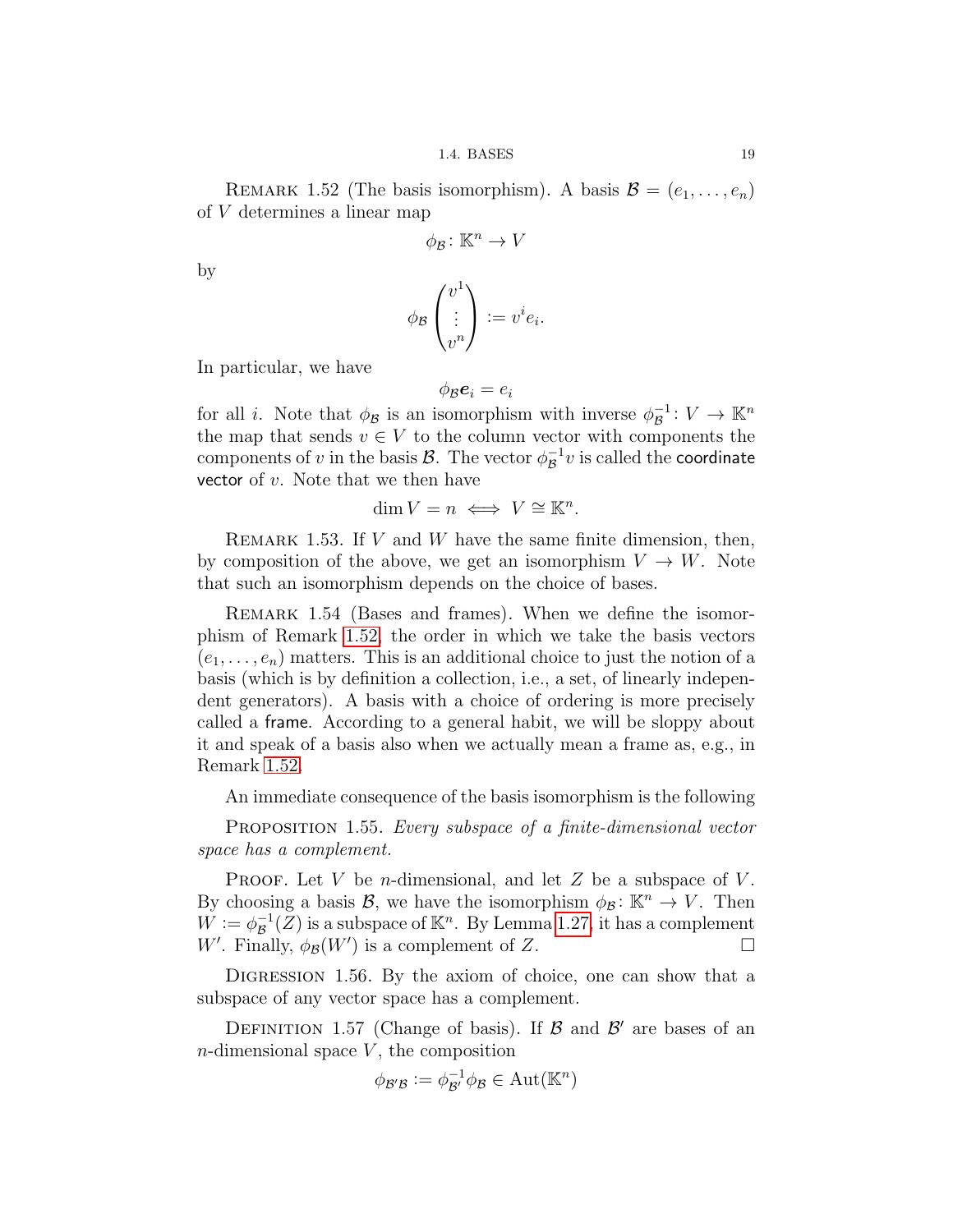is called the corresponding change of basis.

REMARK 1.58. If you have a vector  $v \in V$ , then  $\phi_{\mathcal{B}}^{-1}$  $\overline{\mathcal{B}}^{\perp}v$  is the column vector of its components in the basis  $\mathcal{B}$ . The column vector  $\phi_{\mathcal{B}'}^{-1}v$  of its components in the basis  $\mathcal{B}'$  is then related to  $\phi^{-1}_{\mathcal{B}}$  $\overline{B}^1 v$  by

$$
\phi_{\mathcal{B}'}^{-1}v = \phi_{\mathcal{B}'\mathcal{B}}\phi_{\mathcal{B}}^{-1}v.
$$

Therefore,  $\phi_{\mathcal{B}'\mathcal{B}}$  maps the coordinate vector in the  $\mathcal B$  basis to the coordinate vector in the  $\mathcal{B}'$  basis. (A more descriptive, but also more cumbersome, notation would be  $\phi_{\mathcal{B}' \leftarrow \mathcal{B}}$  instead of  $\phi_{\mathcal{B}'\mathcal{B}}$ .



REMARK 1.59 (The dual basis). A basis  $\mathcal{B} = (e_1, \ldots, e_n)$  of V allows defining uniquely the components  $v^i$  of any vector v. The map

$$
\begin{array}{rccc} e^i\colon&V&\to&\mathbb{K}\\ &v&\mapsto&v^i\end{array}
$$

is linear for every *i*. The collection  $\mathcal{B}^* := (e^1, \dots, e^n)$  of linear functionals is called the dual basis of  $V^*$ —more precisely, the basis of  $V^*$ dual to  $\beta$ —and satisfies, by definition,

$$
e^{i}(e_j) = \delta_j^i := \begin{cases} 1 & \text{if } i = j, \\ 0 & \text{if } i \neq j, \end{cases}
$$

where  $\delta^i_j$  is called the Kronecker delta. It is indeed a basis of  $V^*$ . In fact, if  $\alpha := \alpha_i e^i = 0$ , then  $0 = \alpha(e_j) = \alpha_j$  for every j, so  $(e^1, \ldots, e^n)$ is linearly independent. Moreover, given any  $\alpha \in V^*$ , we get

$$
\alpha(v) = \alpha(v^i e_i) = v^i \alpha(e_i) = e^i(v) \alpha(e_i) = (\alpha(e_i)e^i)(v),
$$

which shows that  $(e^1, \ldots, e^n)$  is a system of generators and that, in particular, we can compute the component  $\alpha_i$  of  $\alpha$  as  $\alpha(e_i)$ .

EXAMPLE 1.60. The basis  $(e^1, \ldots, e^n)$  of  $(\mathbb{K}^n)^*$  is the dual basis to  $(e_1, \ldots, e_n).$ 

More generally, we have proved the

<span id="page-19-0"></span>PROPOSITION 1.61. If  $V$  is a finite-dimensional vector space, then  $\dim V^* = \dim V$ .

<span id="page-19-1"></span>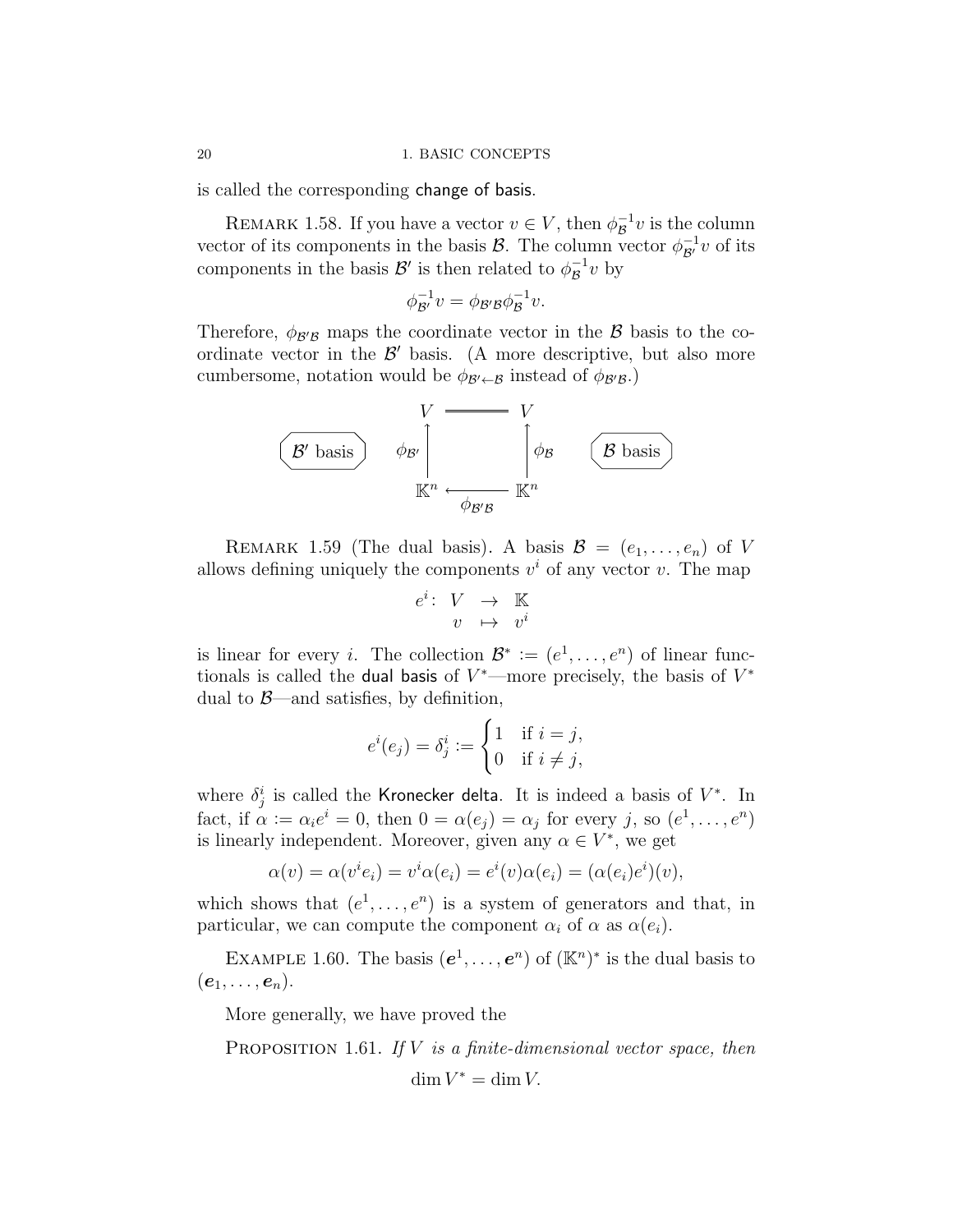<span id="page-20-3"></span>This also implies that dim  $V^{**} = \dim V$ . As a consequence of Remark [1.36](#page-13-3) and of Proposition [1.49,](#page-17-2) we get the

<span id="page-20-1"></span>**PROPOSITION** 1.62. If V is a finite-dimensional vector space, then

 $V^{**} = V.$ 

REMARK 1.63 (Canonical and noncanonical maps). A linear map is called canonical if it does not depend on any additional structure. For example, if  $W$  is a subspace of  $V$ , the inclusion map is canonical. If  $V = W_1 \oplus W_2$ , the projections from V to  $W_1$  and  $W_2$  are also canonical. If  $W$  is a subspace of  $V$ , we can always find a complement  $W'$ , so we can write  $V = W \oplus W'$  and, therefore, get a projection  $V \to W$ . This projection is not canonical because it depends on the choice of a complement. Similarly, we saw that that every element V defines a linear functional on  $V^*$ , so we have a canonical inclusion map of V into  $V^{**}$ . If V is finite dimensional, we then have a canonical isomorphism between V and  $V^{**}$ : we therefore write  $V = V^{**}$ . On the other hand, by Proposition [1.61](#page-19-0) and Remark [1.53,](#page-18-3) we also have an isomorphism between  $V$  and  $V^*$ , but this is not canonical because it depends on the choice of a basis. Explicitly, the map  $V \to V^*$  sends  $v^i e_i$  to  $\sum_{i=1}^n v^i e^i$ (not that we cannot use Einstein's convention in this case).

Example 1.64. With respect to the standard basis, the isomorphism  $\mathbb{K}^n \stackrel{\sim}{\to} (\mathbb{K}^n)^*$ , as at the end of the previous remark, is the transposition map  $v\mapsto v^{\mathsf{T}}$ :

$$
\begin{pmatrix} v^1 \\ \vdots \\ v^n \end{pmatrix} \mapsto (v^1, \dots, v^n).
$$

### 1.5. Representing matrices

<span id="page-20-0"></span>If  $F: V \to W$  is a linear map and  $(e_i)_{i \in S}$  is a basis of V, then the values of F on the  $e_i$ s are enough to reconstruct F; in fact, every  $v \in V$ is uniquely expanded as  $v^i e_i$ , so by linearity we get

$$
F(v) = v^i F(e_i).
$$

Vice versa, we can define a linear map  $F: V \to W$  by specifying  $w_i :=$  $F(e_i) \in W$  for all  $i \in S$ .

If  $(\bar{e}_{\bar{i}})_{\bar{i}\in\bar{S}}$  is a basis of W, we may expand  $F(e_i)$  as

<span id="page-20-2"></span>
$$
F(e_i) = A_i^{\bar{i}} \,\bar{e}_{\bar{i}},\tag{1.3}
$$

where, by Einstein's convention, a sum over  $\overline{i}$  is understood. The scalars  $A_i^{\bar{\imath}}$  are the entries of the representing matrix  $\bm{A}$  of  $F.$  On a generic vector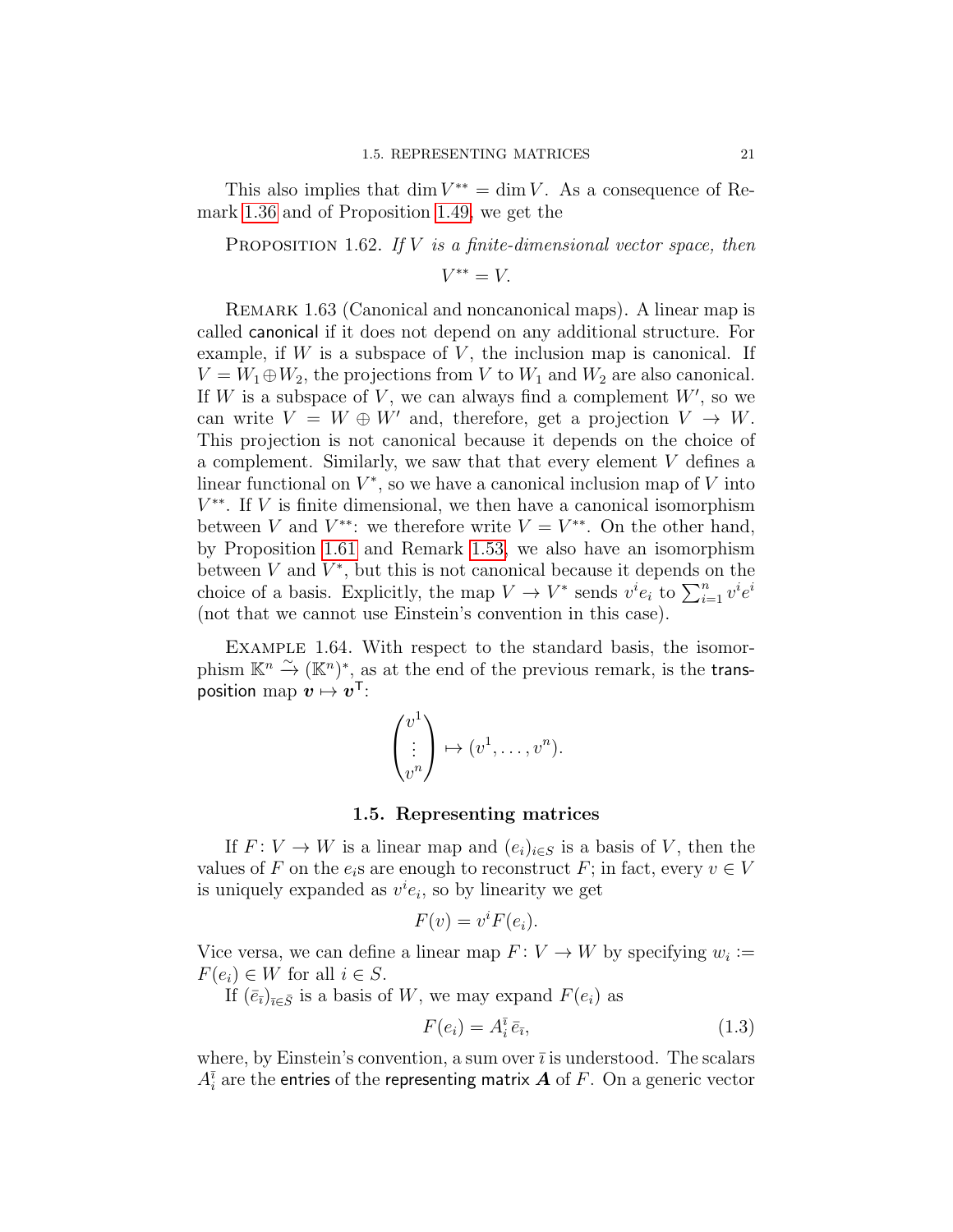$v = v^i e_i \in V$  we then get

$$
F(v) = v^i A_i^{\bar{\imath}} \bar{e}_{\bar{\imath}}.
$$

We now assume that V and W are finite-dimensional: say, dim  $V =$ n and dim  $W = m$ . Then

$$
\mathbf{A} = (A_i^{\bar{i}})_{\substack{i=1,\dots,n \\ i=1,\dots,m}} = \begin{pmatrix} A_1^1 & A_2^1 & \cdots & A_n^1 \\ A_1^2 & A_2^2 & \cdots & A_n^2 \\ \vdots & \vdots & \ddots & \vdots \\ A_1^m & A_2^m & \cdots & A_n^m \end{pmatrix}
$$

is called an  $m \times n$  matrix.

REMARK 1.65. Note that we consistently put the indices in upper and lower positions. We will also encounter matrices with only lower indices representing bilinear forms.

REMARK 1.66 (Normal form). Given a linear map  $F: V \to W$ between finite-dimensional vector spaces, one can always find bases  $e_1, \ldots, e_n$  of V and  $\bar{e}_1, \ldots, \bar{e}_m$  of W such that the representing matrix of  $F$  reads

$$
\boldsymbol{A} = \begin{pmatrix} \boldsymbol{1}_r & \boldsymbol{0}_{r,n-r} \\ \boldsymbol{0}_{m-r,r} & \boldsymbol{0}_{m-r,n-r} \end{pmatrix},
$$

where  $\mathbf{1}_r$  denotes the  $r \times r$  identity matrix and  $\mathbf{0}_{i,j}$  denotes the  $i \times j$ zero matrix. Here  $r = \dim \mathrm{im} F$  is called the rank of F. From this presentation it also follows that the kernel of F corresponds, under the isomorphism to  $\mathbb{K}^n$  induced by the basis, to vectors of the form

$$
\begin{pmatrix}\n0 \\
\vdots \\
0 \\
v^{r+1} \\
\vdots \\
v^n\n\end{pmatrix},
$$

<span id="page-21-1"></span>which show that dim ker  $F = n - r$ . We thus get the dimension formula  $\dim \ker F + \dim \mathrm{im} F = \dim V$  (1.4)

for any linear map  $F: V \to W$ .

If  $F: V \to W$  is an isomorphism, then ker  $F = 0$  (see Remark [1.30\)](#page-12-0) and im  $F = W$ , so we get dim  $V = \dim W$ . If, on the other hand, V and W have the same finite dimension  $n$ , then each of them is isomorphic to  $\mathbb{K}^n$  by the basis isomorphism of Remark [1.52.](#page-18-2) Therefore,

<span id="page-21-0"></span>PROPOSITION 1.67. Two finite-dimensional vector spaces are isomorphic iff they have the same dimension.

<span id="page-21-2"></span>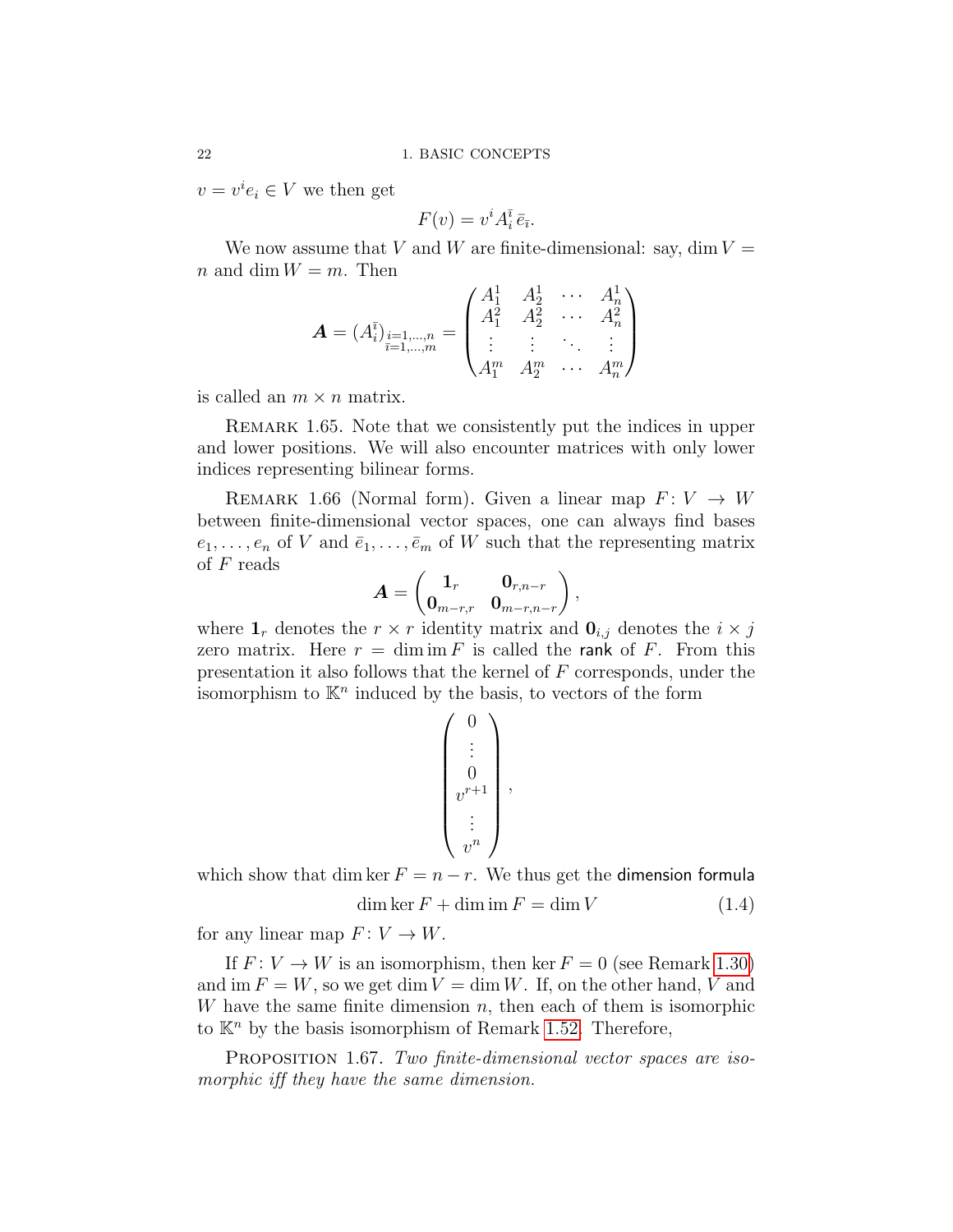<span id="page-22-4"></span><span id="page-22-0"></span>1.5.1. Operations. If  $B$  is the representing matrix of another linear map  $G: V \to W$ , with respect to the same bases, the representing matrix of  $F + G$  is  $\mathbf{A} + \mathbf{B}$ , where addition is defined entry-wise:

$$
(A+B)^{\overline{i}}_i = A^{\overline{i}}_i + B^{\overline{i}}_i.
$$

If G is instead a linear map  $W \to Z$ , the collection  $(\tilde{e}_i)_{i=1,\dots,k}$  is a basis of Z, and **B** is the corresponding  $k \times m$  representing matrix of G, then the representing matrix of GF is the  $k \times n$  matrix **BA**, where the matrix multiplication is defined  $by<sup>10</sup>$  $by<sup>10</sup>$  $by<sup>10</sup>$ 

$$
(BA)^{\tilde{i}}_i = B^{\tilde{i}}_{\bar{i}} A^{\bar{i}}_i.
$$

<span id="page-22-1"></span>**1.5.2. Duals.** If  $F^*: W^* \to V^*$  is the dual map, see Remark [1.39,](#page-14-2) of a linear map  $F: V \to W$  with representing matrix **A**, then we get, for  $\alpha = \alpha_{\bar{j}} e^{\bar{j}} \in W^*$  and  $v = v^i e_i \in V$ ,

$$
F^*(\alpha)(v) = \alpha(Fv) = \alpha_{\bar{j}} \bar{e}^{\bar{j}}(v^i A_i^{\bar{i}} \bar{e}_{\bar{i}}) = \alpha_{\bar{i}} A_i^{\bar{i}} v^i,
$$

where  $\bar{e}^1, \ldots, \bar{e}^m$  is the dual basis to  $\bar{e}_1, \ldots, \bar{e}_m$ . To compute the *i*th component of  $F^*\alpha$ , we evaluate on  $v = e_i$  getting  $(F^*\alpha)_i = \alpha_i A_i^{\overline{i}}$ , so

$$
F^*(\alpha) = \alpha_{\bar{\imath}} A_{i}^{\bar{\imath}} e^{i}.
$$

To get the representing matrix of  $F^*$ , we then compute

<span id="page-22-3"></span>
$$
F^*(\bar{e}^{\bar{i}}) = A_i^{\bar{i}} e^i. \tag{1.5}
$$

The difference between  $(1.3)$  and  $(1.5)$  is that in the former we sum over the upper index whereas in the latter we sum over the lower index of the matrix  $\boldsymbol{A}$ . In the usual notation with two lower indices, this correponds to summing over the first or second index, and the two representing matrices are related by the exchange of the indices—the operation known as transposition: if  $\boldsymbol{A}$  is the representing matrix of  $F$ , with respect to some bases, then  $\mathbf{A}^{\mathsf{T}}$  is the representing matrix of  $F^*$ with respect to the dual bases.

REMARK 1.68. When working with vector spaces of row or column vectors, the standard basis is always assumed, unless otherwise specified. A linear map between such subspaces is then always understood as the corresponding matrix. We would in particular write  $A: \mathbb{K}^n \to \mathbb{K}^m$ to denote the linear map with representing matrix  $\boldsymbol{A}$  with respect to the standard bases, i.e., the map  $v \mapsto Av$ , where we use matrix multiplication. Note that the j<sup>th</sup> row of  $A$  is equal to  $Ae_j$ . One can also easily see that the dual map, acting on row vectors, is instead given by  $\alpha \mapsto \alpha A$ .

<span id="page-22-2"></span> $^{10}$ Comparing with the usual way of writing a product of matrices, we see here that the upper index is the first index and the lower index is the second index.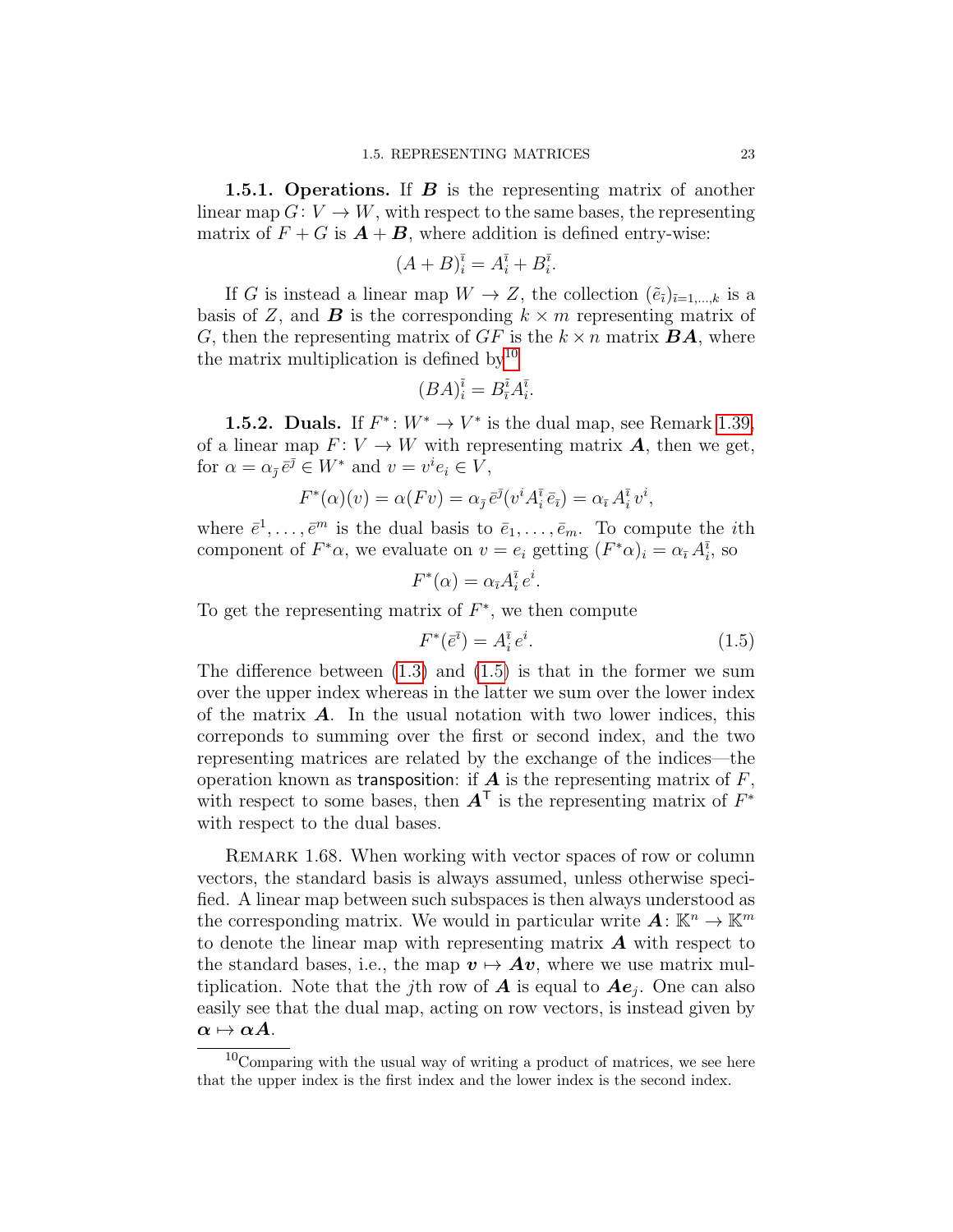### <span id="page-23-2"></span>24 1. BASIC CONCEPTS

<span id="page-23-0"></span>1.5.3. Change of basis. If we want to keep track of the chosen bases, we need a more descriptive notation. Let  $\mathcal{B} = (e_1, \ldots, e_n)$  be the chosen basis of V and  $\bar{\mathcal{B}} = (\bar{e}_1, \ldots, \bar{e}_m)$  the chosen basis of W. The representing matrix of a linear map  $F: V \to W$  with respect to the bases  $\mathcal{B}$  and  $\mathcal{B}$  is then denoted by  $F_{\bar{\mathcal{B}}\mathcal{B}}$ .

As we identify linear maps  $\mathbb{K}^n \to \mathbb{K}^m$  with their representing matrices with respect to the standard bases, we may regard  $F_{\bar{B}B}$  as an  $m \times n$  matrix or, equivalently, as a linear map. In the latter case, we have, in terms of the basis isomorphisms of Remark [1.52,](#page-18-2)

$$
F_{\bar{\mathcal{B}}\mathcal{B}} = \phi_{\bar{\mathcal{B}}}^{-1} F \phi_{\mathcal{B}}.
$$

If we choose another basis  $\mathcal{B}'$  of V and another basis  $\bar{\mathcal{B}}'$  of W, we then have, using the notation of Definition [1.57,](#page-18-4)

$$
F_{\bar{\mathcal{B}}'\mathcal{B}'}=\phi_{\bar{\mathcal{B}}'}^{-1}F\phi_{\mathcal{B}'}=\phi_{\bar{\mathcal{B}}'}^{-1}\phi_{\bar{\mathcal{B}}}F_{\bar{\mathcal{B}}\mathcal{B}}\phi_{\mathcal{B}}^{-1}\phi_{\mathcal{B}'}=\phi_{\bar{\mathcal{B}}'\bar{\mathcal{B}}}F_{\bar{\mathcal{B}}\mathcal{B}}\phi_{\mathcal{B}\mathcal{B}'},
$$

i.e.,

$$
F_{\bar{\mathcal{B}}'\mathcal{B}'}=\phi_{\bar{\mathcal{B}}'\bar{\mathcal{B}}}F_{\bar{\mathcal{B}}\mathcal{B}}\phi_{\mathcal{B}\mathcal{B}'}.
$$

It is easy to remember this formula, for it looks similar to the formula for matrix product, with indices replaced by bases.

<span id="page-23-1"></span>REMARK 1.69 (Equivalence of matrices). The formula for the change of bases motivates the following definition of equivalence of matrices. Two  $m \times n$  matrices **A** and **B** are called equivalent if there is an invertible  $m \times m$  matrix **T** and an invertible  $n \times n$  matrix **S** such that

$$
\boldsymbol{A} = \boldsymbol{T}\boldsymbol{B}\boldsymbol{S}.
$$

By this definition, any two representing matrices of the same linear map are equivalent, as we may see by setting  $\mathbf{A} = F_{\bar{\mathcal{B}}' \mathcal{B}'}, \mathbf{B} = F_{\bar{\mathcal{B}} \mathcal{B}},$  $S = \phi_{\mathcal{B}\mathcal{B}'},$  and  $\mathcal{T} = \phi_{\bar{\mathcal{B}}'\bar{\mathcal{B}}}$ . Note that, explicitly, we have

$$
A_{i'}^{\bar{\imath}'} = T_{\bar{\imath}}^{\bar{\imath}'} B_{i}^{\bar{\imath}} S_{i'}^i.
$$

Also useful are the formulae

$$
e'_{i'} = S^i_{i'} e_i \quad \text{and} \quad \bar{e}_{\bar{i}} = T^{\bar{i}'}_{\bar{i}} \bar{e}'_{\bar{i'}}.
$$

Let us prove the first (the second is analogous):

$$
S_{i'}^{i}e_i=S_{i'}^{i}\phi_{\mathcal{B}}\mathbf{e}_i=\phi_{\mathcal{B}}(S_{i'}^{i}\mathbf{e}_i)=\phi_{\mathcal{B}}(\phi_{\mathcal{B}\mathcal{B}'}\mathbf{e}_{i'})=\phi_{\mathcal{B}'}\mathbf{e}_{i'}=e'_{i'},
$$

where we also used the linearity of  $\phi_B$  and the definition  $\phi_{BB'} = \phi_B^{-1} \phi_{B'}$ .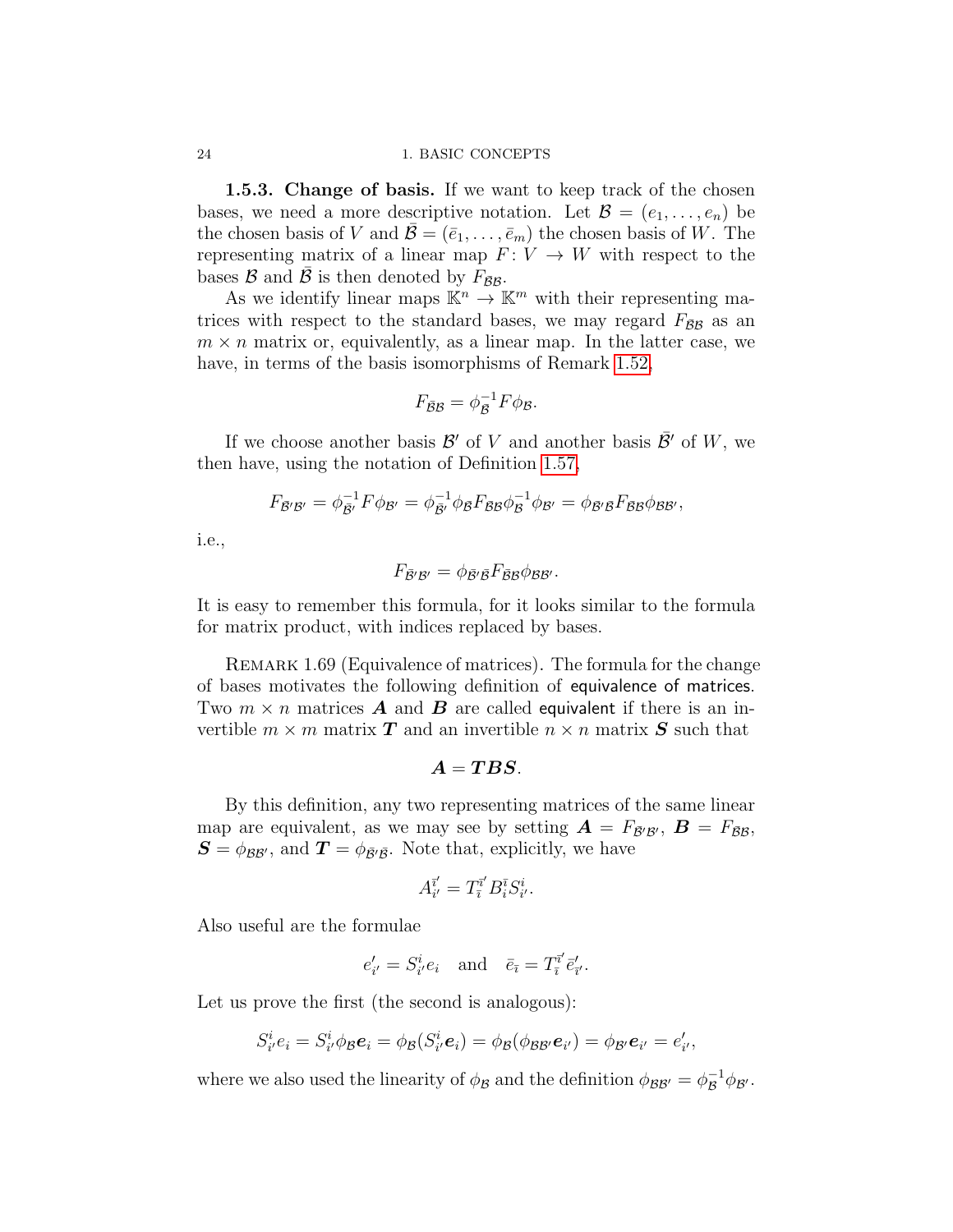<span id="page-24-5"></span><span id="page-24-0"></span>**1.5.4. Endomorphisms.** If  $F$  is an endomorphism of a finite-dimensional vector space V, one usually chooses the same basis (say,  $\mathcal{B}$ ) for  $V$  as source and target space. In this case, the representing matrix of  $V$ , now a **square matrix**, $^{11}$  $^{11}$  $^{11}$  with respect to the basis  ${\cal B}$  is written  $F_{\cal B}$ and we have

$$
F_{\mathcal{B}} = \phi_{\mathcal{B}}^{-1} F \phi_{\mathcal{B}}.
$$

If we pass to another basis (say,  $\mathcal{B}'$ ), we then have

$$
F_{\mathcal{B}'}=\phi_{\mathcal{B}'\mathcal{B}}F_{\mathcal{B}}\phi_{\mathcal{B}\mathcal{B}'}.
$$

Observing that the isomorphisms  $\phi_{\mathcal{B}'\mathcal{B}}$  and  $\phi_{\mathcal{B}\mathcal{B}'}$  are inverse to each other, we can also write

$$
F_{\mathcal{B}'} = \phi_{\mathcal{B}\mathcal{B}'}^{-1} F_{\mathcal{B}} \phi_{\mathcal{B}\mathcal{B}'}.
$$

<span id="page-24-3"></span>REMARK 1.70 (Similarity of matrices). The formula for the change of basis for the representing matrix of an endomorphism motivates the following definition of similarity of matrices. Two  $n \times n$  matrices **A** and **B** are called similar if there is an invertible  $n \times n$  matrix **S** such that

$$
\boldsymbol{A} = \boldsymbol{S}^{-1} \boldsymbol{B} \boldsymbol{S}.
$$

By this definition, any two representing matrices of the same endomorphism are similar.

<span id="page-24-1"></span>1.5.5. Bilinear forms. A bilinear form on a  $\mathbb{K}\text{-vector space }V$  is a map  $B: V \times V \to \mathbb{K}$  that is linear in both arguments; viz.,

$$
B(\lambda_1 v_1 + \lambda_2 v_2, w) = \lambda_1 B(v_1, w) + \lambda_2 B(v_2, w),
$$
  
\n
$$
B(v, \lambda_1 w_1 + \lambda_2 w_2) = \lambda_1 B(v, w_1) + \lambda_2 B(v, w_2).
$$

If  $\mathcal{B} = \{e_1, \ldots, e_n\}$  is a basis of V, the representing matrix **B** of a bilinear form  $B$  has the entries

<span id="page-24-4"></span>
$$
B_{ij} := B(e_i, e_j). \tag{1.6}
$$

Note that, consistently with the r.h.s., we use lower indices for the entries of the representing matrix.

Now consider a new basis  $\mathcal{B}' = \{e'_1, \ldots, e'_n\}$  and denote by  $S$  the matrix representing, in the standard basis of  $\mathbb{K}^n$ , the change of basis  $\phi_{\mathcal{BB'}};$  i.e., as we showed above,

$$
e'_{i'} = S^i_{i'} e_i.
$$

Denoting by  $\mathbf{B}'$  the representing matrix of B in the basis  $\mathcal{B}'$ , we then have

$$
B'_{i'j'} = S^i_{i'} B_{ij} S^j_{j'}.
$$

<span id="page-24-2"></span> $\overline{^{11}}$ i.e., a matrix with the same number of rows and columns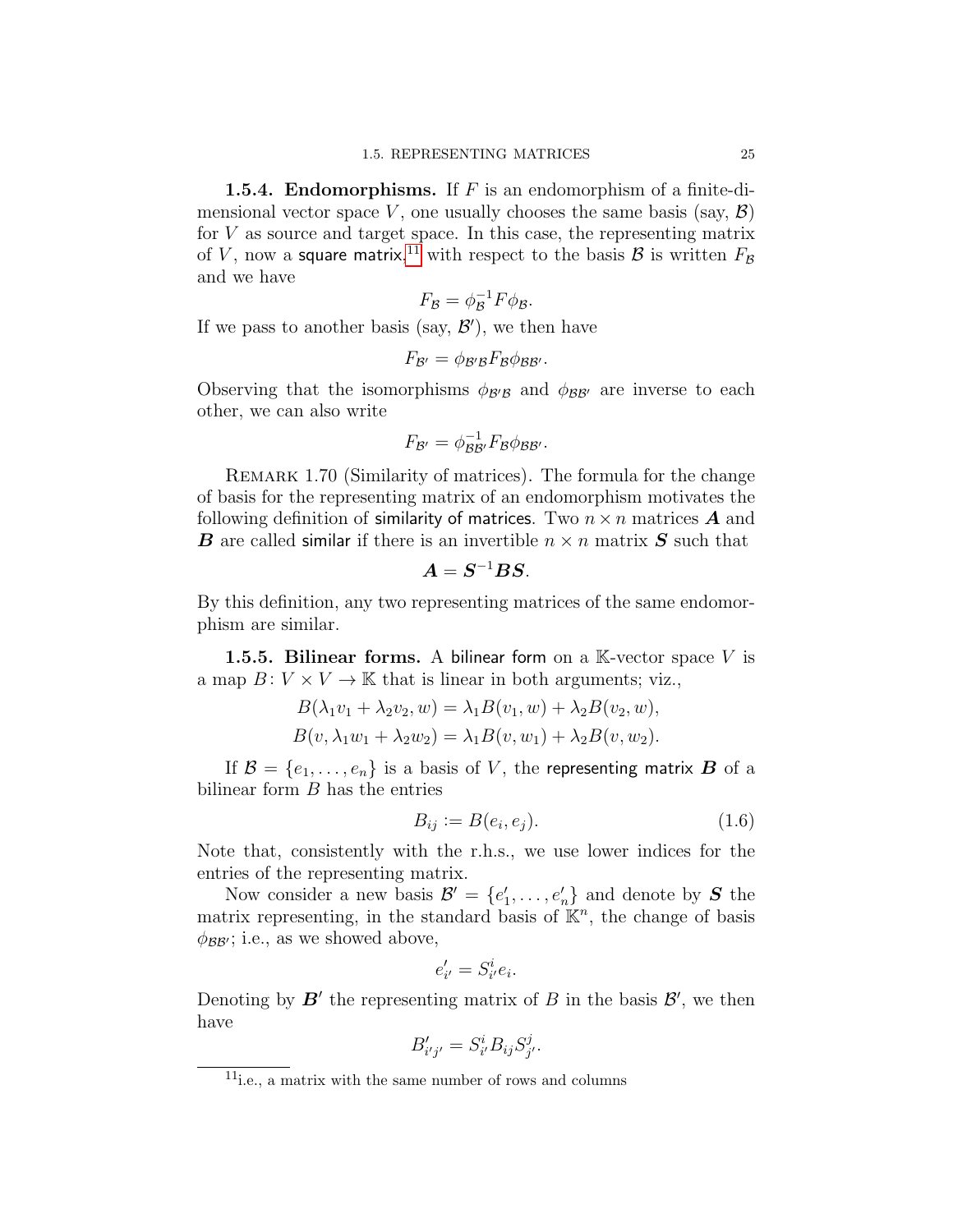### <span id="page-25-3"></span>26 1. BASIC CONCEPTS

REMARK 1.71 (Congruency of matrices). The formula for the change of basis of a bilinear form motivates the following definition of congruency of matrices. Two  $n \times n$  matrices  $\boldsymbol{B}$  and  $\boldsymbol{B}'$  are called congruent if there is an invertible  $n \times n$  matrix S such that

$$
\boldsymbol{B}' = \boldsymbol{S}^{\mathsf{T}} \boldsymbol{B} \boldsymbol{S},
$$

where  $\mathsf{\tau}$  denotes transposition. By this definition, any two representing matrices of the same bilinear form are congruent.<sup>[12](#page-25-1)</sup>

### 1.6. Traces and determinants

<span id="page-25-0"></span>Trace and determinant are particularly important functions on square matrices which we review here.

The trace of an  $n \times n$  matrix **A** is the sum of its diagonal elements. If we write  $\mathbf{A} = (A_j^i)$ , then

$$
\text{tr }\mathbf{A}=A_i^i,
$$

where we used Einstein's convention. If we we write  $\mathbf{A} = A_{ij}$ , then we have to write the sum symbol explicitly:  $tr \boldsymbol{A} = \sum_{i=1}^{n} A_{ii}$ . (The fact that this second notation is incompatible with Einstein's convention is related to the fact that the trace of a bilinear form is not a natural operation.)

Immediate properties of the trace are

- (1) tr  $\mathbf{A}^{\mathsf{T}} = \text{tr} \, \mathbf{A}$  for every  $n \times n$  matrix, and
- (2) tr  $AB = \text{tr } BA$  for all  $n \times n$  matrices  $A, B$ .

The second property implies tr  $\bm{S}^{-1}\bm{B}\bm{S} = \mathrm{tr}\,\bm{B},$  so similar matrices see Remark [1.70—](#page-24-3)have the same trace. Therefore, we can make the following

DEFINITION 1.72. The trace of an endomorphism  $F$  of a finite-dimensional vector space  $V$  is the trace of any of its representing matrices:  $\text{tr } F := \text{tr } F_{\mathcal{B}}$ , where  $\mathcal{B}$  is any basis of V.

Congruent matrices may on the other hand have different traces. For this reason the trace of a bilinear form is not a well-defined concept, as it depends on the explicit choice of a basis.[13](#page-25-2)

<span id="page-25-1"></span>We conclude with a few additional properties of the trace:

<sup>&</sup>lt;sup>12</sup>Note that in the explicit formula [\(1.6\)](#page-24-4) it is the upper index of the first  $S$  that is the same as the first index of  $B$ , whereas in the usual product of matrices—see footnote [10—](#page-22-2)it should be the lower index to be involved. It is for this reason that the first  $S$  is actually transposed.

<span id="page-25-2"></span> $13$ It is well-defined if we may restrict to a special class of bases that are related to each other by an orthogonal transformation, i.e., if we only allow congruences  $B' = S^{\mathsf{T}} B S$  with  $S S^{\mathsf{T}} = 1$ .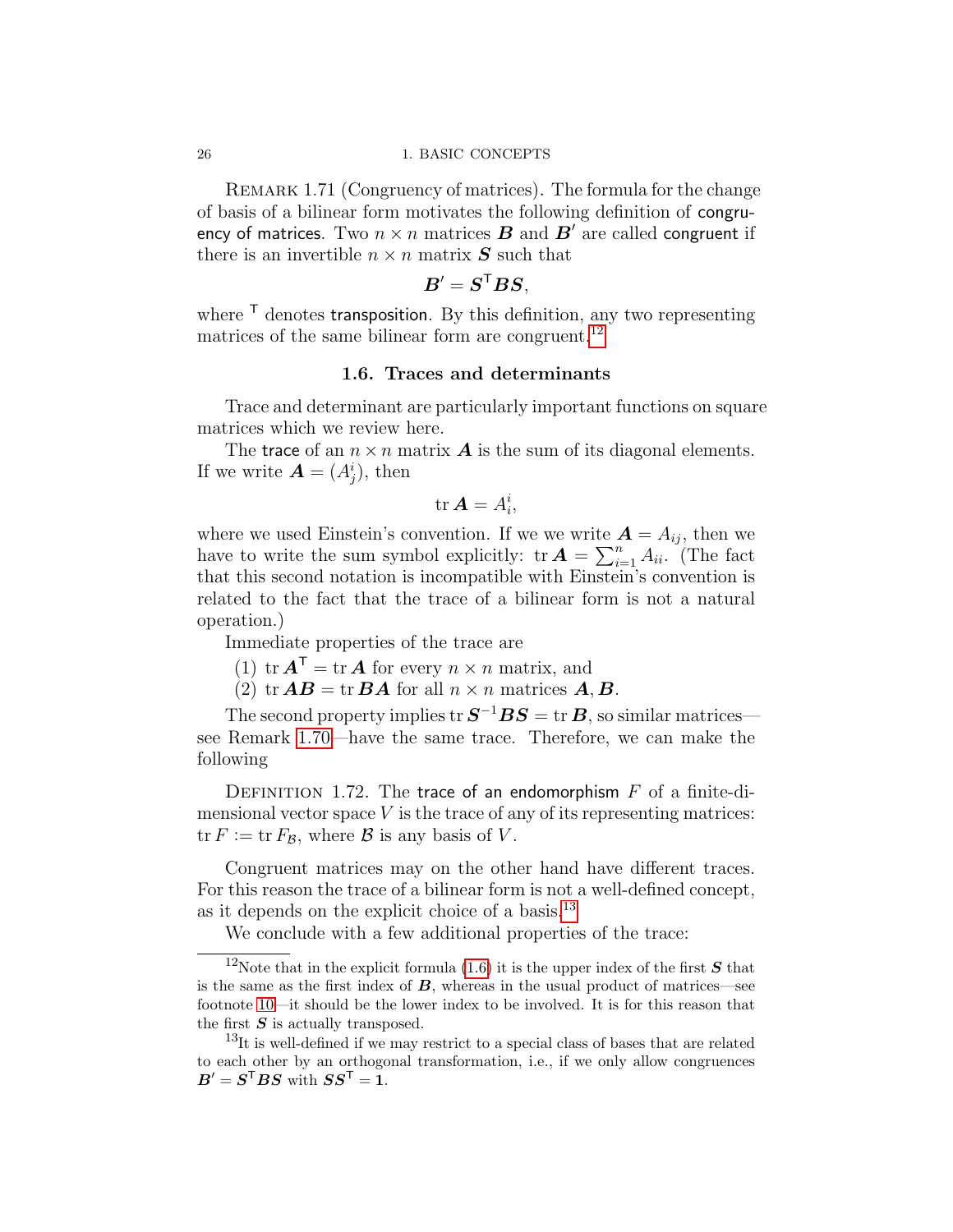- <span id="page-26-6"></span>(1) The trace is linear:  $tr(\lambda \mathbf{A} + \lambda \mathbf{B}) = \lambda tr \mathbf{A} + \mu tr \mathbf{B}$  for all  $n \times n$ matrices  $\mathbf{A}, \mathbf{B}$  and for all scalars  $\lambda, \mu$ .
- (2)  $tr \mathbf{1}_n = n$  if  $\mathbf{1}_n$  is the identity matrix on  $\mathbb{K}^n$ .
- (3) tr:  $\text{End}(V) \to \mathbb{K}$  is a linear map:  $\text{tr}(\lambda F + \lambda G) = \lambda \text{tr } F + \mu \text{tr } G$ for all endomorphisms  $F, G$  of the finite-dimensional space  $V$ and for all scalars  $\lambda, \mu$ .
- (4) tr Id<sub>V</sub> = dim V.

The determinant of a square matrix can be uniquely characterized by some properties or can be, equivalently, defined by an explicit formula. The defining properties are the following:

- (1) The determinant is linear with respect to every column of the matrix.
- (2) The determinant vanishes if any two column of the matrix are equal.
- (3) The determinant of the identity matrix is 1.

One can show that, for every n, there is a unique map  $\text{Mat}_{n\times n}(\mathbb{K}) \to \mathbb{K}$ satisfying these three properties, and this map is called the determinant. In words, one says that the determininant is the unique alternating multilinear normalized map on the columns of a square matrix. Some derived properties are the following:

- (D.1) Properties (1) and (2) above hold taking rows instead of colums.
- <span id="page-26-3"></span>(D.2) det  $\mathbf{A}^{\mathsf{T}} = \det \mathbf{A}$  for every  $n \times n$  matrix  $\mathbf{A}$ .
- (D.3) If two columns (or two rows) are exchanged the determinant changes sign.
- (D.4) If one adds to a column a linear combination of the other columns (or to a row a linear combination of the other rows) the determinant does not change.
- (D.5) det( $\lambda A$ ) =  $\lambda^n$  det **A** for every  $n \times n$  matrix **A** and every scalar λ.
- <span id="page-26-2"></span>(D.6) The determinant of a diagonal matrix or of an upper triangular matrix or of a lower triangular matrix is equal to the product of its diagonal elements.
- <span id="page-26-4"></span> $(D.7)$  det  $AB = \det A \det B$  for all  $n \times n$  matrices  $A, B$ .
- <span id="page-26-0"></span>(D.8) det  $A \neq 0$  iff A is invertible. By the previous property, we also see that in this case, det  $\mathbf{A}^{-1} = (\det \mathbf{A})^{-1}$ .
- <span id="page-26-5"></span>(D.9) A collection  $\mathbf{v}_1, \ldots, \mathbf{v}_n$  of vectors of  $\mathbb{K}^n$  is a basis iff the determinant of the matrix  $S$  whose *i*th column is  $v_i$  is different from zero. (Note that  $v_i = S e_i$  for all *i*.)
- <span id="page-26-1"></span>(D.10) The determinant of a block-diagonal matrix is the product of the determinants of its blocks:  $\det\begin{pmatrix} A & 0 \\ 0 & D \end{pmatrix} = \det A \det D$ , where A and  $\boldsymbol{D}$  are square matrices.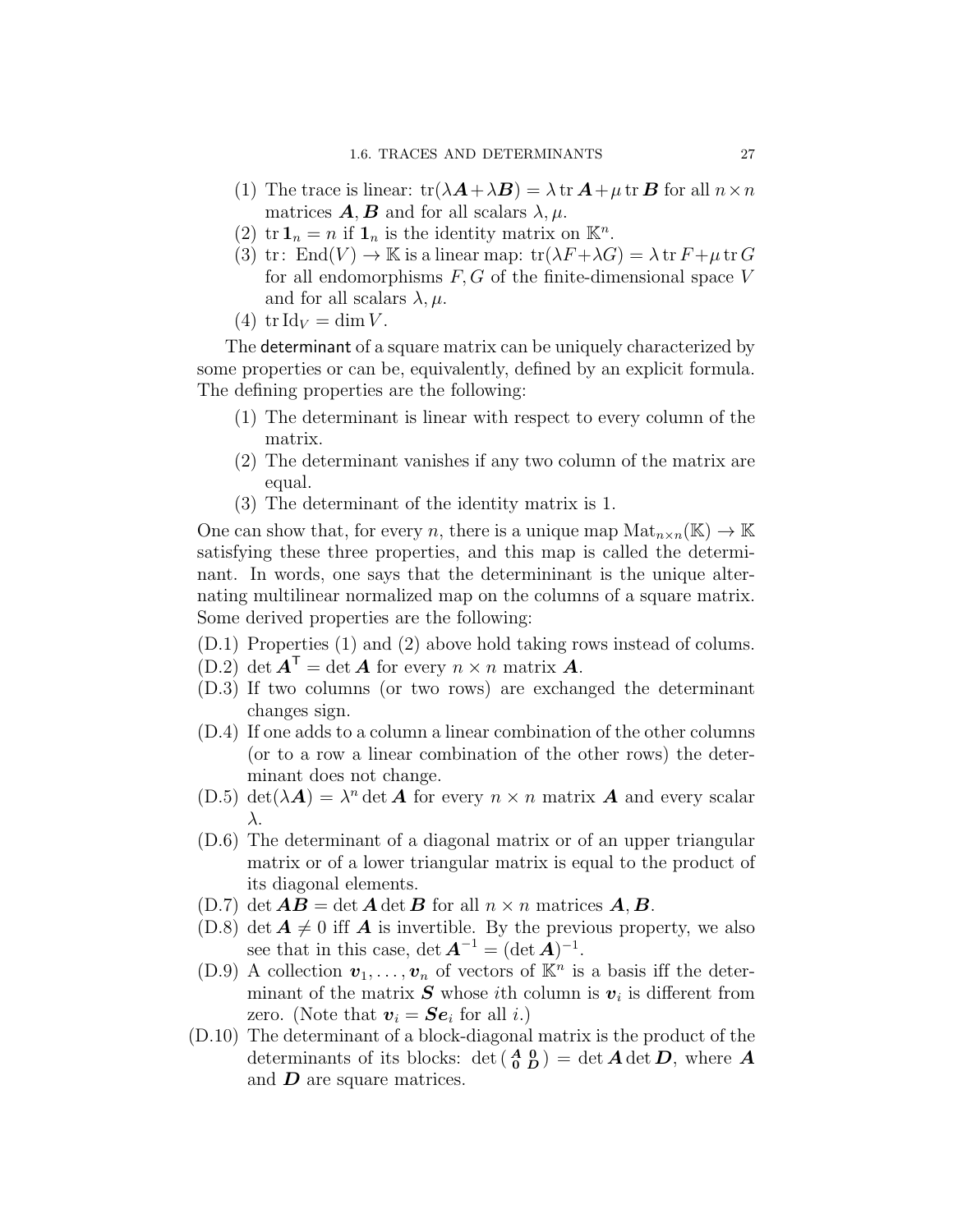<span id="page-27-2"></span> $(D.11)$  More generally,  $\det\left(\begin{array}{cc} A & B \\ 0 & D \end{array}\right) = \det A \det D$ , where A and D are square matrices.

The last property is derived from the others by the following remarks. We should distinguish the case when  $\boldsymbol{A}$  is invertible and when it is not. In the second case, there is some nonzero vector  $\boldsymbol{v}$  in the kernel of  $\boldsymbol{A}$ . By completing  $v$  with zeros, we get a nonzero vector in the kernel of  $\det \begin{pmatrix} A & B \\ 0 & D \end{pmatrix}$ , which is then also not invertible. In this case, both sides of the equality vanish by  $(D.8)$  $(D.8)$ . If, on the other hand,  $\boldsymbol{A}$  is invertible, we can write  $\begin{pmatrix} A & B \\ 0 & D \end{pmatrix} = \begin{pmatrix} A & 0 \\ 0 & D \end{pmatrix} \begin{pmatrix} 1 & A^{-1}B \\ 0 & 1 \end{pmatrix}$ . The determinant of the first matrix on the right hand side is det  $\vec{A}$  det  $\vec{D}$  by (D[.10\)](#page-26-1), whereas the determinant of the second is 1 by (D[.6\)](#page-26-2).

The determinant of an  $n \times n$  matrix  $\mathbf{A} = A_j^i$  can also be explicitly computed by the Leibniz formula

<span id="page-27-1"></span>
$$
\det \mathbf{A} = \sum_{\sigma \in S_n} \text{sgn}\sigma A_{\sigma(1)}^1 \dots A_{\sigma(n)}^n, \tag{1.7}
$$

where sgn $\sigma$  is the sign of the permutation  $\sigma$ .<sup>[14](#page-27-0)</sup> In particular,

$$
\det \begin{pmatrix} a & b \\ c & d \end{pmatrix} = ad - bc.
$$

The determinant can also be computed in terms of the Laplace expansion along the ith row

$$
\det \mathbf{A} = \sum_{j=1}^{n} (-1)^{i+j} A_j^i d_j^i,
$$

where  $d_j^i$  is the determinant of the matrix obtained by removing the *i*th row and the j<sup>th</sup> column from  $\boldsymbol{A}$ . For example, the Laplace expansion of a  $3 \times 3$  matrix along the first row is

$$
\det\begin{pmatrix} a & b & c \\ d & e & f \\ g & h & i \end{pmatrix} = a \det\begin{pmatrix} e & f \\ h & i \end{pmatrix} - b \det\begin{pmatrix} d & f \\ g & i \end{pmatrix} + c \det\begin{pmatrix} d & e \\ g & h \end{pmatrix}.
$$

An analogus formula for the expansion along a column also exists as a consequence of (D[.2\)](#page-26-3).

The determinant may also be used to compute the inverse of an invertible matrix as

$$
\boldsymbol{A}^{-1} = \frac{1}{\det \boldsymbol{A}} \operatorname{adj} \boldsymbol{A},
$$

<span id="page-27-3"></span>

<span id="page-27-0"></span><sup>14</sup>Every permutation may be written, in a nonunique way, as a product of transpositions, i.e., permutations that exchange exactly two elements. The parity of the number of occurring transpositions does not depend on the decomposition. The sign of a permutation is then defined as  $-1$  to the number of occurring transpositions.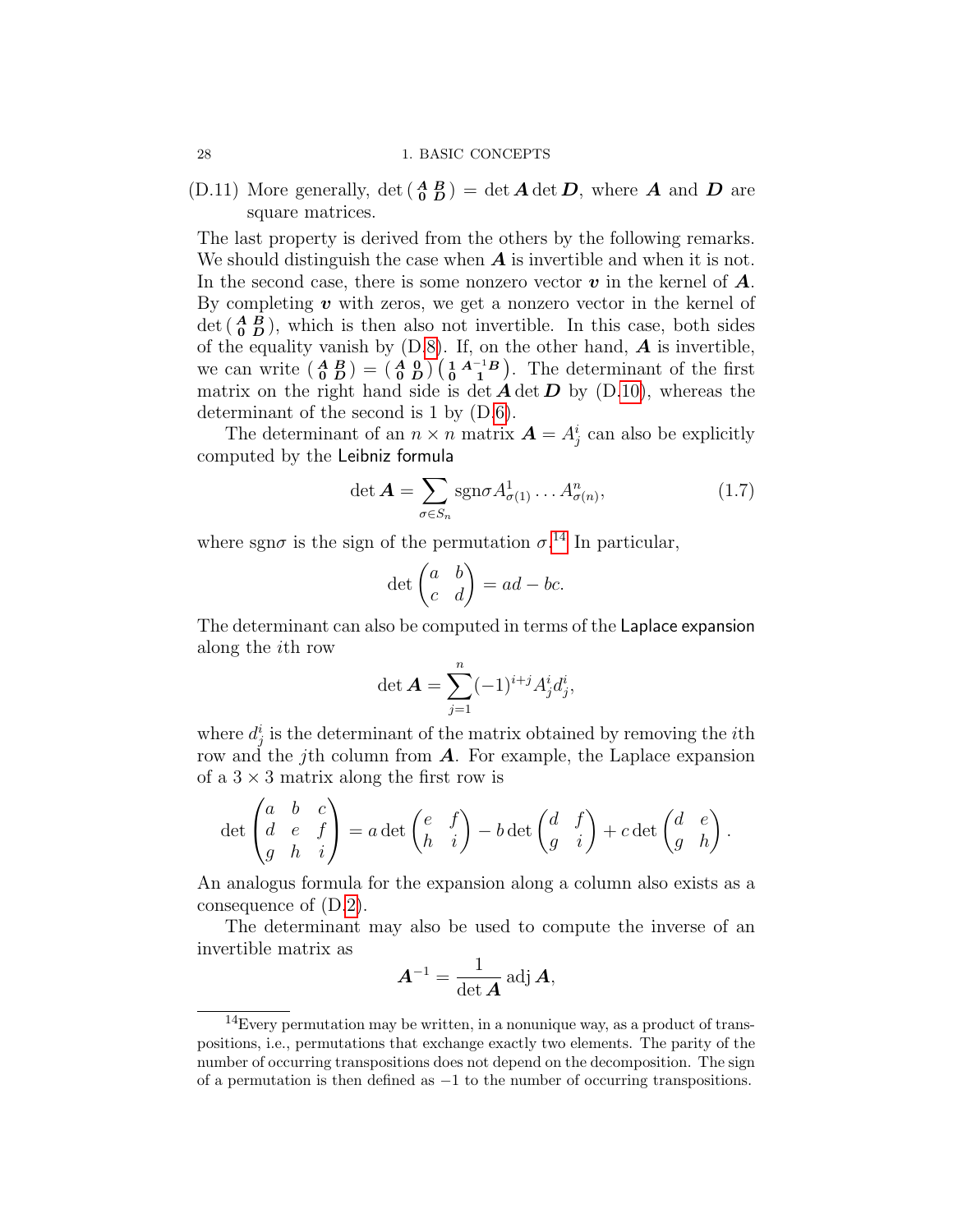<span id="page-28-3"></span>where adj  $\vec{A}$  denotes the adjugate matrix of  $\vec{A}$ , i.e., the matrix whose  $(i, j)$  entry is  $(-1)^{i+j}$  times the determinant  $d_i^j$  $i$  of the matrix obtained by removing the the j<sup>th</sup> row and and *i*th column from  $\boldsymbol{A}$ . This formula is theoretically important—it shows, e.g., that the entries of  $A^{-1}$  are rational functions of the entries of  $A$ —but practically not so useful, apart from the  $2 \times 2$  case, which is also easy to remember:

<span id="page-28-1"></span>
$$
\begin{pmatrix} a & b \\ c & d \end{pmatrix}^{-1} = \frac{1}{ad - bc} \begin{pmatrix} d & -b \\ -c & a \end{pmatrix}.
$$
 (1.8)

Namely, apart from dividing by the determinant, we just have to swap the diagonal entries and change the sign of the off diagonal entries.

Determinants may also be used, via property (D[.8\)](#page-26-0), to establish whether a linear map  $F: V \to W$  between finite-dimensional vector spaces is invertible. By Proposition [1.67,](#page-21-0) we know that a necessary condition is that V and W have the same dimension, say,  $n$ . A representing matrix of F is then an  $n \times n$  matrix, which by  $(D.8)$  $(D.8)$  is invertible iff its determinant is different from zero.<sup>[15](#page-28-0)</sup> On the other hand,  $F$  is invertible iff any of its representing matrices is so. Therefore, we have the

PROPOSITION 1.73. A linear map  $F: V \to W$  between finite-dimensional vector spaces is invertible iff dim  $V = \dim W$  and the determinant of any of its representing matrices is different from zero.

It follows from (D[.7\)](#page-26-4) and (D[.8\)](#page-26-0) that det  $S^{-1}BS = det B$ , so similar matrices—see Remark [1.70—](#page-24-3)have the same trace. Therefore, we can make the following

<span id="page-28-2"></span>DEFINITION 1.74. The determinant of an endomorphism  $F$  of a finite-dimensional vector space  $V$  is the determinant of any of its representing matrices:  $\det F := \det F_{\mathcal{B}}$ , where  $\mathcal B$  is any basis of V.

In particular, an endomorphism is invertible iff its determinant is different from zero.

REMARK 1.75 (Discriminants). Congruent matrices may on the other hand have different determinants. We see however, from (D[,2\)](#page-26-3) and (D[.7\)](#page-26-4) that  $\boldsymbol{B}' = \boldsymbol{S}^{\mathsf{T}} \boldsymbol{B} \boldsymbol{S}$  implies det  $\boldsymbol{B}' = (\det \boldsymbol{S})^2 \det \boldsymbol{B}$ , so the determinant changes by a factor that is the square of a nonzero scalar. The discriminant of a matrix is by definition its determinant up to such a

<span id="page-28-0"></span> $15$ Note that this statment is independent of the chosen bases. In fact, any two representing matrices of F are equivalent  $n \times n$  matrices **A** and **B**, as in Remark [1.69,](#page-23-1) i.e.,  $\mathbf{A} = TBS$ , where S and T are invertible. We then have, by  $(D.7)$  $(D.7)$ , det  $\mathbf{A} = c$  det  $\mathbf{B}$ , where  $c = \det \mathbf{S} \det \mathbf{T}$  is a nonzero number.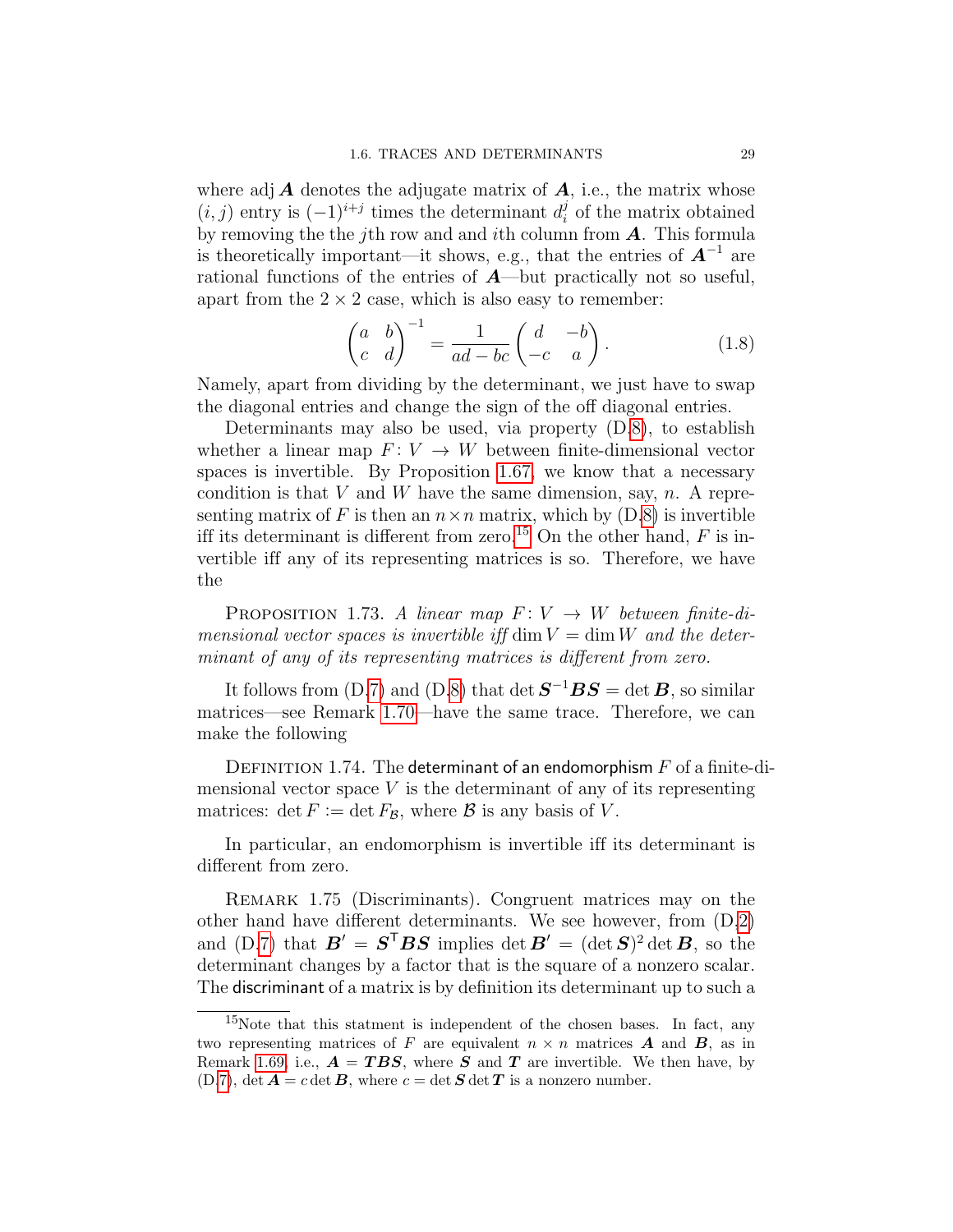### 30 1. BASIC CONCEPTS

factor. It follows that congruent matrices have the same discriminant and that we may define the discriminant of a bilinear form as the discriminant of any of its representing matrices. If we work over  $\mathbb{C}$ , where every element is a square, the only meaningful statement we can make is whether the discriminant is equal to zero or different from zero. Over R, we can refine this and speak of strictly positive, strictly negative or zero discriminants.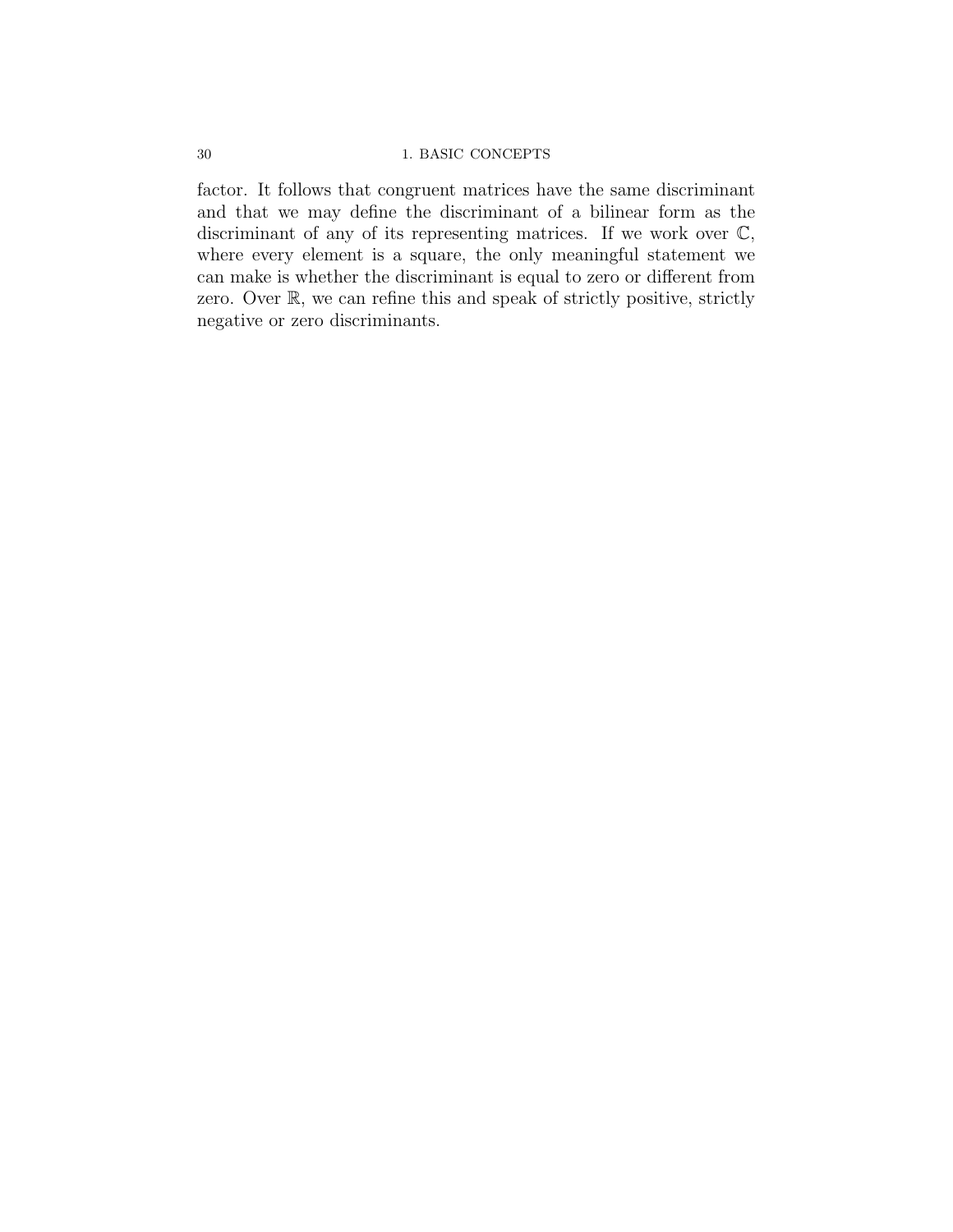### CHAPTER 2

### <span id="page-30-0"></span>Linear ODEs and Diagonalization of Endomorphisms

In this chapter we discuss the problem of bringing an endomorphism, via a suitable choice of basis, to a diagonal representing matrix, whenever possible. We start by motivating this problem with the study of systems of linear ordinary differential equations with constant coefficients.

### 2.1. Differential equations

<span id="page-30-1"></span>An ordinary differential equation (ODE) is an equation whose unknown is a differentiable function of one variable that appears in the equation together with its derivatives.

Newton's equation  $F = ma$  is an example of an ODE. In this case, the unknown is a path  $x(t)$ .<sup>[1](#page-30-2)</sup> In normal form (i.e., with the highest derivative set in evidence on the left hand side) the equation reads

$$
\ddot{x} = \frac{1}{m}F(x, \dot{x}, t).
$$

A solution is a specific function  $x(t)$  that satisfies the equation for all t in some open interval (possibly the whole of  $\mathbb{R}$ ). In the one-dimensional case, this is a single equation, but if we consider the problem in three space dimensions, we get a system of ODEs—one equation for each component. We also get a system is we describe the interaction of several particles.

The order of an ODE (or of a system of ODEs) corresponds to highest derivative occurring in it. For example, Newton's equation (like many fundamental equations in physics) is a second-order ODE. It is possible to reduce the order by the following trick, which we illustrate in the case of Newton's equation. Namely, we introduce the momentum  $p := mv$ . We can then rewrite Newton's equation as the first-order

<span id="page-30-2"></span> ${}^{1}_{1}$ By path we mean a (twice) differentiable map whose domain is an interval.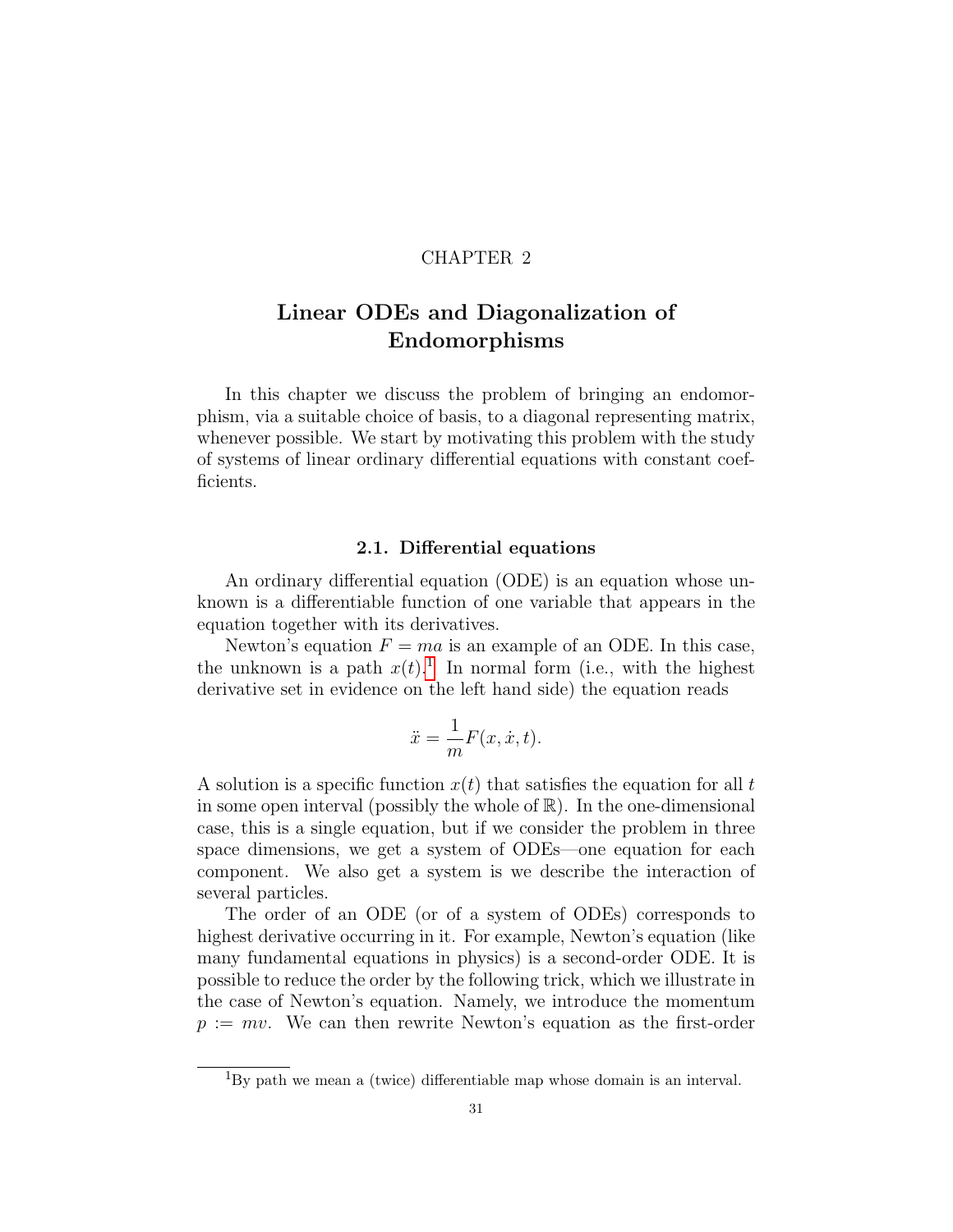<span id="page-31-3"></span>system

$$
\begin{cases} \dot{x} = \dfrac{p}{m} \\ \dot{p} = F\left(x, \dfrac{p}{m}, t\right) \end{cases}
$$

where now the pair  $(x, p)$  is regarded as the unknown.

The Cauchy problem for a system of first-order ODEs consists of the system together the specification of the variables at some initial time.

The theory of ODEs is discussed in the analysis classes, and there it is proved, under some mild conditions, that a Cauchy problem has a unique solution (in an open interval around the initial time).

We will consider here only linear (systems of) first-order ODEs with constant coefficients, where methods of linear algebra can be used.

<span id="page-31-0"></span>2.1.1. Linear ODEs with constant coefficients. ODEs are called linear if the unknown and its derivatives appear linearly. The ODE is called homogenous if there is no term independent of them, inhonogeneous otherwise.

A linear first-order ODE is then the equation  $\dot{x} = ax$ , when homogeneous, and  $\dot{x} = ax + b$ , when inhomogeneous, where a and b are given functions of  $t$ . We say that the equation has constant coefficients if  $a$ is constant.

NOTATION 2.1. It is a standard practice in the theory of ODEs to write  $(t)$  after a variable to specify that it is not assumed to be constant. If  $(t)$  does not appear, the variable is assumed to be a constant. The unknown function is written without  $(t)$  in the equation, as the notation  $x(t)$  is reserved for writing a solution. Therefore, a linear first-order ODE constant coefficients is written as

<span id="page-31-2"></span>
$$
\dot{x} = ax + b(t). \tag{2.1}
$$

In the homogeneous case—i.e., when  $b(t) = 0$ —we write

<span id="page-31-1"></span>
$$
\dot{x} = ax.\tag{2.2}
$$

EXAMPLE 2.2 (Growth processes). The homogenous equation  $\dot{x} =$ ax with constant a describes a growth process where the growth  $\dot{x}$ is proportional to the quantity x itself (properly speaking, we have a growth when  $a > 0$  and a decay when  $a < 0$ . Such equation is widely used: e.g., in economics to describe capital growth by compound interest, in biology to describe growth (or decline) of a population, in physics to describe radioactive decay.

To solve [\(2.2\)](#page-31-1), we introduce  $y(t) := e^{-at}x(t)$ . Differentianting we get  $\dot{y} = e^{-at}(\dot{x} - ax)$ . Therefore, x is a solution to [\(2.2\)](#page-31-1) iff  $\dot{y} = 0$ ,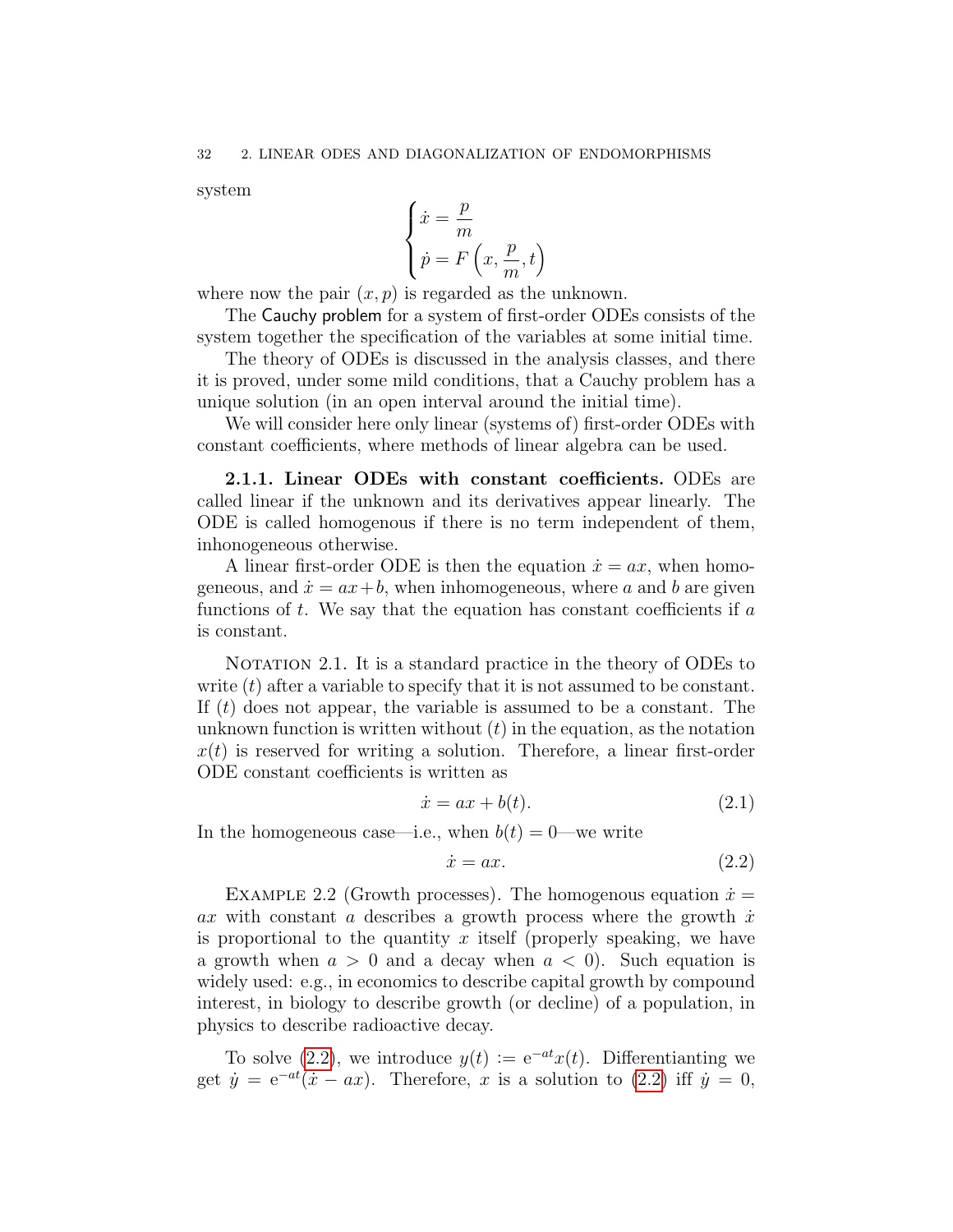<span id="page-32-6"></span>i.e.,  $y = c$ , where c is a constant. We then get the general solution  $x(t) = e^{at}c$ . We can also rephrase this as the

<span id="page-32-5"></span>PROPOSITION 2.3. The Cauchy problem

$$
\begin{cases}\n\dot{x} = ax \\
x(0) = x_0\n\end{cases}
$$

for a homogenous linear ODE with constant coefficient a has the unique solution

<span id="page-32-4"></span>
$$
x(t) = e^{at}x_0.
$$
\n
$$
(2.3)
$$

The solution is defined for all  $t \in \mathbb{R}$ .

By the same trick, we may also study the associated nonhomoge-nous equation [\(2.1\)](#page-31-2), where  $b(t)$  is not necessarily assumed to be constant. Namely, we write again  $y(t) := e^{-at}x(t)$ . In this case, x is a solution to [\(2.1\)](#page-31-2) iff  $\dot{y} = e^{-at} b(t)$ , so we can get y, and hence x, by integrating  $e^{-at}b(t)$ . Namely, we have  $y(t) = c + \int_0^t e^{-as} b(s) ds$ , where  $c$  is a constant. Therefore, we have the general solution

<span id="page-32-3"></span>
$$
x(t) = e^{at}c + \int_0^t e^{a(t-s)} b(s) ds.
$$
 (2.4)

This leads to the

PROPOSITION 2.4. The Cauchy problem

$$
\begin{cases}\n\dot{x} = ax + b(t) \\
x(0) = x_0\n\end{cases}
$$

for a nonhomogenous linear ODE with constant coefficient a has the unique solution

$$
x(t) = e^{at}x_0 + \int_0^t e^{a(t-s)} b(s) ds.
$$
 (2.5)

The solution is defined for all  $t \in \mathbb{R}$ .

<span id="page-32-0"></span>2.1.2. Systems of linear ODEs with constant coefficients. A system of the form

<span id="page-32-2"></span>
$$
\dot{\boldsymbol{x}} = \boldsymbol{A}\boldsymbol{x} + \boldsymbol{b}(t), \tag{2.6}
$$

where **A** is a given  $n \times n$  matrix (with constant entries), called the coefficient matrix, and **b** is a given map from an open interval to  $\mathbb{R}^n$ , is called a system of n linear ODEs with constant coefficients. For  $\boldsymbol{b}(t)$ the zero map, we have the system

<span id="page-32-1"></span>
$$
\dot{x} = Ax,\tag{2.7}
$$

which is called homogeneous.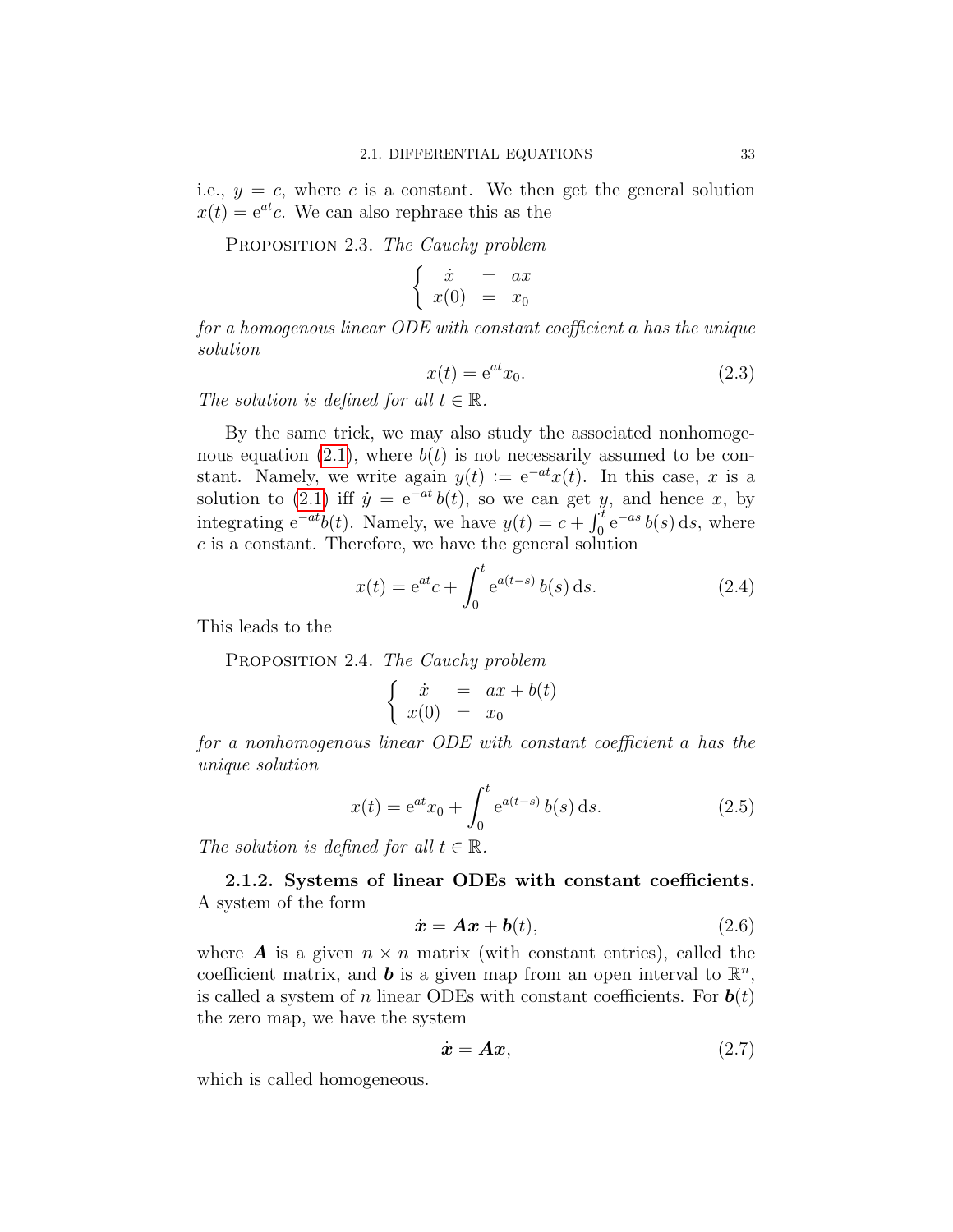### 34 2. LINEAR ODES AND DIAGONALIZATION OF ENDOMORPHISMS

<span id="page-33-1"></span>Example 2.5 (Harmonic oscillator). Consider Newton's equation in one dimension with force  $F = -kx$ , where k is a given positive constant. The second-order ODE  $m\ddot{x} = -kx$  may be rewritten as the system

$$
\begin{cases} \dot{x} = \frac{p}{m} \\ \dot{p} = -kx \end{cases}
$$

which can be brought in matrix form  $\dot{x} = Ax$  by setting  $x = \begin{pmatrix} x \\ p \end{pmatrix}$  and

$$
\mathbf{A} = \begin{pmatrix} 0 & \frac{1}{m} \\ -k & 0 \end{pmatrix}.
$$

<span id="page-33-3"></span>Example 2.6 (Homogenous nth-order linear ODE with constant coefficients). Consider the ODE

<span id="page-33-0"></span>
$$
x^{(n)} + a_1 x^{(n-1)} + \dots + a_{n-1} \dot{x} + a_n x = 0,
$$
\n(2.8)

where  $a_1, \ldots, a_n$  are given constants. This ODE can be rewritten as a system by defining

$$
\boldsymbol{x} := \begin{pmatrix} x \\ \dot{x} \\ \vdots \\ x^{(n-2)} \\ x^{(n-1)} \end{pmatrix}.
$$

In fact, we have

$$
\dot{\boldsymbol{x}} = \begin{pmatrix} \dot{x} \\ \ddot{x} \\ \vdots \\ x^{(n-1)} \\ x^{(n)} \end{pmatrix} = \begin{pmatrix} \dot{x} \\ \ddot{x} \\ \vdots \\ x^{(n-1)} \\ -a_1 x^{(n-1)} - \cdots - a_{n-1} \dot{x} - a_n x \end{pmatrix}.
$$

Therefore, the ODE  $(2.8)$  is equivalent to the system  $(2.7)$  with

<span id="page-33-2"></span>
$$
\mathbf{A} = \begin{pmatrix} 0 & 1 & & & \\ 0 & 0 & 1 & & \\ \cdots & \cdots & \cdots & \cdots & \cdots \\ 0 & \cdots & \cdots & 0 & 1 \\ -a_n & -a_{n-1} & \cdots & -a_2 & -a_1 \end{pmatrix},
$$
(2.9)

where all the nondisplayed entries are equal to zero.

<span id="page-33-4"></span>EXAMPLE 2.7 (Infinite-dimensional examples). In physics one also studies equations involving functions of several variables together with their partial derivatives—these are called partial differential equations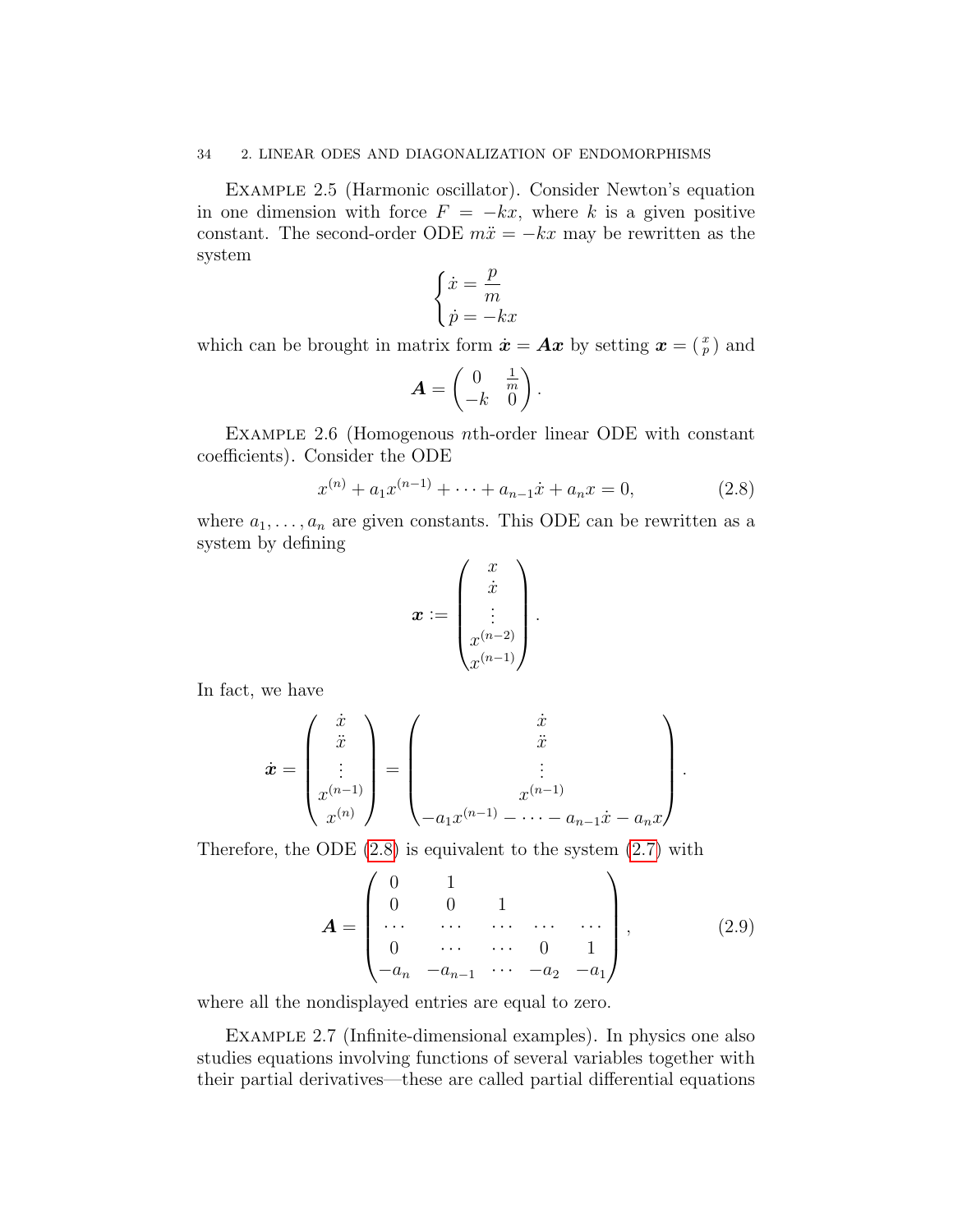(PDEs). Several important PDEs in physics are linear. For example, the wave equation

$$
\frac{1}{c^2} \frac{\partial^2 \psi}{\partial t^2} = \Delta \psi,
$$

the heat equation

$$
\frac{\partial \psi}{\partial t} = \alpha \Delta \psi,
$$

and the Schrödinger equation

$$
\frac{\mathrm{i}}{\hbar}\frac{\partial\psi}{\partial t}=-\frac{\hbar^2}{2m}\Delta\psi+V\psi.
$$

In these examples,  $\psi$  is a function (real in the first two cases and complex in the third) of the time variable t and the space variables  $x, y, z$ ;  $\Delta = \frac{\partial^2}{\partial x^2} + \frac{\partial^2}{\partial y^2} + \frac{\partial^2}{\partial z^2}$  $\frac{\partial^2}{\partial z^2}$  is the Laplace operator; c,  $\alpha$ ,  $\hbar$ , and m are real constants (respectively: velocity, diffusivity, Planck constant, mass); and V is a real function of the space variables (the potential). Each of these equations may be viewed as a system of linear ODEs with constant coefficients in the infinite-dimensional vector space  $C^2(\mathbb{R}^3)$  of twice differentiable functions in the space variables. The unknown  $\psi(t; x, y, z)$  is then viewed as map  $\mathbb{R} \to \tilde{C}^2(\mathbb{R}^3)$ ,  $t \mapsto \psi_t$ , with  $\psi_t(x, y, z) := \psi(t; x, y, z)$ . The techniques we present in this section for finite systems of linear ODEs with constant coefficients may be extended to these infinite-dimensional systems, but we will not do it here.

<span id="page-34-2"></span>Example 2.8 (Diagonal case). The homogeneous system [\(2.6\)](#page-32-2) may be easily solved if the coefficient matrix is diagonal. Namely, suppose  $A = D$  with D diagonal with diagonal entries  $\lambda_1, \ldots, \lambda_n$ :

<span id="page-34-0"></span>
$$
\boldsymbol{D} = \begin{pmatrix} \lambda_1 & & \\ & \ddots & \\ & & \lambda_n \end{pmatrix} . \tag{2.10}
$$

The system then splits into  $n$  independent equations

$$
\dot{x}^1 = \lambda_1 x^1, \dots, \dot{x}^n = \lambda_n x^n.
$$

The *i*th equation has the general solution  $x^{i}(t) = e^{\lambda_{i}t}c^{i}$ , where  $c^{i}$  is a constant. It then follows that the associated Cauchy problem with initial condition  $x(0) = x_0$  has the unique solution  $x^{i}(t) = e^{\lambda_i t} x_0^{i}$ , which is defined for all  $t \in \mathbb{R}$ , for  $i = 1, \ldots, n$ . If we denote by  $e^{Dt}$  the diagonal matrix with diagonal entries  $e^{\lambda_1 t}, \dots, e^{\lambda_n t}$ ,

<span id="page-34-1"></span>
$$
e^{\mathbf{D}t} = \begin{pmatrix} e^{\lambda_1 t} & & \\ & \ddots & \\ & & e^{\lambda_n t} \end{pmatrix}, \qquad (2.11)
$$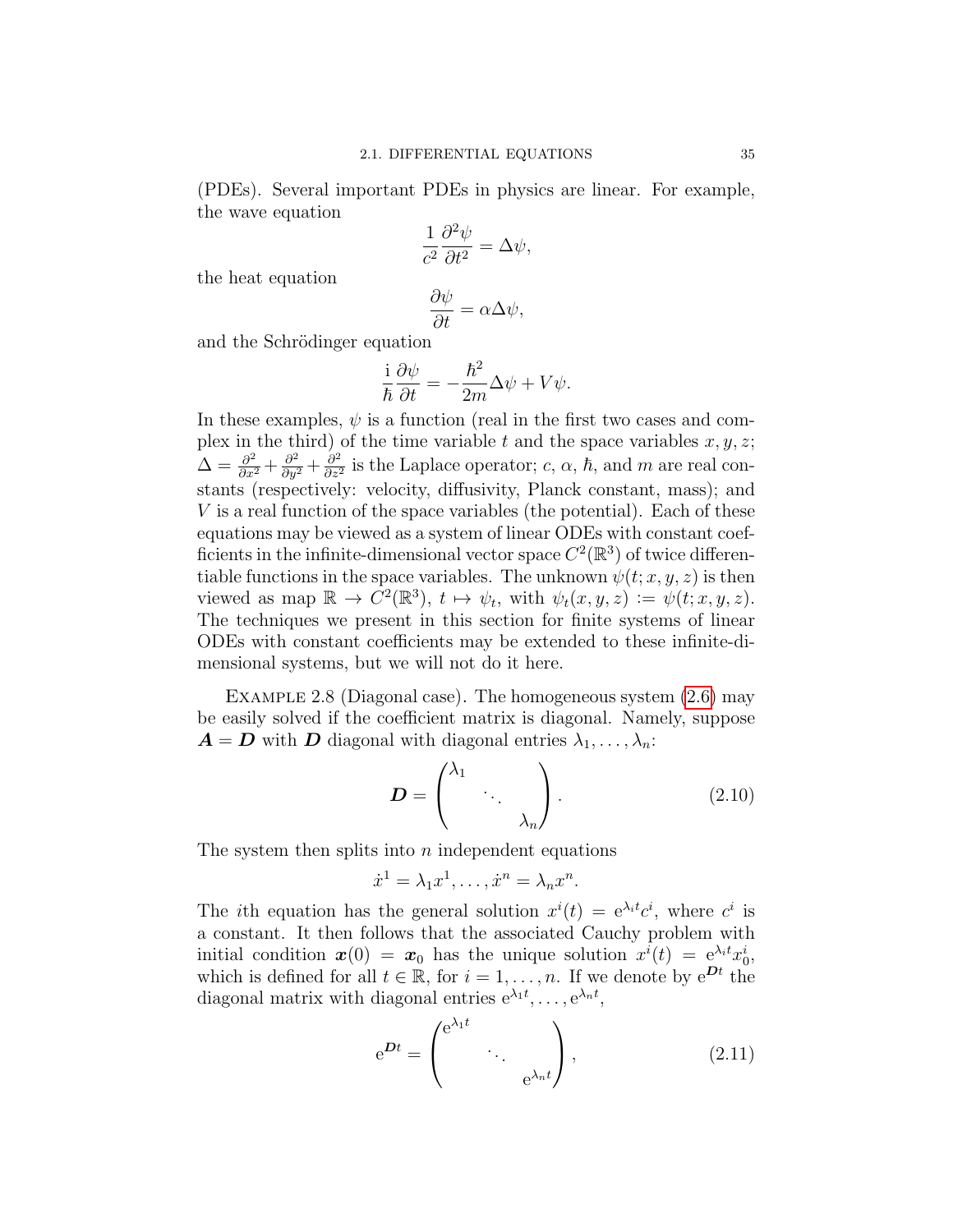<span id="page-35-3"></span>we can write the unique solution as

<span id="page-35-1"></span>
$$
\boldsymbol{x}(t) = e^{\boldsymbol{D}t}\boldsymbol{x}_0. \tag{2.12}
$$

<span id="page-35-2"></span>DIGRESSION 2.9 (Upper triangular case). The homogenous case when the coefficient matrix is upper triangular may also be easily solved. To illustrate the idea, we consider the two-dimensional case with  $\mathbf{A} = \begin{pmatrix} \lambda_1 & \beta \\ 0 & \lambda_2 \end{pmatrix}$  $\begin{pmatrix} \lambda_1 & \beta \\ 0 & \lambda_2 \end{pmatrix}$ . We then have the two equations

$$
\dot{x}^1 = \lambda_1 x^1 + \beta x^2, \quad \dot{x}^2 = \lambda_2 x^2.
$$

The second equation is independent of  $x<sup>1</sup>$  and has the general solution  $x^2(t) = e^{\lambda_2 t} c^2$ , where  $c^2$  is a constant. We may plug this solution into the first equation getting the nonhomogenous equation

$$
\dot{x}^1 = \lambda_1 x^1 + \beta e^{\lambda_2 t} c^2,
$$

which can be solved using [\(2.4\)](#page-32-3) with  $b(t) = e^{\lambda_2 t} \beta c^2$ . If  $\lambda_1 \neq \lambda_2$ , we then get

$$
x^{1}(t) = e^{\lambda_1 t} c^1 + \frac{e^{\lambda_2 t}}{\lambda_2 - \lambda_1} \beta c^2,
$$

where  $c^1$  is a new constant. If  $\lambda_1 = \lambda_2 = \lambda$ , we get instead

$$
x^1(t) = e^{\lambda t}c^1 + t e^{\lambda t} \beta c^2.
$$

Note that in the "degenerate case" when  $\lambda_1 = \lambda_2$ , the solution does not only depend on exponential functions but also has a factor  $t$ . The general case, with  $\boldsymbol{A}$  upper triangular, is solved similarly. One solves the equations iteratively from the last equation, which only depends on the last component of  $x$ , to the first. Every time one inserts the solution into the previous equation, which then turns out to be a nonhomogeneous linear ODE that can be solved by [\(2.4\)](#page-32-3). By induction one sees that the inhomogenous term  $b(t)$  is a linear combination of products of exponential and polynomials. In conclusion, the general solution will also be given by a linear combination of products of exponentials and polynomials. If the diagonal entries are all different, the general solution is simply a linear combination of exponentials.

<span id="page-35-0"></span>2.1.3. The matrix exponential. Following the examples of the solutions [\(2.3\)](#page-32-4) and [\(2.12\)](#page-35-1), we now want to get a general solution to [\(2.7\)](#page-32-1) in the form of an exponential.

The exponential of a square matrix  $\boldsymbol{A}$  is defined by extending to matrices the usual series defining the exponential of a real or complex number:

$$
e^{\mathbf{A}} := \sum_{k=0}^{\infty} \frac{1}{k!} \mathbf{A}^{k} = \mathbf{1} + \mathbf{A} + \frac{1}{2} \mathbf{A}^{2} + \cdots
$$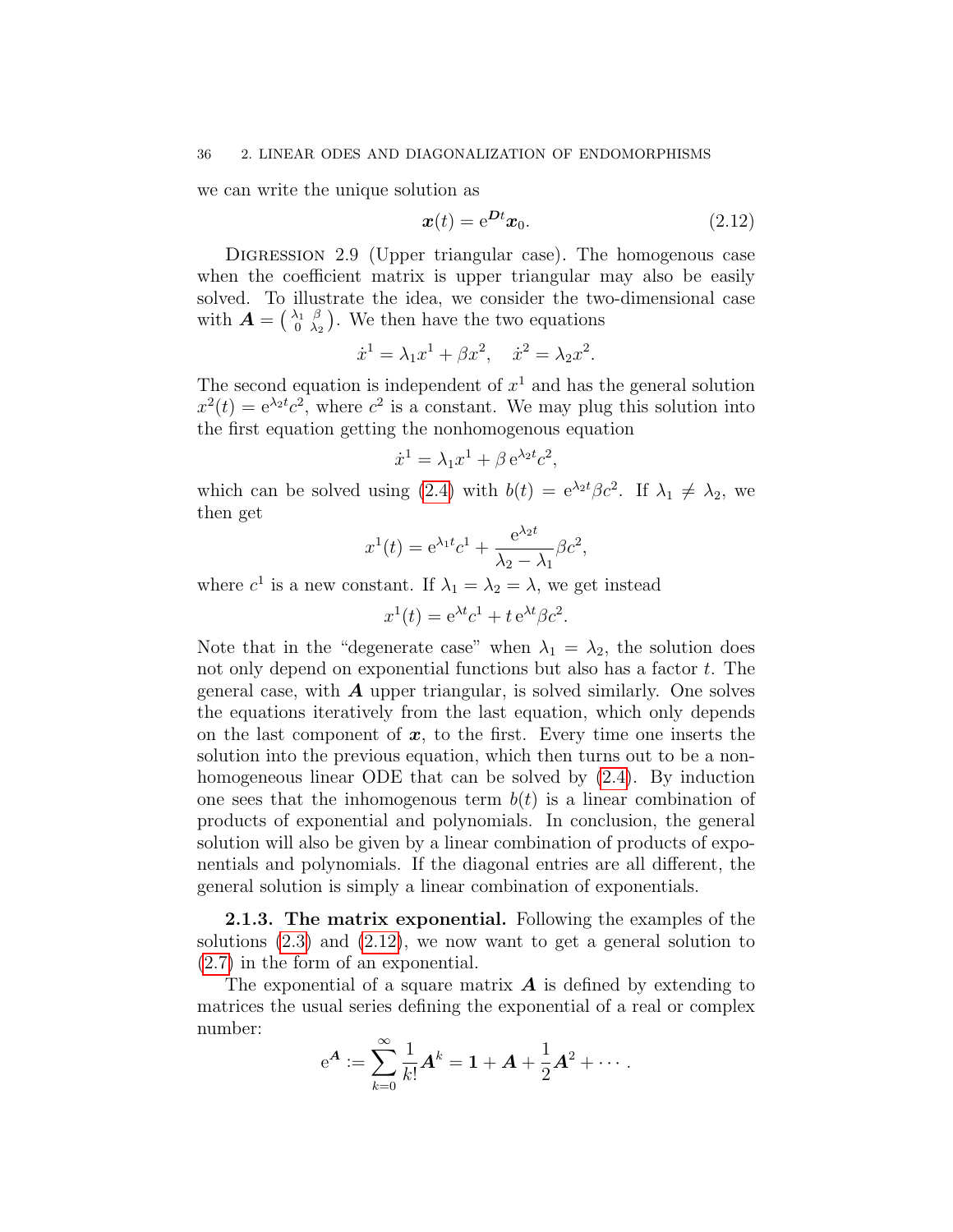<span id="page-36-4"></span>One can easily see that the series converges for any matrix  $\boldsymbol{A}$  and, moreover, that the power series

$$
e^{At} = \sum_{k=0}^{\infty} \frac{t^k}{k!} A^k = 1 + tA + \frac{t^2}{2} A^2 + \cdots
$$

has infinite radius of convergence. It follows that it defines a smooth (i.e., infinitely often continuously differentiable) function and that taking a derivative commutes with the sum, so we get

<span id="page-36-1"></span>
$$
\frac{\mathrm{d}}{\mathrm{d}t}e^{\mathbf{A}t} = e^{\mathbf{A}t}\mathbf{A} = \mathbf{A}e^{\mathbf{A}t}.\tag{2.13}
$$

Moreover, from

$$
e^{A0}=1,
$$

we see that  $U(t) := e^{At}$  is the unique solution to the matrix Cauchy problem

$$
\left\{ \begin{array}{ccl} \dot{U} & = & AU \\ U(0) & = & 1 \end{array} \right.
$$

REMARK 2.10. The matrix exponential has the following properties, which can be easily proved:

(1) As in the case of the exponential of a number,

<span id="page-36-0"></span>
$$
e^{\mathbf{A}(t+s)} = e^{\mathbf{A}t} e^{\mathbf{A}s} \tag{2.14}
$$

for all  $t, s \in \mathbb{C}$ . In particular, taking  $s = -t$ , we see that

$$
1 = e^{At}e^{-At},
$$

so e<sup>At</sup> is always invertible and its inverse is  $e^{-At}$ .

(2) If **A** and **B** commute (i.e.,  $AB = BA$ ), then in the product of two exponentials we can rearrange the factors. Therefore, we have

<span id="page-36-2"></span>
$$
e^{\mathbf{A} + \mathbf{B}} = e^{\mathbf{A}} e^{\mathbf{B}} \quad \text{if } \mathbf{A}\mathbf{B} = \mathbf{B}\mathbf{A}.
$$
 (2.15)

Note that this equation does not hold if  $A$  and  $B$  do not commute because on the right hand side all powers of  $\boldsymbol{A}$  comes to the left and all powers of  $\boldsymbol{B}$  to the right, whereas on the left hand side powers of  $\boldsymbol{A}$  and  $\boldsymbol{B}$  come in all possible orders.

(3) For every invertible matrix  $S$ , we have

<span id="page-36-3"></span>
$$
e^{\mathbf{S}^{-1}\mathbf{A}\mathbf{S}} = \mathbf{S}^{-1}e^{\mathbf{A}}\mathbf{S}.
$$
 (2.16)

This follows from  $(\boldsymbol{S}^{-1}\boldsymbol{A}\boldsymbol{S})^k = \boldsymbol{S}^{-1}\boldsymbol{A}^k\boldsymbol{S}$ , which is easily proved for all  $k$ .

One more interesting property of the matrix exponential is given by the following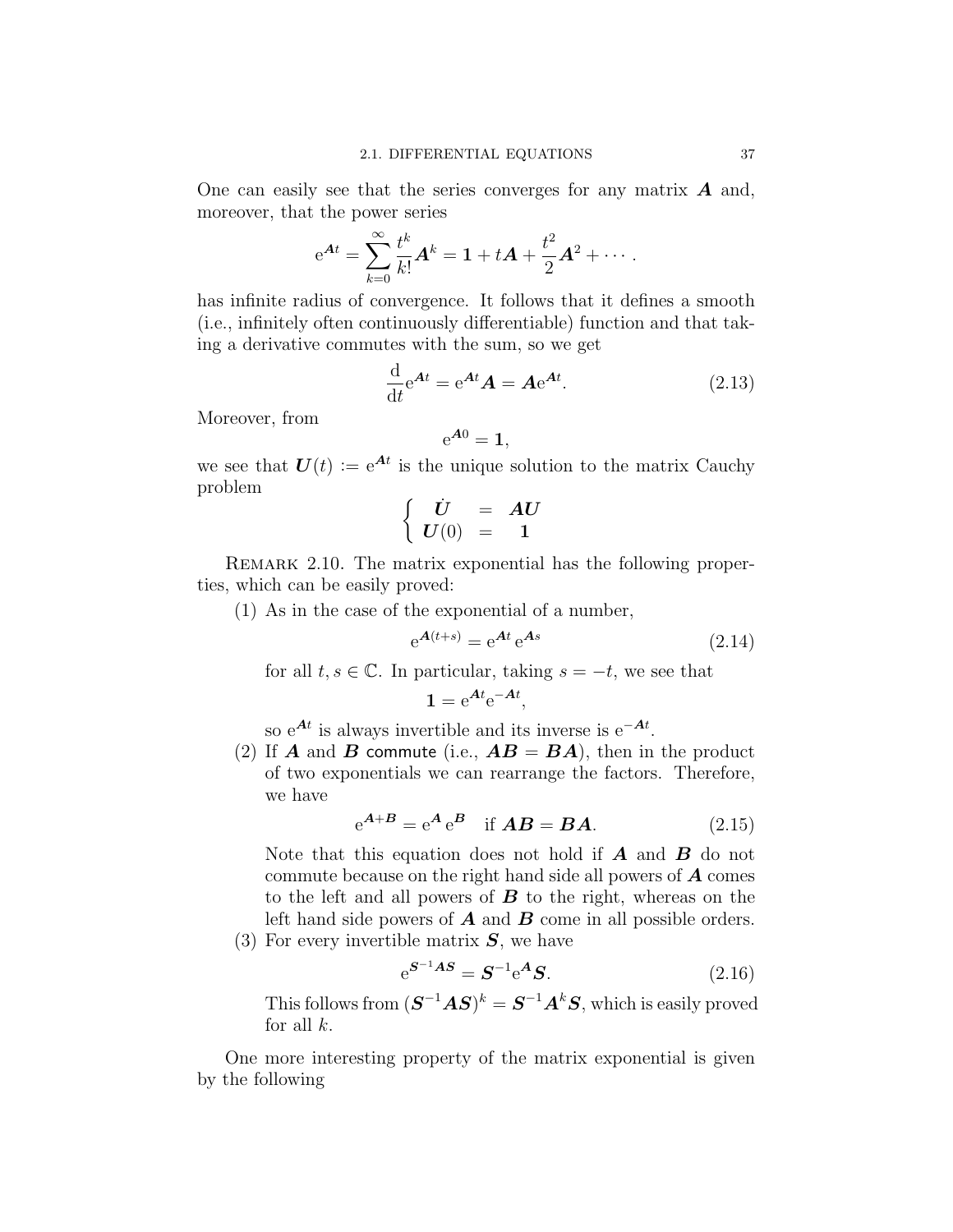<span id="page-37-1"></span><span id="page-37-0"></span>PROPOSITION 2.11. Let  $A$  be a square matrix. Then  $\det e^{\mathbf{A}t} = e^{t \operatorname{tr} \mathbf{A}}$ 

for every t.

**PROOF.** We consider the function  $d(t) := \det e^{At}$  and compute its derivative. Using [\(2.14\)](#page-36-0) and the multiplicativity of the determinant— i.e, property (D[.7\)](#page-26-4) on page [27—](#page-26-4)we have  $d(t+h) = d(t)d(h)$ . Therefore, using  $d(0) = 1$ , we have

$$
\dot{d}(t) = \lim_{h \to 0} \frac{d(t+h) - d(t)}{h} = \lim_{h \to 0} \frac{d(h) - 1}{h} d(t) = ad(t)
$$

with  $a := d(0)$ . By Proposition [2.3,](#page-32-5) we then have  $d(t) = e^{at}$ . To complete the proof, we only have to show that  $a = \text{tr } \mathbf{A}$ . This can be done explicitly by using the Leibniz formula [\(1.7\)](#page-27-1):

$$
\det e^{Ah} = \det(\mathbf{1} + h\mathbf{A} + O(h^2)) = 1 + h \operatorname{tr} \mathbf{A} + O(h^2).
$$

We may use the matrix exponential to solve any homogeneous linear system of ODEs with constant coefficients  $\dot{x} = Ax$  by the same trick we used in the case of a single equation. Namely, we introduce  $y = e^{-At}x$ . Differentianting, thanks to [\(2.13\)](#page-36-1), we get  $\dot{y} = e^{-At}(\dot{x} - Ax)$ . Therefore, x is a solution to [\(2.7\)](#page-32-1) iff  $\dot{y} = 0$ , i.e.,  $y = c$ , where c is a constant vector. We then get the general solution  $x(t) = e^{At}c$ . We can also rephrase this as the

PROPOSITION 2.12. The Cauchy problem

$$
\left\{ \begin{array}{rcl} \dot{\bm{x}} & = & \bm{A}\bm{x} \\ \bm{x}(0) & = & \bm{x}_0 \end{array} \right.
$$

for a homogenous linear system of ODEs with constant coefficients has the unique solution

$$
\boldsymbol{x}(t) = e^{\boldsymbol{A}t}\boldsymbol{x}_0. \tag{2.17}
$$

The solution is defined for all  $t \in \mathbb{R}$ .

By the same trick, we may also study the associated nonhomoge-nous equation [\(2.6\)](#page-32-2), where  $\boldsymbol{b}(t)$  is a (not necessarily constant) map from an interval to  $\mathbb{R}^n$ . Namely, we write again  $y := e^{-At}x$ . In this case, x is a solution to [\(2.6\)](#page-32-2) iff  $\dot{y} = e^{-At} b(t)$ , so we can get y, and hence x, by integrating  $e^{-At} b(t)$ . Namely, we have  $y(t) = c + \int_0^t e^{-As} b(s) ds$ , where  $c$  is a constant vector, and the integral is computed componentwise. Therefore, we have the general solution

$$
\boldsymbol{x}(t) = e^{\boldsymbol{A}t}\boldsymbol{c} + \int_0^t e^{\boldsymbol{A}(t-s)}\,\boldsymbol{b}(s)\,\mathrm{d}s. \tag{2.18}
$$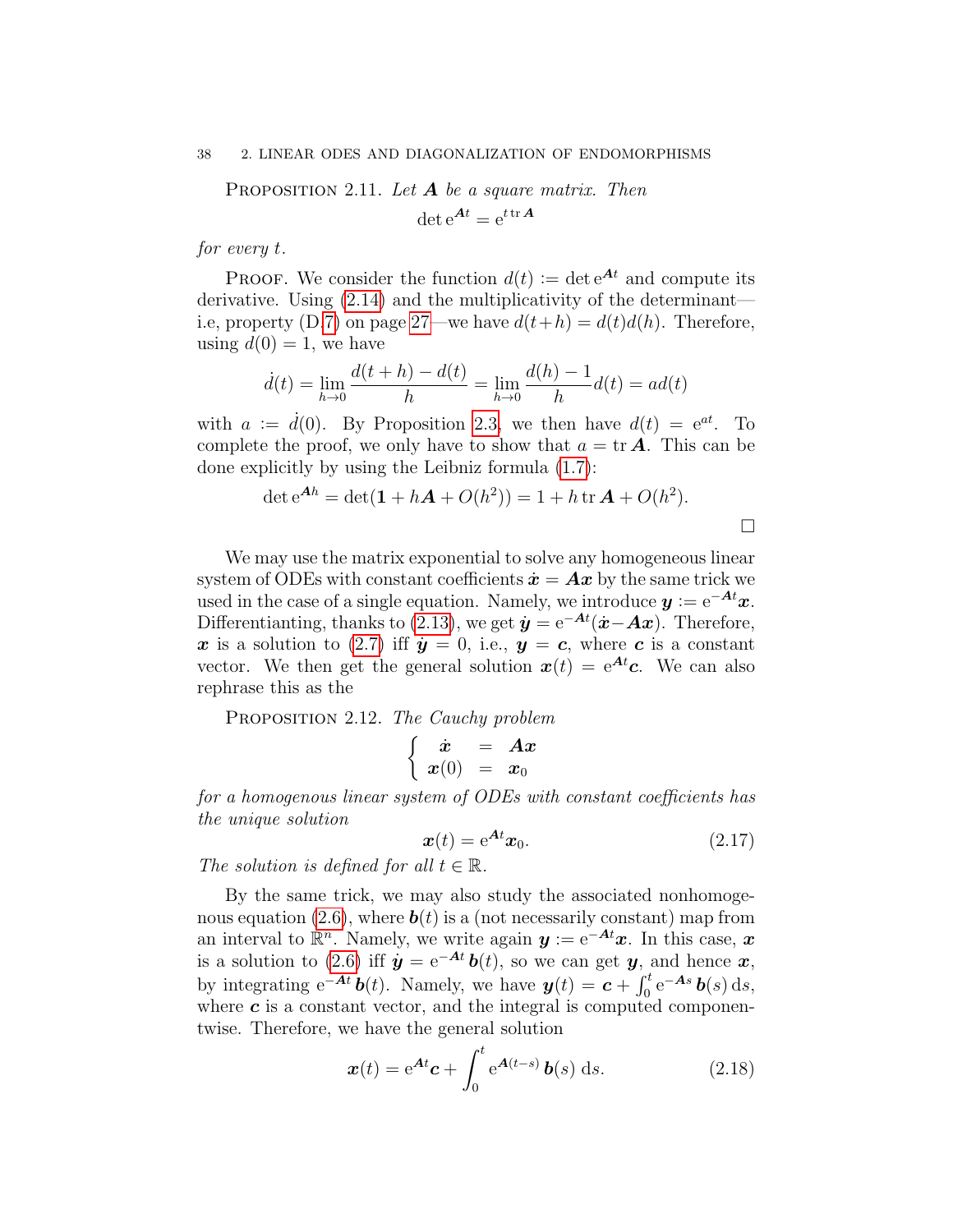<span id="page-38-2"></span><span id="page-38-0"></span>2.1.4. Computing the matrix exponential. The practical problem consists in computing the exponential of a given matrix  $\boldsymbol{A}$ . The simplest case is when the matrix  $\boldsymbol{A}$  is diagonal,  $\boldsymbol{A} = \boldsymbol{D}$  with  $\boldsymbol{D}$  as in  $(2.10)$ . In fact, we have

$$
\boldsymbol{D}^k = \begin{pmatrix} \lambda_1^k & & \\ & \ddots & \\ & & \lambda_n^k \end{pmatrix},
$$

so  $e^{Dt}$  is as in [\(2.11\)](#page-34-1). This way we recover the solution discussed in Example [2.8.](#page-34-2)

Thanks to [\(2.13\)](#page-36-1), we can also explictly compute the exponential of a diagonalizable matrix, i.e., a square matrix  $\boldsymbol{A}$  that is similar to a diagonal matrix  $\bm{D}$ . Writing

$$
\boldsymbol{S}^{-1}\boldsymbol{A}\boldsymbol{S}=\boldsymbol{D}
$$

for some invertible matrix  $S$ , we get the solution to the associated Cauchy problem in the form

$$
\boldsymbol{x}(t) = \boldsymbol{S}^{-1} \begin{pmatrix} e^{\lambda_1 t} & & \\ & \ddots & \\ & & e^{\lambda_n t} \end{pmatrix} \boldsymbol{S} \boldsymbol{x}_0,
$$

where  $\lambda_1, \ldots, \lambda_n$  are the diagonal elements of **D**. In the next sections we will develop methods to determine the scalars  $\lambda_1, \ldots, \lambda_n$  and the matrix  $S$ , whenever possible.

<span id="page-38-1"></span>Remark 2.13. Not every matrix is diagonalizable. Consider, e.g.,  $\mathbf{A} = \begin{pmatrix} 0 & 1 \\ 0 & 0 \end{pmatrix}$ . Pick an invertible matrix  $\mathbf{S} = \begin{pmatrix} a & b \\ c & d \end{pmatrix}$ . Computing  $\mathbf{S}^{-1}$  as in [\(1.8\)](#page-28-1), we then get

$$
\boldsymbol{S}^{-1}\boldsymbol{A}\boldsymbol{S} = \frac{1}{ad - bc} \begin{pmatrix} dc & d^2 \\ -c^2 & -cd \end{pmatrix}.
$$

Since  $S$  is invertible, the entries c and d cannot be both zero, so the right and side cannot be a diagonal matrix.

DIGRESSION 2.14. By Digression [2.9,](#page-35-2) and by  $(2.13)$ , we can also explicitly compute the exponential of a matrix that is similar to an upper triangular matrix. This turns out to be always possible if we work over complex numbers. (See Section [2.4.](#page-51-0))

EXAMPLE 2.15. Consider again the nondiagonalizable matrix  $\mathbf{A} =$  $\binom{0}{0}\binom{1}{0}$ . We can compute its exponential explicitly as follows. We easily see that  $\mathbf{A}^2 = \mathbf{0}$ , which in turn implies  $\mathbf{A}^n = 0$  for all  $n > 1$ . Therefore,

$$
e^{\mathbf{A}t} = \mathbf{1} + t\mathbf{A} = \begin{pmatrix} 1 & t \\ 0 & 1 \end{pmatrix}.
$$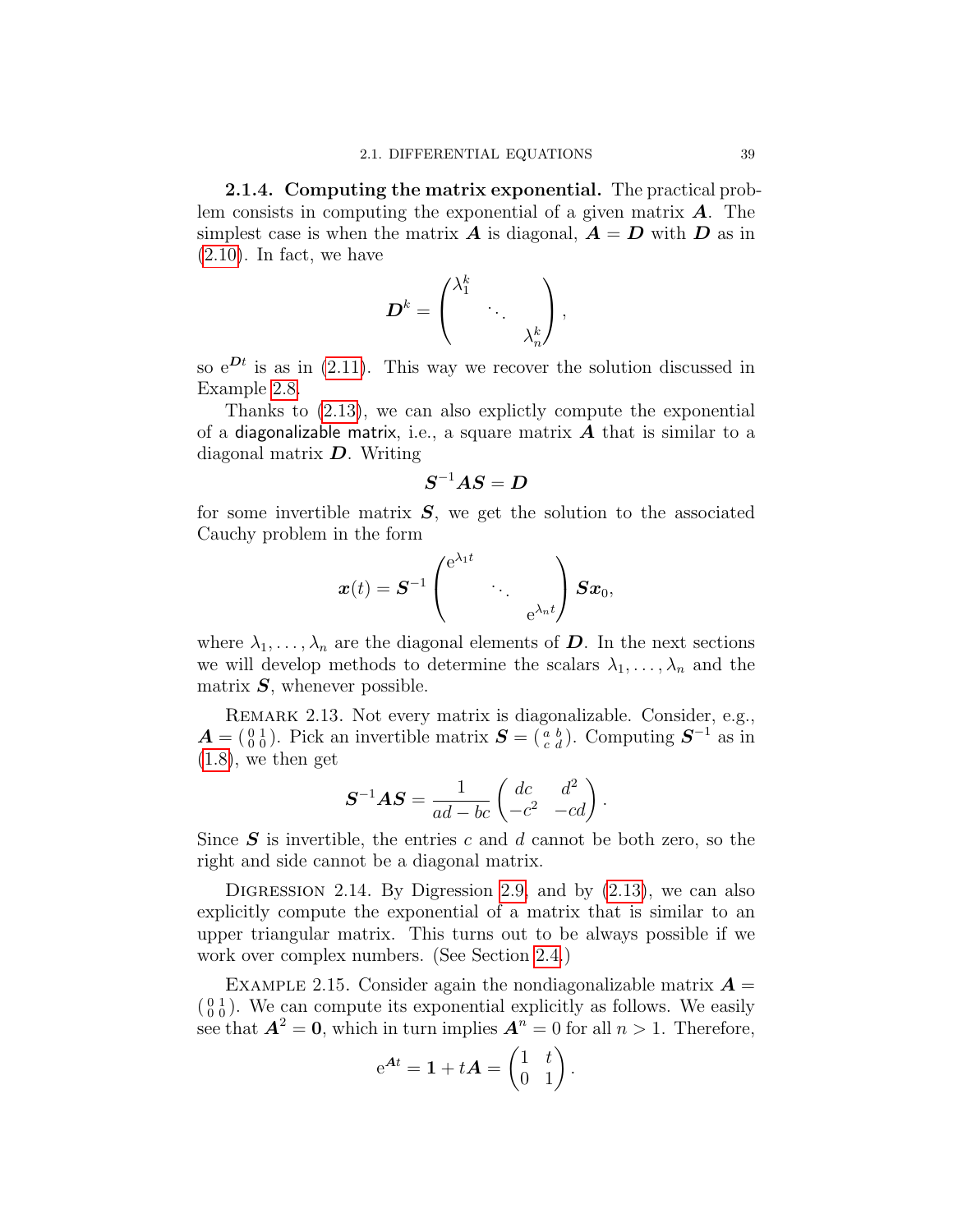<span id="page-39-3"></span>This exponential actually solves the problem of the free particle

$$
m\ddot{x}=0,
$$

which is the same as the harmonic oscillator of Example [2.5](#page-33-1) but with  $k = 0$ . The coefficient matrix is in this case  $\boldsymbol{A} = \begin{pmatrix} 0 & \frac{1}{m} \\ 0 & 0 \end{pmatrix}$ , i.e.,  $\frac{1}{m}$  times the matrix considered above. In this case, we have

$$
e^{At} = 1 + tA = \begin{pmatrix} 1 & \frac{t}{m} \\ 0 & 1 \end{pmatrix}.
$$

The solution to the Cauchy problem is then

$$
\begin{pmatrix} x(t) \\ p(t) \end{pmatrix} = e^{At} \begin{pmatrix} x_0 \\ p_0 \end{pmatrix} = \begin{pmatrix} 1 & \frac{t}{m} \\ 0 & 1 \end{pmatrix} \begin{pmatrix} x_0 \\ p_0 \end{pmatrix} = \begin{pmatrix} x_0 + \frac{t}{m} p_0 \\ p_0 \end{pmatrix}.
$$

This yields the usual formula

$$
x(t) = x_0 + \frac{p_0}{m}t.
$$

### 2.2. Diagonalization of matrices

<span id="page-39-0"></span>Suppose  $\bm{A}$  is diagonalizable, i.e.,  $\bm{S}^{-1}\bm{A}\bm{S}=\bm{D}$  for some invertible matrix  $S$  and a diagonal matrix  $D$ . If  $\lambda_i$  is the *i*th diagonal entry of **D**, then we have  $\boldsymbol{De}_i = \lambda_i \boldsymbol{e}_i$ . Denoting by  $\boldsymbol{v}_i$  the *i*th column of  $\boldsymbol{S}$ , i.e.,  $\boldsymbol{v}_i = \boldsymbol{S}\boldsymbol{e}_i$ , we get

$$
\bm{A}\bm{v}_i = \bm{A}\bm{S}\bm{e}_i = \bm{S}\bm{D}\bm{e}_i = \lambda_i\bm{S}\bm{e}_i = \lambda_i\bm{v}_i.
$$

This motivates the following

DEFINITION 2.16 (Eigenvectors and eigenvalues). A nonzero vector v is called an eigenvector of a square matrix  $\bm{A}$  if there is a scalar  $\lambda$ , called the eigenvalue to the eigenvector  $v$ , such that

<span id="page-39-2"></span>
$$
Av = \lambda v. \tag{2.19}
$$

We then have the

<span id="page-39-1"></span>THEOREM 2.17. A square matrix is diagonalizable iff it admits a basis of eigenvectors.

**PROOF.** If  $S^{-1}AS = D$  is diagonal, then, by the above discussion, the vectors  $v_i = S e_i$  are eigenvectors. They are a basis because S is invertible. (Note that  $S$  defines the change of basis from the standard basis  $(e_1, \ldots, e_n)$  to the basis  $(v_1, \ldots, v_n)$ .

On the other hand, if  $(\boldsymbol{v}_1, \ldots, \boldsymbol{v}_n)$  is a basis of eigenvectors, we define  $S$  as the matrix whose *i*th column is  $v_i$ . It is invertible by property (D[.9\)](#page-26-5) on page [27.](#page-26-5) We then have

$$
\boldsymbol{D}\boldsymbol{e}_i = \boldsymbol{D}\boldsymbol{S}^{-1}\boldsymbol{v}_i = \boldsymbol{S}^{-1}\boldsymbol{A}\boldsymbol{v}_i = \lambda_i\boldsymbol{S}^{-1}\boldsymbol{v}_i = \lambda_i\boldsymbol{e}_i,
$$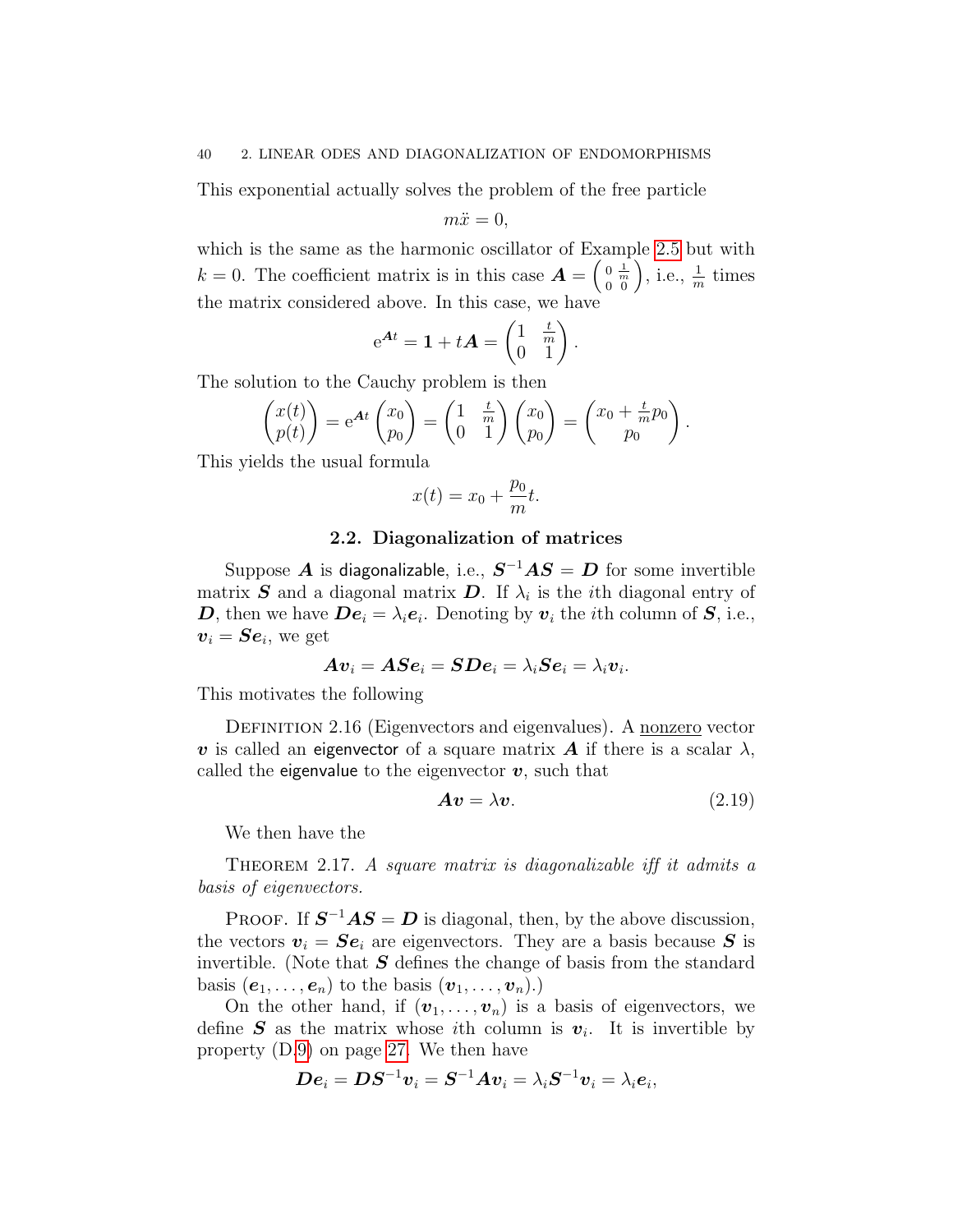<span id="page-40-2"></span>which shows that **D** is diagonal with diagonal entries  $\lambda_1, \ldots, \lambda_n$ .  $\Box$ 

<span id="page-40-0"></span>Remark 2.18 (Linear systems of ODEs). Back to our problem  $\dot{x} = Ax$ , assuming we have a basis of eigenvectors  $(v_1, \ldots, v_n)$  of A, we have the expansion  $\mathbf{x}(t) = \xi^{i}(t)\mathbf{v}_{i}$ , with uniquely determined scalars  $\xi^1(t), \ldots, \xi^n(t)$  for each t. The system then becomes  $\dot{\xi}^1 = \lambda_1 \xi^1, \ldots,$  $\dot{\xi}^n = \lambda_n \xi^n$ , which is solved by  $\xi^i(t) = e^{\lambda_i t} \xi_0^i$ , with  $(\xi_0^1, \ldots, \xi_0^n)$  the components of the expansion of  $x_0: x_0 = \xi_0^i v_i$ . Therefore, we get the unique solution to the Cauchy problem in the form

<span id="page-40-1"></span>
$$
\boldsymbol{x}(t) = \sum_{i=1}^{n} e^{\lambda_i t} \xi_0^i \boldsymbol{v}_i.
$$
 (2.20)

REMARK 2.19 (Choice of field). For our application to linear systems of ODE we assume  $\boldsymbol{A}$  to have real (or complex) entries. On the other hand, the general problem of diagonalization, Theorem [2.17,](#page-39-1) and the rest of the discussion make sense for every ground field.

Now note that we can rewrite the eigenvector equation [\(2.19\)](#page-39-2) as  $(\mathbf{A} - \lambda \mathbf{1})\mathbf{v} = 0$ . This shows the following

LEMMA 2.20. A scalar  $\lambda$  is an eigenvalue of the square matrix  $\boldsymbol{A}$ iff  $A - \lambda 1$  is <u>not</u> invertible.

PROOF.  $A-\lambda 1$  is invertible iff its kernel is different from zero. This happens iff there is a nonzero vector v such that  $(A - \lambda 1)v = 0$ .  $\Box$ 

It follows, from property (D[.8\)](#page-26-0) on page [27,](#page-26-0) that the eigenvalues of **A** are precisely the solutions to  $det(A - \lambda 1) = 0$ . This motivates considering the function

$$
P_{\mathbf{A}} := \det(\mathbf{A} - \lambda \mathbf{1}).
$$

If **A** is an  $n \times n$  matrix, by the Leibniz formula [\(1.7\)](#page-27-1) we see that  $P_A$ is a polynomial of degree  $n$ ,

$$
P_A = b_0 \lambda^n + b_1 \lambda^{n-1} + \cdots + b_n.
$$

In particular,  $b_0 = (-1)^n$ ,  $b_1 = (-1)^{n-1}$  tr **A**, and  $b_n = \det \mathbf{A}$ .

DEFINITION 2.21 (Characteristic polynomial). The polynomial  $P_A$ is called the characteristic polynomial of the square matrix  $\boldsymbol{A}$ .

We may summarize the previous discussion as the

PROPOSITION 2.22. The eigenvalues of a square matrix are the roots of its characteristic polynomial.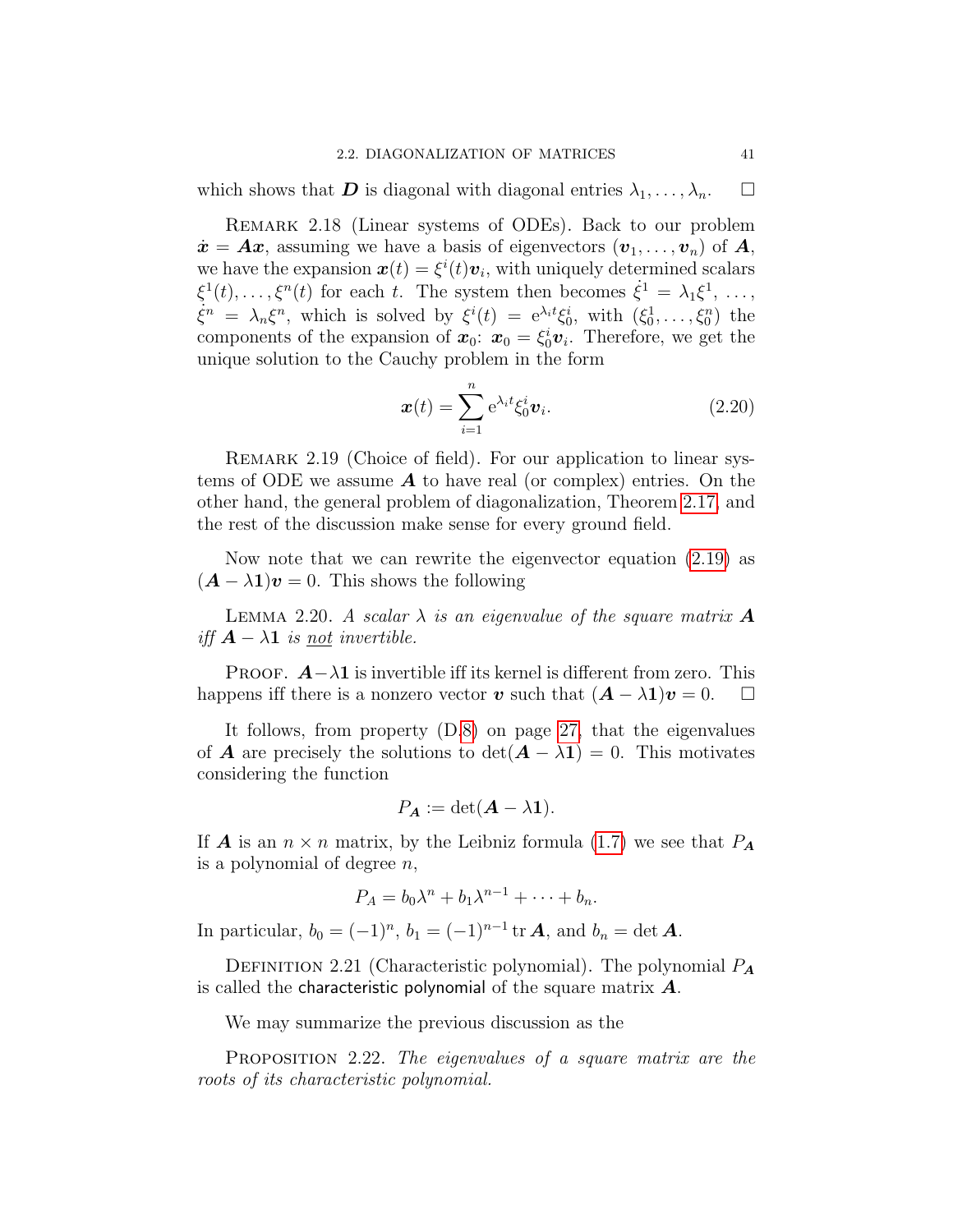### 42 2. LINEAR ODES AND DIAGONALIZATION OF ENDOMORPHISMS

In the quest for the diagonalization of  $\boldsymbol{A}$ , we first compute its eigenvalues by this proposition. Next, we proceed to the determination of its eigenvectors. That is, for each root  $\lambda$  of the characteristic polynomial of **A**, we consider the system  $Av = \lambda v$  of n linear equations (with unknown the components  $v^1, \ldots, v^n$  of the vector  $v$ ). We know that this system has nontrivial solutions because  $A - \lambda 1$  is not invertible.

Note that for every eigenvalue there are infinitely many eigenvectors. For example, if v is a  $\lambda$ -eigenvalue, then so is av for every scalar  $a \neq 0$ . More generally, if  $v_1$  and  $v_2$  are  $\lambda$ -eigenvalues, then so is any nonzero linear combination of them.

In order to diagonalize a matrix, we have to determine all its eigenvalues, but there is no need to find all the corresponding eigenvectors: it is enough to find a basis of eigenvectors (if possible).

EXAMPLE 2.23. Let  $\mathbf{A} = \begin{pmatrix} 0 & b \\ c & 0 \end{pmatrix}$ . Its characteristic polynomial is  $P_{\boldsymbol{A}} = \det \left( \begin{array}{cc} -\lambda & b \\ c & -\lambda \end{array} \right)$  $(\lambda \ b) = \lambda^2 - bc$ . Assuming  $bc > 0$ , we have the two real distinct roots  $\lambda_{\pm} = \pm \sqrt{bc}$ . The eigenvector equation  $Av = \lambda_{+}v$  is then the system

$$
\begin{cases} bv^2 = \sqrt{bc} v^1 \\ cv^1 = \sqrt{bc} v^2 \end{cases}
$$

The first equation yields the relation  $v^2 = \sqrt{\frac{c}{b}} v^1$ . The second equation does not yield any new independent condition (this is a consequence of  $A-\lambda_+1$  being not invertible). Therefore, we have a 1-parameter family of solutions (we can choose  $v^1 \in \mathbb{R}$  as the parameter). For example, for  $v^1 = 1$  we have the eigenvector  $\boldsymbol{v}_+ = \begin{pmatrix} 1 \\ \sqrt{\frac{c}{b}} \end{pmatrix}$  . A similar computation yields the eigenvector  $\mathbf{v}_- = \begin{pmatrix} 1 \\ -\mathbf{v} \end{pmatrix}$  $-\sqrt{\frac{c}{b}}$ ) to the eigenvalue  $\lambda_{-}$ .<sup>[2](#page-41-0)</sup> One can easily check that  $(\mathbf{v}_{+}, \mathbf{v}_{-})$  is a basis of  $\mathbb{R}^2$ . The transformation matrix and its inverse are then

$$
\boldsymbol{S} = (\boldsymbol{v}_+ \hspace{1mm} \boldsymbol{v}_-) = \begin{pmatrix} 1 & 1 \\ \sqrt{\frac{c}{b}} & -\sqrt{\frac{c}{b}} \end{pmatrix}, \quad \boldsymbol{S}^{-1} = \frac{1}{2} \begin{pmatrix} 1 & \sqrt{\frac{b}{c}} \\ 1 & -\sqrt{\frac{b}{c}} \end{pmatrix}.
$$

One can then explicitly verify that  $S^{-1}AS = \begin{pmatrix} \sqrt{bc} & 0 \\ 0 & \sqrt{bc} \end{pmatrix}$  $\sqrt{bc} = 0 \over \sqrt{bc}$ .

<span id="page-41-0"></span> $\overline{P_{2}^{2}$  and c are both positive, we could also pick  $v^{1} = \sqrt{2}$  $\overline{b}$ , getting  $v^2 = \sqrt{c}$  and  $\boldsymbol{v}_{\pm} = \left(\frac{\sqrt{b}}{\pm \sqrt{c}}\right)$  .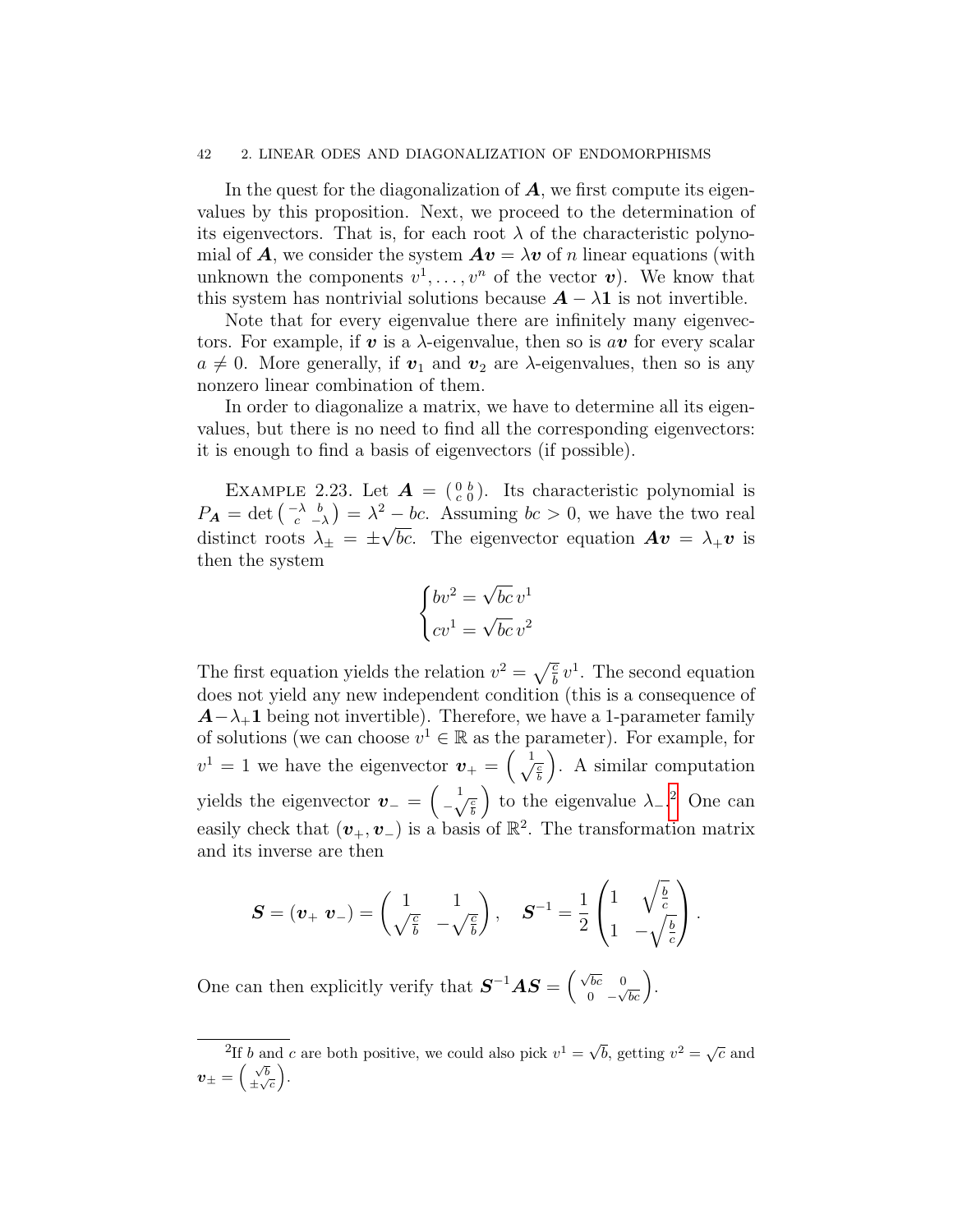<span id="page-42-1"></span>EXAMPLE 2.24. Consider the matrix  $\bf{A}$  of [\(2.9\)](#page-33-2) associated to a homogenous *nth*-order linear ODE with constant coefficients as in Example [2.6.](#page-33-3) It is a good exercise to show that in this case

$$
P_{\mathbf{A}} = (-1)^n (\lambda^n + a_1 \lambda^{n-1} + \dots + a_{n-1} \lambda + a_n).
$$

Therefore, the characteristic equation  $P_A = 0$  may be obtained from [\(2.8\)](#page-33-0) by formally substituting  $\lambda^k$  to  $x^{(k)}$  for  $k = 0, \ldots, n$ . Equivalently, it may be obtained by inserting into [\(2.8\)](#page-33-0) the ansatz  $x(t) = e^{\lambda t}$ .

To be sure that the roots of the characteristic polynomial exist, we assume from now that we work over C and make use of the

THEOREM 2.25 (Fundamental theorem of algebra). A nonconstant complex polynomial has a root. As a consequence, it splits into a product of linear factors.

The characteristic polynomial  $P_A$  of a complex  $n \times n$  matrix  $\boldsymbol{A}$ factorizes as

$$
P_{\mathbf{A}} = (-1)^n (\lambda - \lambda_1)^{s_1} \cdots (\lambda - \lambda_k)^{s_k},
$$

where  $\lambda_1, \ldots, \lambda_k$  are the pairwise distinct roots of  $P_A$ . Note that  $k \leq n$ . The exponent  $s_i$  is called the algebraic multiplicity of  $\lambda_i$ . Note that we have  $s_1 + \cdots + s_k = n$ .

<span id="page-42-0"></span>REMARK 2.26 (Linear systems of ODEs). The coefficient matrix  $\boldsymbol{A}$ of a linear system of ODEs is usually assumed to be real, and we are interested in a real solution  $x(t)$ . The trick is to regard **A** as a complex matrix; assuming it then to be diagonalizable, we may find a basis of eigenvectors and proceed as in Remark [2.18.](#page-40-0) The unique solution to the Cauchy problem is still given by [\(2.20\)](#page-40-1), i.e.,

$$
\boldsymbol{x}(t) = \sum_{i=1}^n e^{\lambda_i t} \xi_0^i \boldsymbol{v}_i,
$$

where now the  $\lambda_i$ s,  $\xi_0^i$ s, and  $\boldsymbol{v}_i$ s may be complex. If the initial condition  $x_0$  is real, then the unique solution is also real, which ensures that the sum of complex vectors on the right hand side of [\(2.20\)](#page-40-1) yields a real vector. It is always possible to rearrange this sum of complex exponentials times complex vectors into a real sum involving real exponentials and trigonometric functions as we explain in the next example and, more generally, in Section [2.2.1.](#page-45-0)

Example 2.27 (Harmonic oscillator). In the Example [2.5](#page-33-1) of the harmonic oscillator, we have  $\boldsymbol{A} = \begin{pmatrix} 0 & \frac{1}{m} \\ -k & 0 \end{pmatrix}$  . The characteristic polynomial is

$$
P_{\mathbf{A}} = \det(\mathbf{A} - \lambda \mathbf{1}) = \begin{pmatrix} -\lambda & \frac{1}{m} \\ -k & -\lambda \end{pmatrix} = \lambda^2 + \omega^2
$$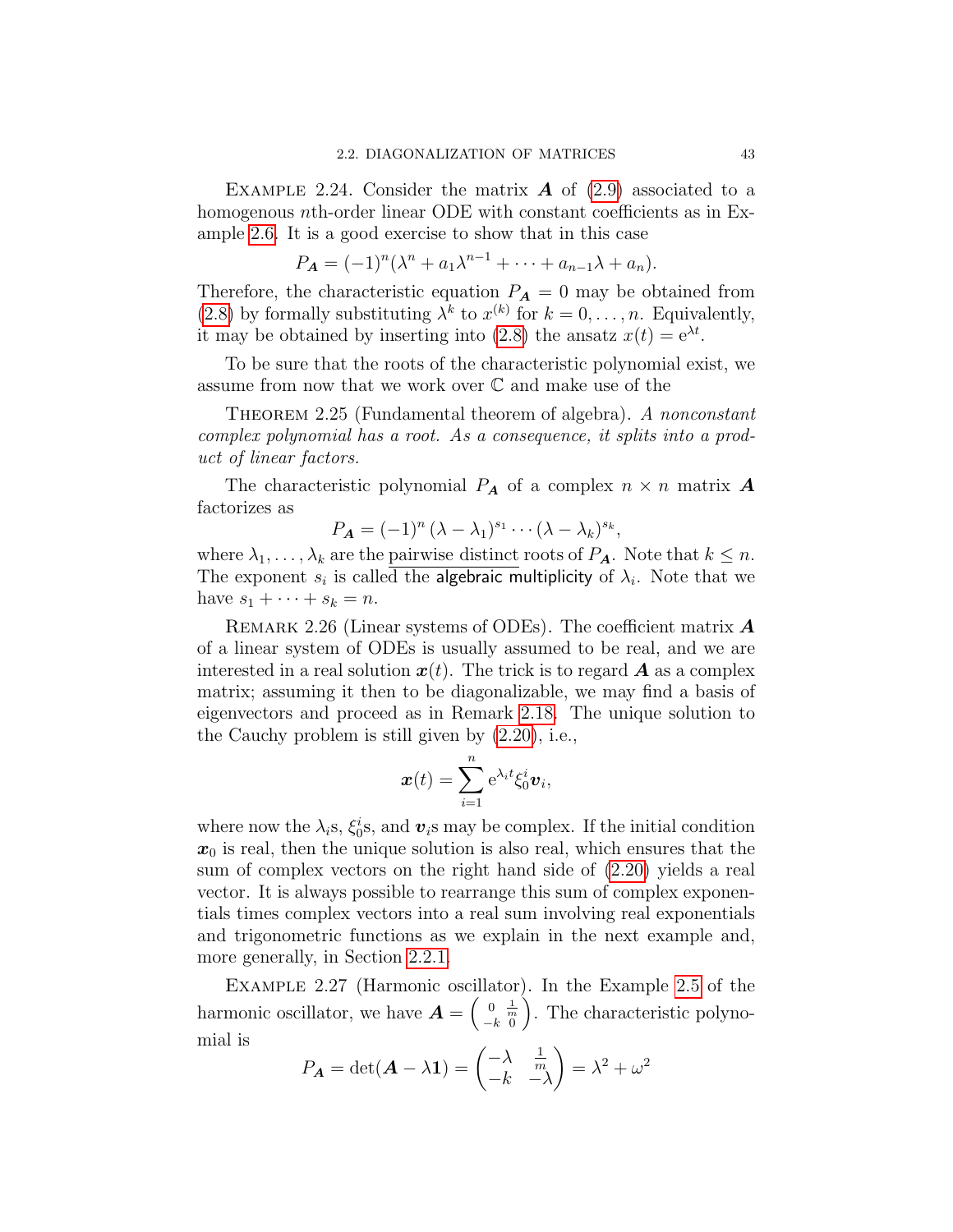with  $\omega := \sqrt{\frac{k}{m}}$  $\frac{k}{m}$ . The complex eigenvalues are then  $\pm i\omega$ . To find the eigenvectors, we then study first the equation  $Av = i\omega v$ . Writing  $\boldsymbol{v} = \left(\begin{smallmatrix} a \\ b \end{smallmatrix}\right)$ , we get the equation

$$
\frac{b}{m} = i\omega a
$$

(with the second equation in the system a multiple of this one). By choosing  $a = 1$ , we get the eigenvector  $\mathbf{v} = \begin{pmatrix} 1 \\ im\omega \end{pmatrix}$ . Similarly, one sees that  $\bar{\boldsymbol{v}} = (\begin{smallmatrix} 1 \\ -im\omega \end{smallmatrix})$  is an eigenvector for  $-i\omega$ . (This is a general fact: if v is an eigenvector with eigenvalue  $\lambda$  for a real matrix **A**, then  $\bar{v}$  is an eigenvector for  $\lambda$ ; this follows from taking the complex conjugation  $A\bar{v} = \bar{\lambda}\bar{v}$  of the equation  $Av = \lambda v$ . See also Remark [2.36.](#page-45-1)) Since  $(v, \bar{v})$  is a basis of  $\mathbb{C}^2$ , the matrix **A** is diagonalizable. The general real solution  $x$  of the associated linear system of ODEs has then the form

$$
\boldsymbol{x}(t) = z e^{i\omega t} \begin{pmatrix} 1 \\ im\omega \end{pmatrix} + \bar{z} e^{-i\omega t} \begin{pmatrix} 1 \\ -im\omega \end{pmatrix}
$$

for some complex constant z. In particular, the first component is

$$
x(t) = ze^{i\omega t} + \bar{z}e^{-i\omega t} = A\cos(\omega t + \alpha)
$$

if we write  $z=\frac{A}{2}$  $rac{A}{2}e^{i\alpha}$ .

REMARK 2.28. Note that a nonzero vector cannot be the eigenvector of two different eigenvalues. In fact, if  $A v = \lambda v$  and  $A v = \mu v$ , we get by taking the difference that  $(\lambda - \mu)\mathbf{v} = 0$ . If  $\lambda \neq \mu$ , we then get  $\boldsymbol{v}=0.$ 

Another important observation is the following

<span id="page-43-0"></span>LEMMA 2.29. A collection  $(\boldsymbol{v}_1, \ldots, \boldsymbol{v}_m)$  of eigenvectors of an  $n \times$ n matrix  $\bf{A}$  corresponding to pairwise distinct eigenvalues is linearly independent.

PROOF. Suppose  $\sum_{i=1}^{m} \alpha_i \boldsymbol{v}_i = 0$ . Pick  $k \in \{1, \ldots, m\}$ . If we apply  $\prod_{j\neq k}(\mathbf{A}-\lambda_j\mathbf{1})$  to the sum, all the terms with  $i\neq k$  are killed. On the other hand,

$$
\prod_{j\neq k}(\boldsymbol{A}-\lambda_j\boldsymbol{1})\boldsymbol{v}_k=\prod_{j\neq k}(\lambda_k-\lambda_j)\boldsymbol{v}_k.
$$

Therefore,  $\alpha_k \prod_{j\neq k} (\lambda_k - \lambda_j) v_k = 0$ . Since  $v_k \neq 0$  and  $\lambda_j \neq \lambda_k$  for all  $j \neq k$ , we get  $\alpha_k = 0$ . Repeating this argument for each  $k \in \{1, \ldots, m\}$ , we see that every  $\alpha_k$  has to vanish.

This immediately implies the following useful criterion.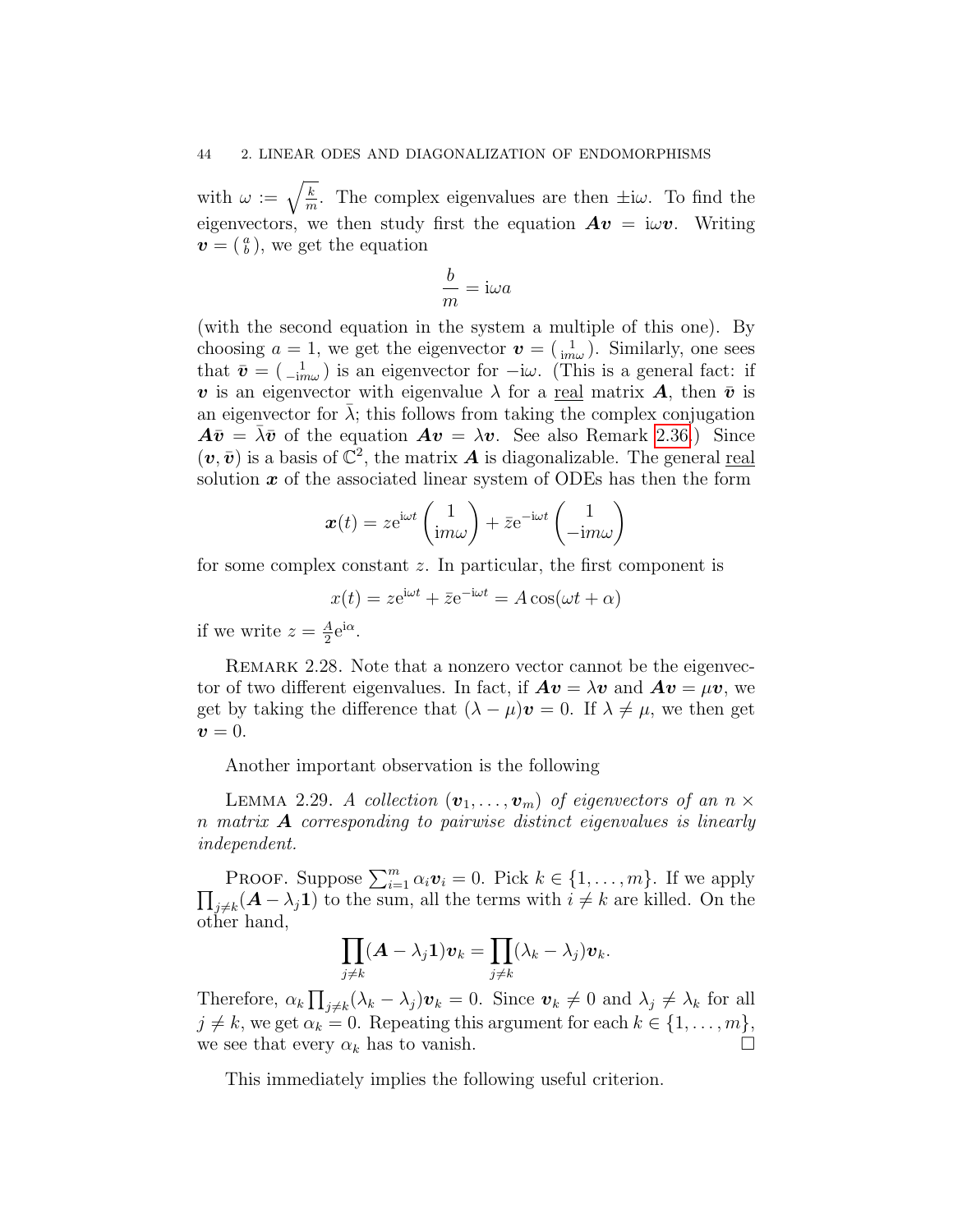<span id="page-44-3"></span><span id="page-44-1"></span>**PROPOSITION** 2.30. If the  $n \times n$  matrix **A** has n pairwise distinct eigenvalues, then it is diagonalizable.

**PROOF.** Let  $\lambda_1, \ldots, \lambda_n$  be the pairwise distinct eigenvalues of **A**. Choose an eigenvector  $v_i$  for each eigenvalue  $\lambda_i$ . By Lemma [2.29](#page-43-0) this is a basis.  $\Box$ 

To study the diagonalization procedure in general, we need the following

DEFINITION 2.31. Let  $\lambda$  be an eigenvalue of **A**. The space

 $Eig(\mathbf{A}, \lambda) := \ker(\mathbf{A} - \lambda \mathbf{1})$ 

is called the eigenspace of  $\boldsymbol{A}$  associated with  $\lambda$ .<sup>[3](#page-44-0)</sup> The dimension

 $d := \dim \mathrm{Eig}(\mathbf{A}, \lambda)$ 

is called the geometric multiplicity of  $\lambda$ .

<span id="page-44-2"></span>REMARK 2.32. One can show that  $d \leq s$  for every eigenvalue, where s is the algebraic multiplicity and d is the geometric multiplicity. (We will prove this as Corollary [2.52](#page-55-1) in Section [2.4.1.](#page-52-0))

We have the following generalization of Proposition [2.30.](#page-44-1)

THEOREM 2.33. Let  $\lambda_1, \ldots, \lambda_k$  be the pairwise distinct eigenvalues of the  $n \times n$  matrix **A** and let  $d_i$  denote the geometric multiplicity of  $\lambda_i$ . Then **A** is diagonalizable iff  $d_1 + \cdots + d_k = n$ . In this case, we have

$$
\mathbb{K}^n = \mathrm{Eig}(\mathbf{A}, \lambda_1) \oplus \cdots \oplus \mathrm{Eig}(\mathbf{A}, \lambda_k).
$$

PROOF. We use the criterion of Remark [1.22](#page-9-1) to show that the sum  $\mathrm{Eig}(\boldsymbol{A}, \lambda_1) + \cdots + \mathrm{Eig}(\boldsymbol{A}, \lambda_k)$  is direct.

Suppose we have  $v_1+\cdots+v_k=0, v_i\in \text{Eig}(A, \lambda_i)$ . If some of the  $v_i$ s were different from zero, then we would have a zero linear combination of eigenvectors corresponding to pairwise distinct eigenvalues, which is in contradiction with Lemma [2.29.](#page-43-0) Therefore, the zero vector has a unique decomposition and the sum is direct.

By [\(1.2\)](#page-17-3), the direct sum  $Eig(\mathbf{A}, \lambda_1) \oplus \cdots \oplus Eig(\mathbf{A}, \lambda_k)$  has dimension  $d_1 + \cdots + d_k$ . By Proposition [1.49,](#page-17-2) it is then the whole space  $\mathbb{K}^n$  iff  $d_1 + \cdots + d_k = n.$ 

In this case, for  $i = 1, ..., k$  let  $(\mathbf{v}_{i,j})_{j=1,...,d_i}$  be a basis of Eig( $\mathbf{A}, \lambda_i$ ). By Remark [1.51,](#page-17-4) the union of these bases is a basis of the whole space. Since every  $v_{i,j}$  is an eigenvector, **A** is then diagonalizable by Theo-rem [2.17.](#page-39-1)  $\Box$ 

<span id="page-44-0"></span><sup>&</sup>lt;sup>3</sup>In principle we may define Eig $(A, \lambda)$  for any scalar  $\lambda$ . However, if  $\lambda$  is not an eigenvalue, we have  $Eig(\mathbf{A}, \lambda) = 0$ .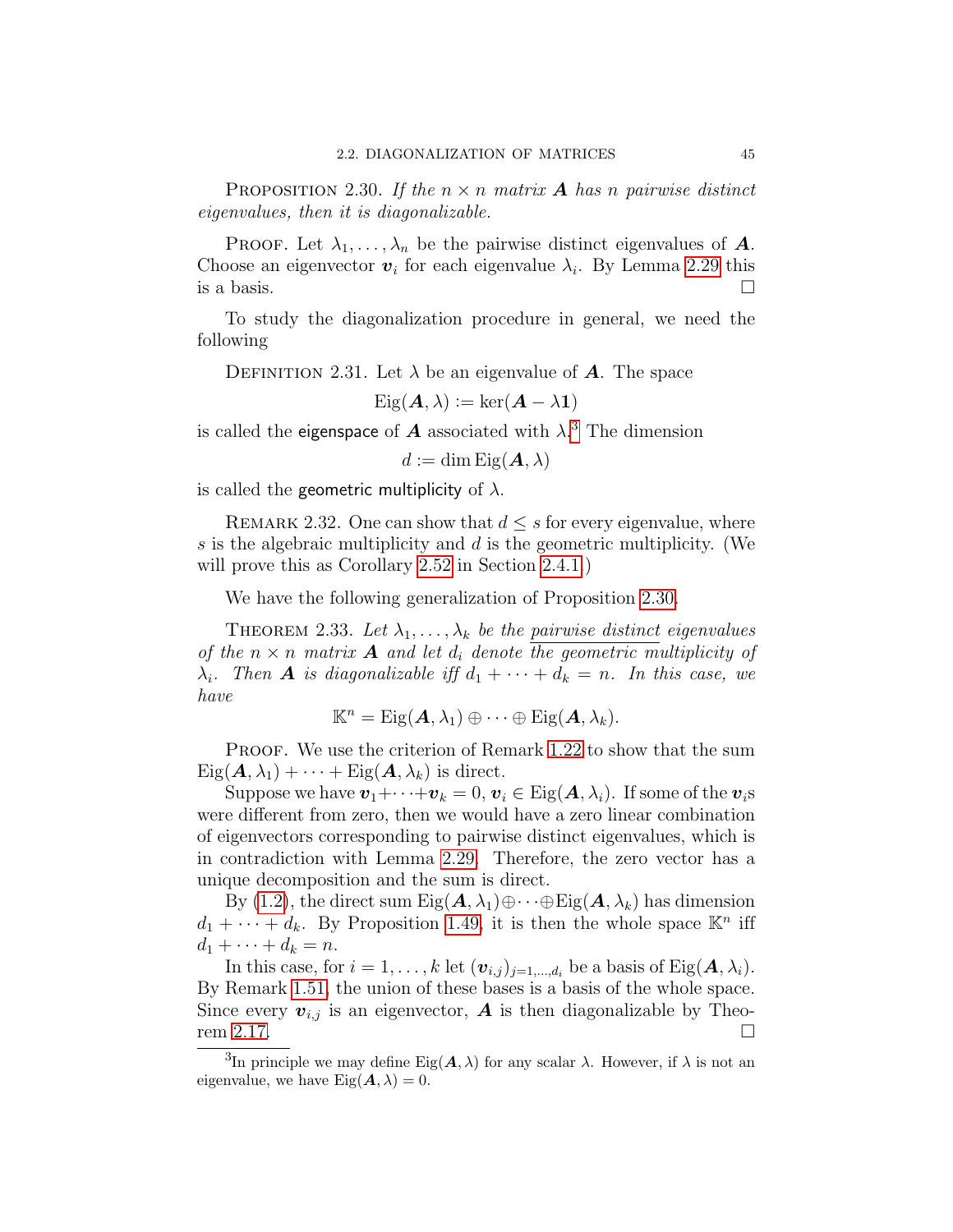### 46 2. LINEAR ODES AND DIAGONALIZATION OF ENDOMORPHISMS

DIGRESSION 2.34. By Remark [2.32,](#page-44-2) one then also has that  $\bm{A}$  is diagonalizable iff the geometric multiplicity of every eigenvalue is equal to its algebraic multiplicity.

The procedure for the diagonalization of a square matrix  $\boldsymbol{A}$  is then the following:

- **Step 1.** Find all the pairwise distinct roots  $\lambda_1, \ldots, \lambda_k$  of the characteristic polynomial  $P_{\mathbf{A}}$ .
- **Step 2.** For every root  $\lambda_i$  choose a basis of Eig( $A, \lambda_i$ ) and use it compute the dimension  $d_i$ .
- **Step 3.** If  $d_1 + \cdots + d_k = n$ , then we have found a basis of eigenvectors and  $\boldsymbol{A}$  is diagonalizable.

REMARK 2.35. We have seen in Remark [2.13](#page-38-1) the example  $\mathbf{A} =$  $\binom{0}{0}\binom{1}{0}$  of a nondiagonalizable matrix. Let us see what goes wrong with the diagonalization procedure. The characteristic polynomial is  $P_A =$  $\det \mathbf{A} = \begin{pmatrix} -\lambda & 1 \\ 0 & -\lambda \end{pmatrix}$  $\begin{pmatrix} -\lambda & 1 \\ 0 & -\lambda \end{pmatrix} = \lambda^2$ . We therefore only have the eigenvalue  $\lambda = 0$ , which comes with algebraic multiplicity 2. An eigenvector  $\binom{a}{b}$  must then satisfy  $\left(\begin{smallmatrix} 0 & 1 \\ 0 & 0 \end{smallmatrix}\right)\left(\begin{smallmatrix} a \\ b \end{smallmatrix}\right) = 0$ , i.e.,  $b = 0$ . The eigenspace of  $\lambda = 0$  is then the span of  $\begin{pmatrix} 1 \\ 0 \end{pmatrix}$ , which shows that the geometric multiplicity is 1. In particular,  $\text{Eig}((\begin{smallmatrix} 0 & 1 \\ 0 & 0 \end{smallmatrix}), 0) \subsetneq \mathbb{C}^2$ .

<span id="page-45-0"></span>**2.2.1. Digression: The real case.** Suppose now that  $\boldsymbol{A}$  is a real  $n \times n$  matrix—e.g., the coefficient matrix of a real system of ODEs. To proceed, we regard it as a complex matrix. Its eigenvalues may then be complex numbers.

<span id="page-45-1"></span>REMARK 2.36. Since  $P_A$  is in this case a real polynomial, any complex root comes with its complex conjugate root. Therefore, if  $\lambda$  is not real, we also have a distinct eigenvalue  $\bar{\lambda}$ . Suppose that  $\mathbf{z} \in \mathbb{C}^n$  is an eigenvector to the eigenvalue  $\lambda$ , i.e.,  $A z = \lambda z$ . By taking complex conjugation, we get  $A\bar{z} = \bar{\lambda}\bar{z}$ , so  $\bar{z}$  is an eigenvector to the eigenvalue  $\overline{\lambda}$ .

Now suppose that  $\boldsymbol{A}$  is diagonalizable as a complex matrix. We want to show that one can find a convenient basis of real vectors associated to the complex eigenvectors so that we can bring  $\boldsymbol{A}$  in a convenient normal form.

To proceed let us introduce the following notation. We denote by  $\text{Eig}_{\mathbb{C}}(\overline{A},\lambda) \subseteq \mathbb{C}^n$  the eigenspace to the eigenvalue  $\lambda$  of  $\overline{A}$  as a complex matrix. If  $\lambda$  is real, we denote by  $\text{Eig}_{\mathbb{R}}(\mathbf{A}, \lambda) \subseteq \mathbb{R}^n$  the eigenspace to the eigenvalue  $\lambda$  of **A** as a real matrix.

If  $\lambda$  is a real eigenvalue, one can show that  $\dim_{\mathbb{R}} \text{Eig}_{\mathbb{R}}(\mathbf{A}, \lambda) =$ dim<sub>C</sub> Eig<sub>C</sub> $(A, \lambda)$ .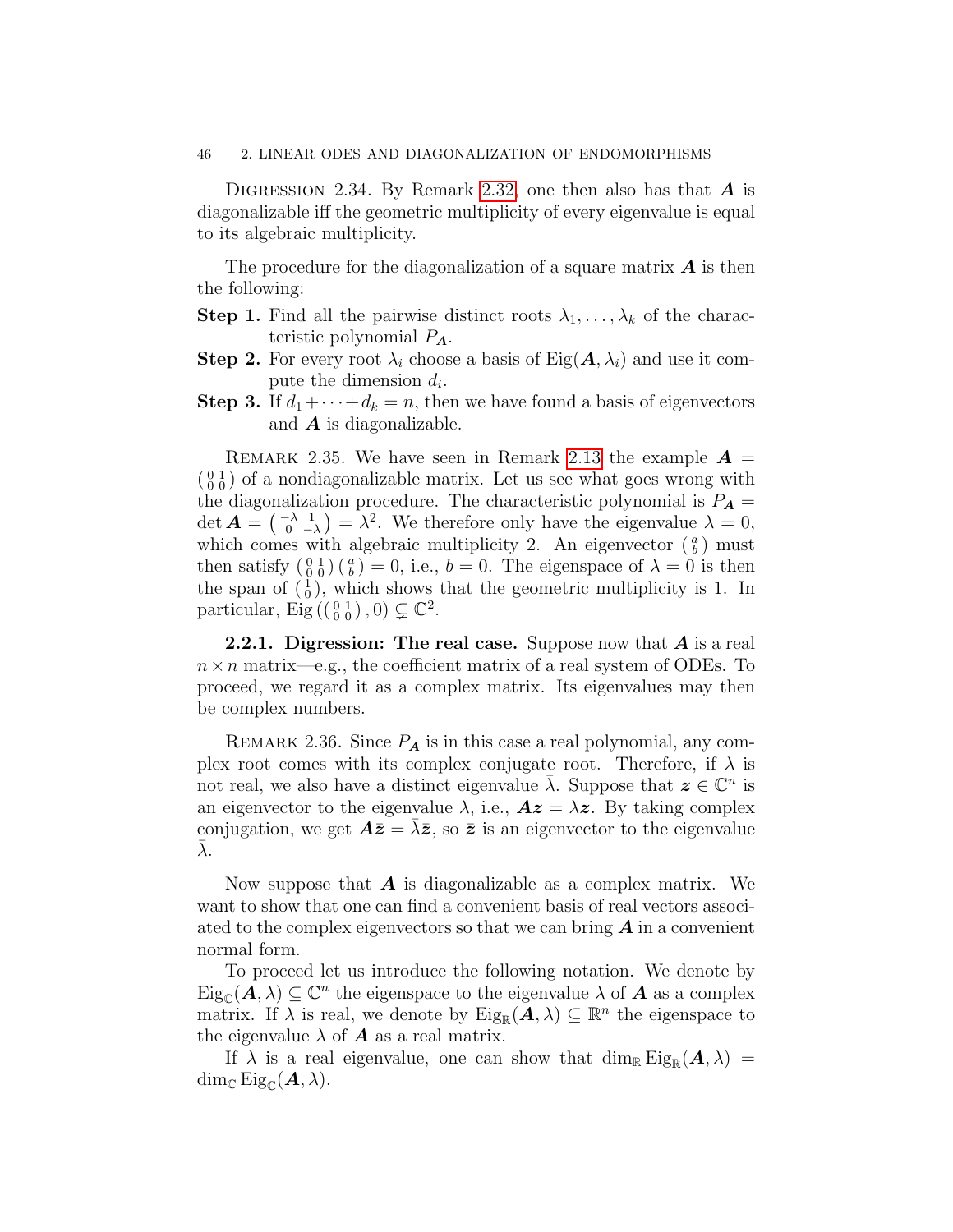If  $\lambda$  is not real, then we write  $\lambda = \alpha + i\beta$ , with  $\alpha$  and  $\beta$  its real and imaginary parts. Let v be a  $\lambda$ -eigenvector. Then, by Remark [2.36,](#page-45-1)  $\bar{v}$ is a  $\lambda$ -eigenvector. As v and  $\bar{v}$  belong to different eigenspaces, they are linearly independent. Now let  $u$  and  $w$  be the real and imaginary parts of v, i.e.,  $v = u + i w$  with u and w real vectors. We also have  $\bar{v} = u - i w$ . Note that  $(u, w)$  is a basis of  $\text{Span}_{\mathbb{C}}\{v, \bar{v}\}\$ . Moreover, we have

$$
Au = A\frac{v + \bar{v}}{2} = \frac{\lambda v + \bar{\lambda}\bar{v}}{2} = \alpha u - \beta w,
$$
  

$$
Aw = A\frac{v - \bar{v}}{2i} = \frac{\lambda v - \bar{\lambda}\bar{v}}{2i} = \beta u + \alpha w.
$$

Therefore, the restriction of **A** to  $\text{Span}_{\mathbb{R}}\{u, w\}$  has the representing matrix  $\begin{pmatrix} \alpha & \beta \\ -\beta & \alpha \end{pmatrix}$  in the basis  $(\boldsymbol{u}, \boldsymbol{w})$ .

If we now do this for every nonreal eigenvalue  $\lambda_i = \alpha_i + i\beta_i$ ,  $\alpha_i$  and  $\beta_i$  ${\rm real, passing\ from\ the\ basis}$   $(\bm{v}_{i,1},\ldots,\bm{v}_{i,d_i},\bar{\bm{v}}_{i,1},\ldots,\bar{\bm{v}}_{i,d_i})$  of  ${\rm Eig}_\mathbb{C}(\bm{A},\lambda)\oplus$  $\text{Eig}_{\mathbb{C}}(\boldsymbol{A},\bar{\lambda})$  to the basis  $(\boldsymbol{u}_{i,1},\boldsymbol{w}_{i,1},\ldots,\boldsymbol{u}_{i,d_i},\boldsymbol{w}_{i,d_i}),$  with  $\boldsymbol{u}_{i,j}$  and  $\boldsymbol{w}_{i,j}$  the real and imaginary parts of  $v_{i,j}$ , we get the

PROPOSITION 2.37. Let **A** be a real  $n \times n$  matrix that is diagonalizable as a complex matrix. Then there is an invertible real matrix  $S$ such that  $S^{-1}AS$  has the block form

$$
\begin{pmatrix}\n\lambda_1 & & & & & \\
& \ddots & & & & \\
& & \lambda_r & & & \\
& & & B_1 & & \\
& & & & \ddots & \\
& & & & & B_s\n\end{pmatrix},
$$

where  $\lambda_1, \ldots, \lambda_r$  are the real eigenvalues of **A**, and the  $\mathbf{B}_i$  are  $2 \times 2$ blocks of the form

$$
\boldsymbol{B}_j = \begin{pmatrix} \alpha_j & \beta_j \\ -\beta_j & \alpha_j \end{pmatrix}, \qquad \alpha_j, \beta_j \in \mathbb{R},
$$

corresponding each to a pair  $(\lambda_j, \bar{\lambda}_j)$  of conjugate nonreal eigenvalues.

REMARK 2.38. If we want to apply this result to the solution of linear system of ODEs with constant coefficients, we have to compute the exponential of  $t$  times the block matrix in the proposition. To do so, it is enough to compute the exponential of each block. For each of the real eigenvalues, we then simply get the  $1 \times 1$  block  $e^{\lambda_i t}$ . For each block  $\mathbf{B}_j$  we observe that  $\mathbf{B}_j = \alpha_j \mathbf{1} + \beta_j \left( \begin{smallmatrix} 0 & 1 \\ -1 & 0 \end{smallmatrix} \right)$ . By [\(2.15\)](#page-36-2), we then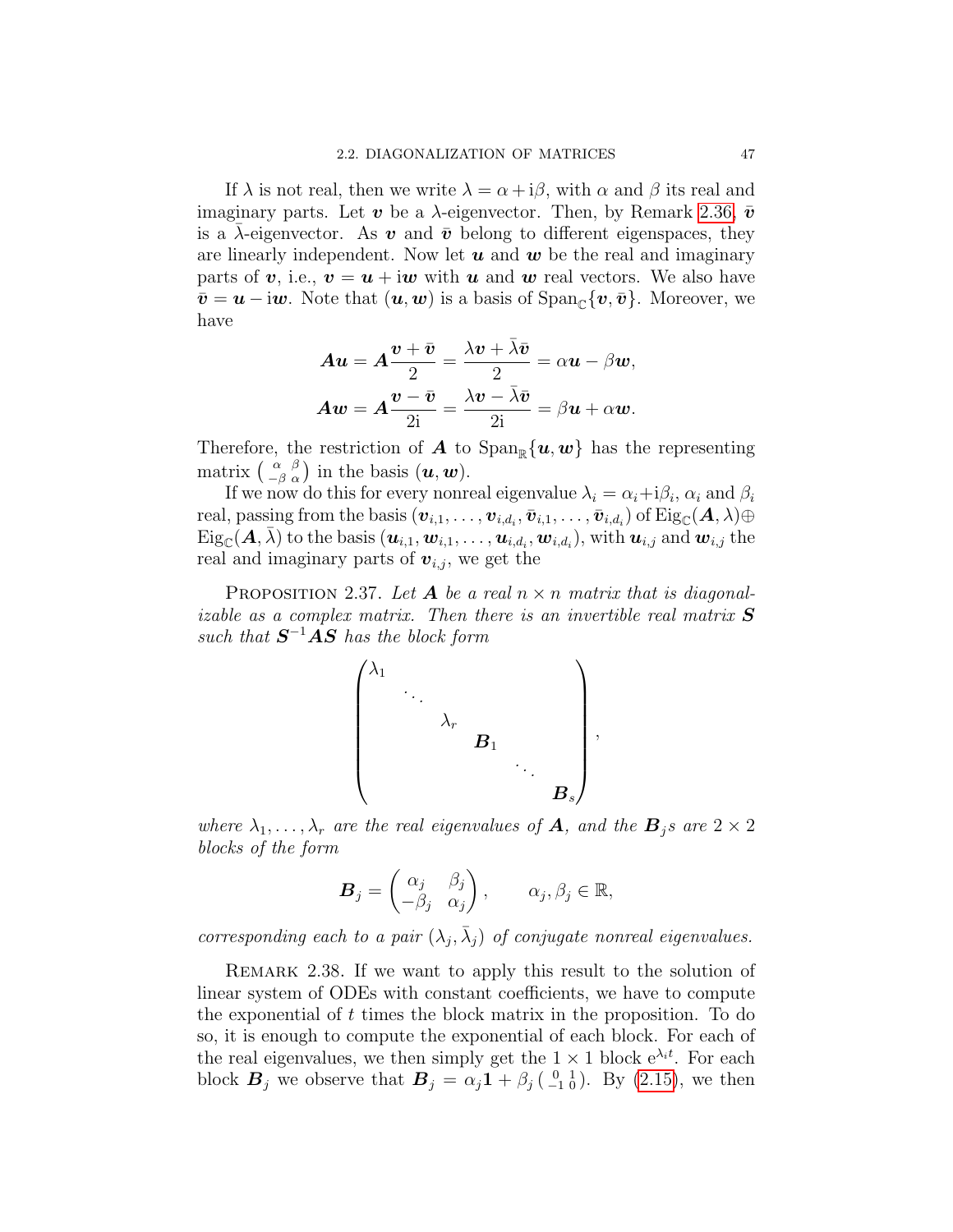<span id="page-47-2"></span>get

$$
e^{\mathbf{B}_j t} = e^{\alpha_j t} e^{\left(\begin{array}{cc} 0 & 1\\ -1 & 0 \end{array}\right)\beta_j t}.
$$

It is a useful exercise to check that  $4$ 

$$
e^{\left(\begin{smallmatrix} 0 & 1 \\ -1 & 0 \end{smallmatrix}\right)x} = \begin{pmatrix} \cos x & \sin x \\ -\sin x & \cos x \end{pmatrix}.
$$

Therefore,

$$
e^{\mathbf{B}_j t} = e^{\alpha_j t} \begin{pmatrix} \cos(\beta_j t) & \sin(\beta_j t) \\ -\sin(\beta_j t) & \cos(\beta_j t) \end{pmatrix}.
$$

This shows that the solution to a linear system of ODEs with constant coefficients whose coefficient matrix is diagonalizable as a complex matrix can be written in terms of real exponentials and trigonometric functions as announced at the end of Remark [2.26.](#page-42-0)

### 2.3. Diagonalization of endomorphisms

<span id="page-47-0"></span>The problem of diagonalization and the results we have discussed for matrices can be generalized to endomorphisms. We present them here, also as an occasion to recapitulate what we have seen.

DEFINITION 2.39. An endomorphism  $F$  of a vector space  $V$  is called diagonalizable if there is a basis  $\mathcal B$  such that  $F_{\mathcal B}$  is a diagonal matrix.

Note that if v is an element of such a basis, we have  $v \neq 0$  and  $F v = \lambda v$  for some scalar  $\lambda$ .

DEFINITION 2.40 (Eigenvectors and eigenvalues). A nonzero vector v is called an eigenvector of an endomorphism F if there is a scalar  $\lambda$ , called the eigenvalue to the eigenvector v, such that  $F v = \lambda v$ .

We clearly have the

THEOREM 2.41. An endomorphism  $F$  of  $V$  is diagonalizable iff  $V$ admits a basis of eigenvectors of F.

If  $V$  is finite-dimensional, by Definition [1.74,](#page-28-2) we may define the characteristic polynomial of an endomorphism  $F$  as

$$
P_F := \det(F - \lambda \operatorname{Id}).
$$

We then have the

Lemma 2.42. The eigenvalues of an endomoprhism of a finite-dimensional space are the roots of its characteristic polynomial.

<span id="page-47-1"></span><sup>&</sup>lt;sup>4</sup>This can either be done by explicit resumming the exponential series or by solving the harmonic oscillator with  $k = m = 1$ .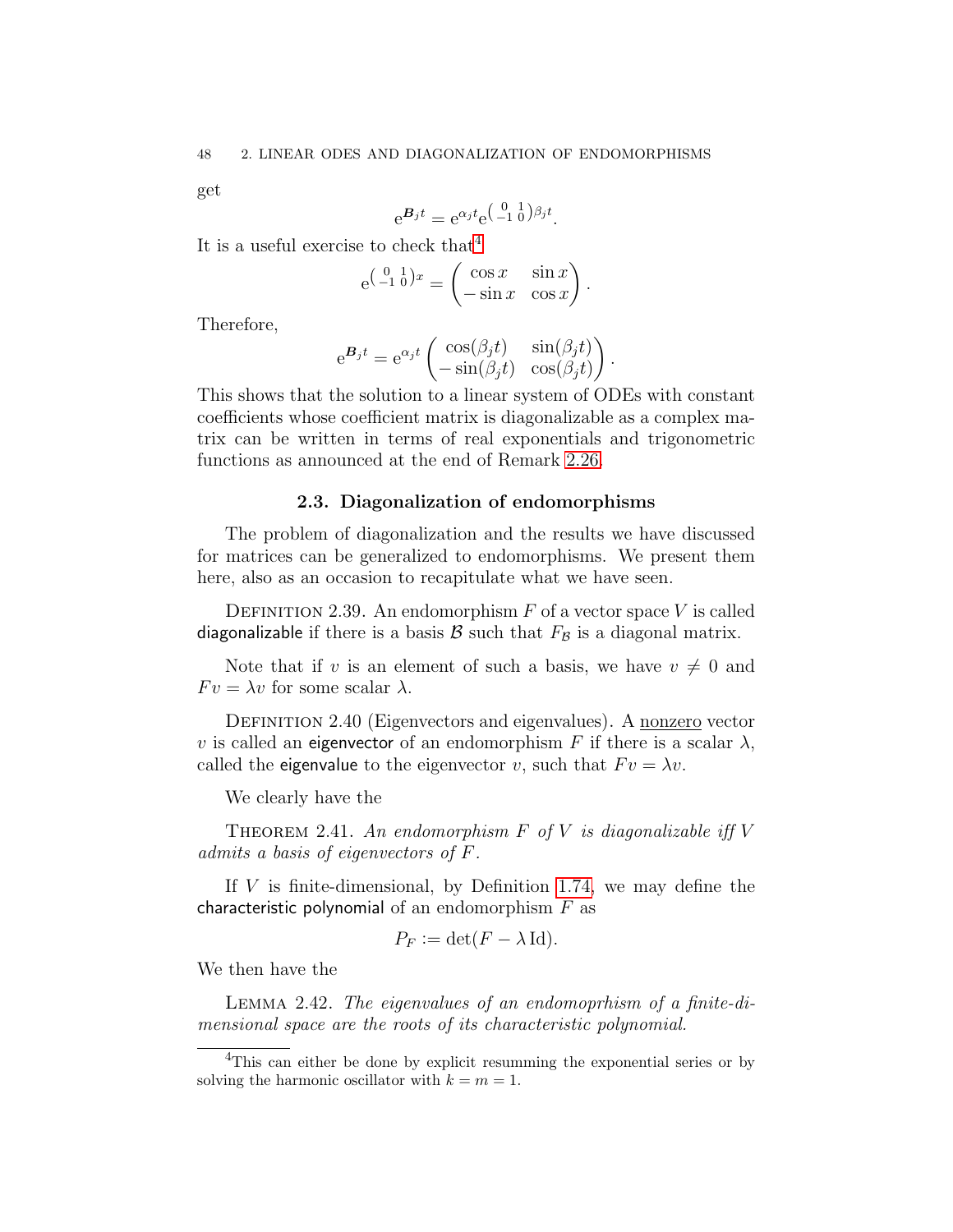<span id="page-48-1"></span>We also have the following generalization of Lemma [2.29](#page-43-0) (with essentially the same proof).

<span id="page-48-0"></span>Lemma 2.43. A collection of eigenvectors of an endomorphism corresponding to pairwise distinct eigenvalues is linearly independent.

This implies again the

PROPOSITION 2.44. If an endomorphism of an n-dimensional space has n pairwise distinct eigenvalues, then it is diagonalizable.

We also associate to an eigenvalue  $\lambda$  of  $F \in End(V)$  its eigenspace

$$
Eig(F, \lambda) := \ker(F - \lambda \operatorname{Id})
$$

and its geometric multiplicity

$$
d := \dim \operatorname{Eig}(F, \lambda).
$$

We have  $\text{Eig}(F, \lambda) \cap \text{Eig}(F, \mu) = 0$  for  $\lambda \neq \mu$  and the following

THEOREM 2.45. Let  $\lambda_1, \ldots, \lambda_k$  be the pairwise distinct eigenvalues of an endomorphism  $F$  of an n-dimensional space  $V$  and let  $d_i$  denote the geometric multiplicity of  $\lambda_i$ . Then F is diagonalizable iff  $d_1 + \cdots +$  $d_k = n$ . In this case, we have

$$
V = \mathrm{Eig}(\boldsymbol{A}, \lambda_1) \oplus \cdots \oplus \mathrm{Eig}(\boldsymbol{A}, \lambda_k).
$$

If  $P_F$  splits into linear factor (e.g., if the ground field is  $\mathbb{C}$ ) as

$$
P_F = (-1)^n (\lambda - \lambda_1)^{s_1} \cdots (\lambda - \lambda_k)^{s_k},
$$

then  $s_i$  is called the algebraic multiplicity of  $\lambda_i$ .

REMARK 2.46. For every eigenvalue  $\lambda_i$ , we have  $d_i \leq s_i$ . Therefore, F is diagonalizable iff  $d_i = s_i$  for every i.

In applications it is often important to diagonalize two different endomorphisms at the same time. Of course one has first of all to assume that each of them is diagonalizable. We say that two diagonalizable endomorphisms  $F$  and  $G$  on a vector space  $V$  are simultaneously diagonalizable if they possess a common basis of eigenvectors.

PROPOSITION 2.47 (Simultaneous diagonalization). Two diagonal*izable endomorphisms*  $F$  and  $G$  on a vector space  $V$  are simultaneously diagonalizable iff they commute, i.e.,  $FG = GF$ .

PROOF. See Exercise 2[.10](#page-60-0)

In the case of matrices, the above proposition reads more explictly as follows.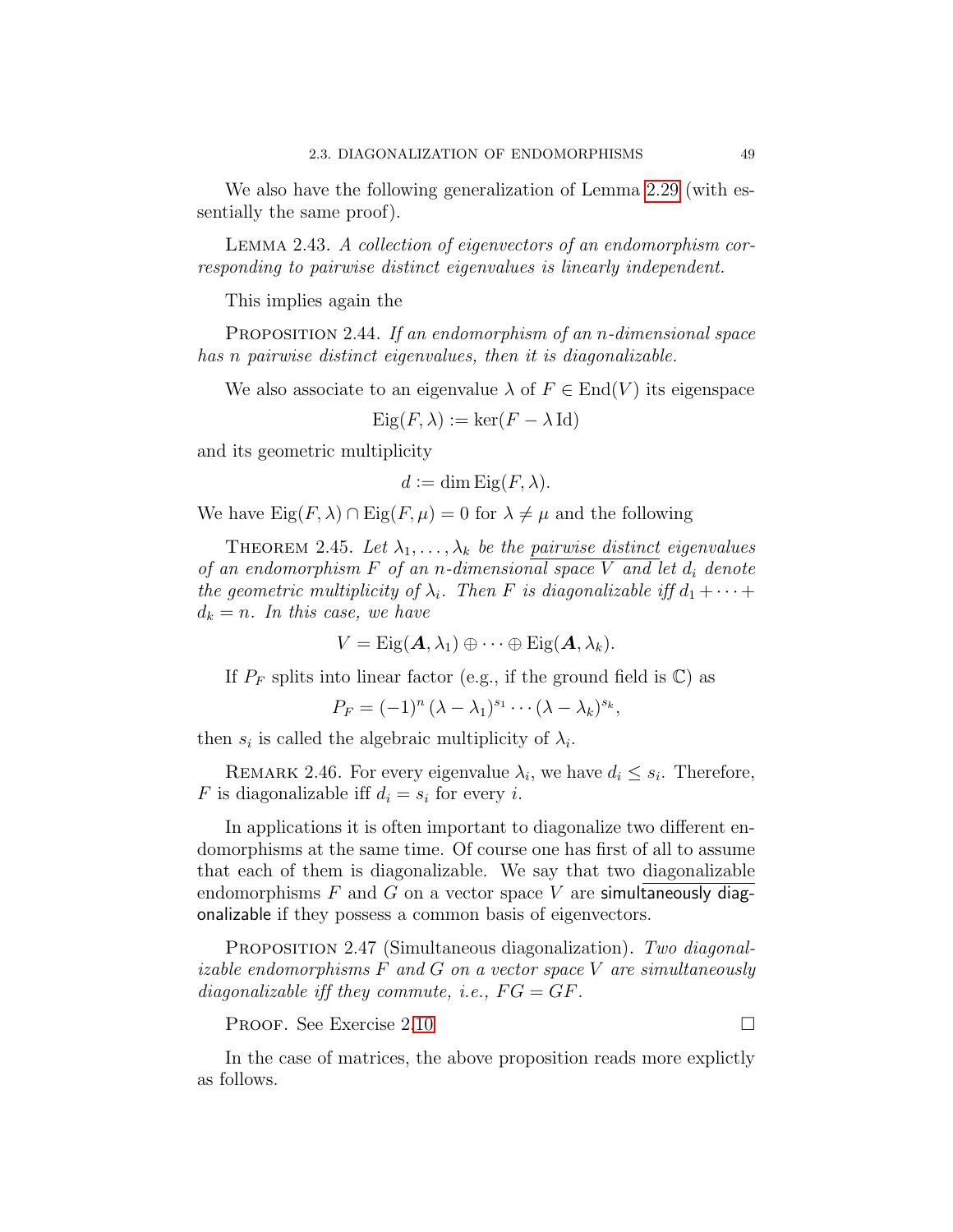### <span id="page-49-5"></span>50 2. LINEAR ODES AND DIAGONALIZATION OF ENDOMORPHISMS

COROLLARY 2.48. Two diagonalizable matrices  $\bm{A}$  and  $\bm{B}$  commute (i.e.,  $\mathbf{AB} = \mathbf{BA}$ ) iff there is an invertible matrix **S** such that  $S^{-1}AS = D$  and  $S^{-1}BS = D'$  where  $D$  and  $D'$  are diagonal matrices.

<span id="page-49-0"></span>**2.3.1.** The spectral decomposition. Suppose  $F \in End(V)$  is diagonalizable. If we decompose  $V = \text{Eig}(A, \lambda_1) \oplus \cdots \oplus \text{Eig}(A, \lambda_k)$ , we have, as in every direct sum, a unique decomposition of every  $v \in V$ as  $v = w_1 + \cdots + w_k$  with  $w_i \in \text{Eig}(A, \lambda_i)$ . We let  $P_i : V \to V$  be the linear map that assigns to a vector v its *i*th component  $w_i$ . The  $P_i$ s are a complete system of mutually transversal projections; i.e.,

$$
P_i^2 = P_i \,\forall i, \qquad P_i P_j = P_j P_i = 0 \,\forall i \neq j, \quad \sum_{i=1}^k P_i = \text{Id}.
$$

Since the *i*th component of a vector is an eigenvector to  $\lambda_i$ , we have  $FP_i v = F w_i = \lambda_i w_i = \lambda_i P_i v$  for every  $v \in V$ . As an identity of maps, this reads  $FP_i = \lambda_i P_i$ . Summing over *i*, we then get

<span id="page-49-2"></span>
$$
F = \sum_{i=1}^{k} \lambda_i P_i.
$$
 (2.21)

The set  $\{\lambda_1, \ldots, \lambda_k\}$  of the pairwise distinct eigenvalues of F is called its spectrum and  $(2.21)$  is called the spectral decomposition of  $F$ .<sup>[5](#page-49-3)</sup>

<span id="page-49-1"></span>**2.3.2.** The infinite-dimensional case. In Example [2.7,](#page-33-4) we have seen that some important PDEs in physics are linear and can be viewed as linear ODEs on some infinite-dimensional space.

We will not treat this case here in general, but we will consider an example: the wave equation on a one-dimensional space interval, a.k.a. the vibrating string. Namely, we want to study the PDE

$$
\frac{1}{c^2} \frac{\partial^2 \psi}{\partial t^2} = \frac{\partial^2 \psi}{\partial x^2},
$$

where the unknown  $\psi$  is a function on  $\mathbb{R} \times [0, L] \ni (t, x)$ .<sup>[6](#page-49-4)</sup> We assume that the string endpoints are fixed:

$$
\psi(t,0) = \psi(t,L) = 0 \quad \text{for all } t
$$

<span id="page-49-3"></span><sup>5</sup>This terminology ultimately comes from physics, namely from the fact that the spectral lines of an atom are computed in quantum mechanics by taking differences of eigenvalues of a certain endomorphism, the Hamiltonian operator of the electrons in the atom.

<span id="page-49-4"></span><sup>&</sup>lt;sup>6</sup>More generally, we could consider an interval [a, b], but translating it to [0, L], with  $L = b - a$  its length, simplifies the discussion.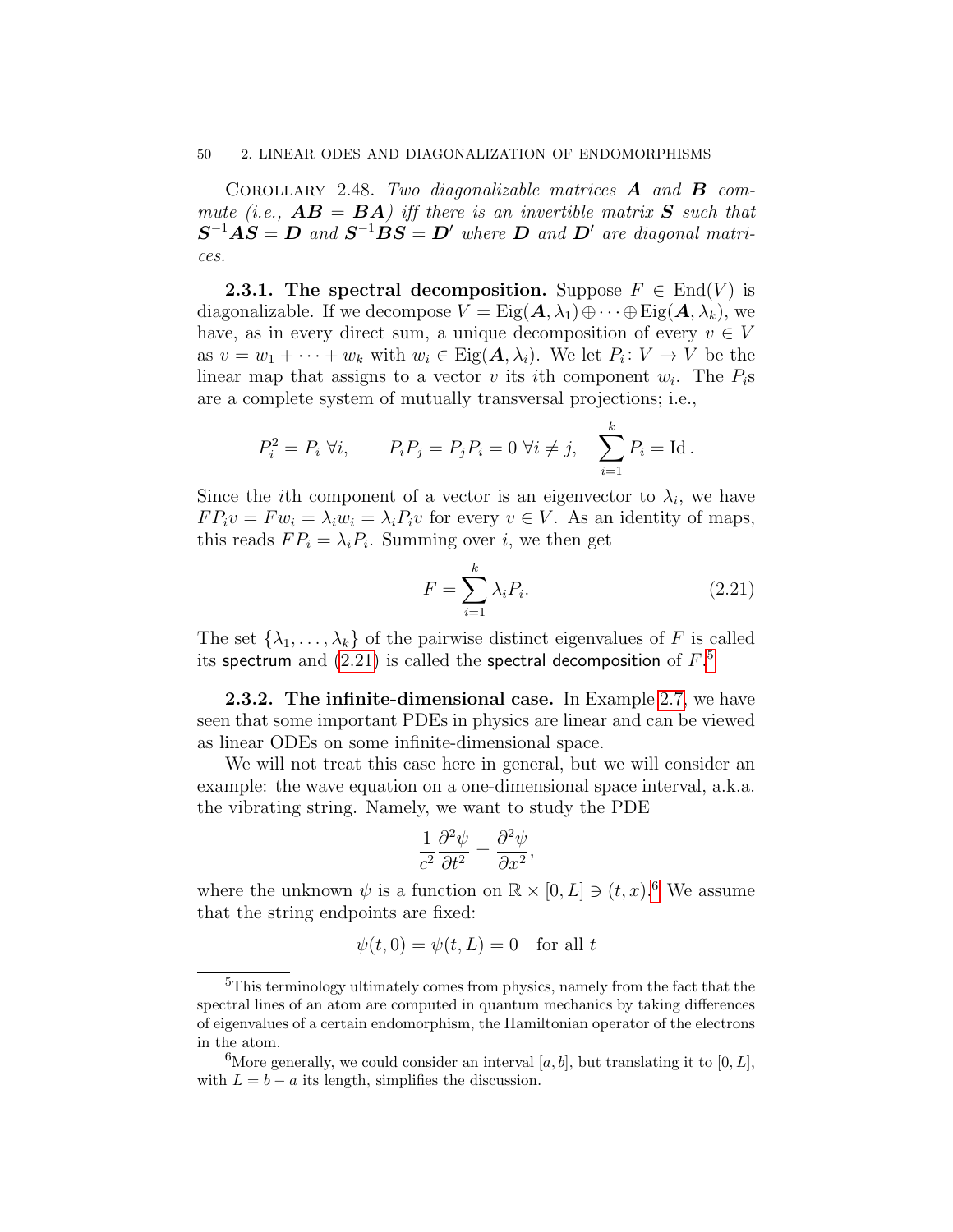(this models, e.g., the string of a musical instrument). We then introduce the infinite-dimensional vector space

$$
V:=\{\phi\in C^\infty([0,L])\ |\ \phi(0)=\phi(L)=0\}
$$

and regard  $\psi$  as a map  $\mathbb{R} \to V$ .

The right hand side of the wave equation uses the endomorphism  $F := \frac{d^2}{dx^2}$  of V. We now want to find its eigenvectors, i.e.,  $\phi \in V \setminus \{0\}$ such that

$$
\phi'' = \lambda \phi
$$

for some complex scalar  $\lambda$ . Denoting by  $\pm \alpha$  the two square roots of  $\lambda$ , we see that the general solution to this equation is

$$
\phi(x) = A e^{\alpha x} + B e^{-\alpha x},
$$

where A and B are complex constants. The endpoint conditions  $\phi(0)$  =  $\phi(L) = 0$  amount to the linear system

$$
\begin{cases}\nA + B = 0 \\
Ae^{\alpha L} + Be^{-\alpha L} = 0\n\end{cases}
$$

which has a nontrivial solution  $(B = -A \neq 0)$  iff the coefficient matrix  $\begin{pmatrix} 1 & 1 \\ 2\alpha L & 1 \end{pmatrix}$  $e^{\alpha L} e^{-\alpha L}$  is degenerate. Since its determinant is  $e^{-\alpha L} - e^{\alpha L}$ , we may have a nontrivial solution iff  $e^{2\alpha L} = 1$ , i.e.,  $\alpha = \frac{i\pi k}{L}$  with k an integer.

The case  $k = 0$  yields  $\phi = 0$ , which is not an eigenvector. For  $k \neq 0$ , we take  $A = \frac{1}{2i}$  (and hence  $B = -\frac{1}{2i}$ ), so we have the real eigenvector

$$
\phi_k(x) = \sin\left(\frac{\pi k x}{L}\right)
$$

corresponding to the eigenvalue  $\lambda = -\frac{\pi^2 k^2}{L^2}$  $\frac{L^2 k^2}{L^2}$ . Note that  $\phi_{-k} = -\phi_k$ , so they are not linearly independent. Therefore, we only consider  $k > 0$ .

By Lemma [2.43,](#page-48-0) the collection  $(\phi_k)_{k \in \mathbb{Z}_{>0}}$  is linearly independent in V. Therefore, on the subspace  $V'$  spanned by this collection, we have that the set of eigenvalues (a.k.a. the spectrum) is

$$
\left\{-\frac{\pi^2 k^2}{L^2}, \ k \in \mathbb{N}_{>0}\right\}.
$$

If the two initial conditions,  $\psi|_{t=0}$  and  $\frac{\partial \psi}{\partial t}|_{t=0}$ , for the wave equation are linear combinations of the  $\phi_k$ s, we may then write the unique solution to the Cauchy problem as a linear combination of the  $\phi_k$ s with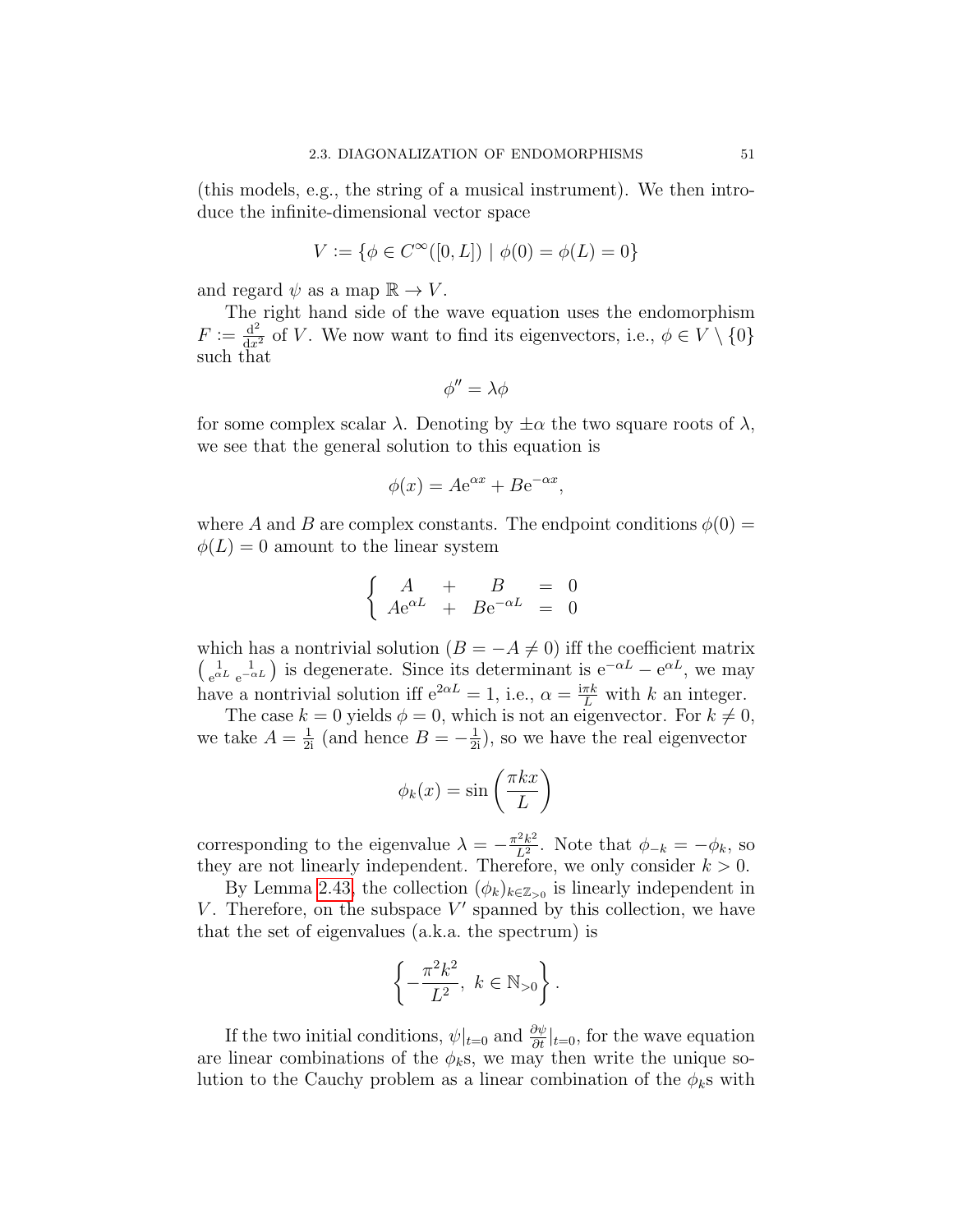time-dependent coefficients. In fact, suppose

$$
\psi|_{t=0} = \sum_{k=1}^{\infty} b_{k0} \phi_k,
$$

$$
\frac{\partial \psi}{\partial t}|_{t=0} = \sum_{k=1}^{\infty} v_{k0} \phi_k,
$$

where only finitely many of the  $b_{k0}$ s and of the  $v_{k0}$ s are different from zero. We can then consider a solution of the form

$$
\psi = \sum_{k=1}^{\infty} b_k \phi_k,
$$

where the coefficients  $b_k$  are now functions of time, and the sum is restricted to the ks for which  $b_{k0} \neq 0$  or  $v_{k0} \neq 0$ . The wave equation then yields separate ODEs for each of these ks, which we can assemble into the Cauchy problems

$$
\begin{cases}\n\ddot{b}_k = -\frac{\pi^2 c^2 k^2}{L^2} b_k \\
b_k(0) = b_{k0} \\
\dot{b}_k(0) = v_{k0}\n\end{cases}
$$

Interestingly, it turns out that one can also make sense of infinite linear combinations  $\sum_{k=1}^{\infty} b_k \sin\left(\frac{\pi kx}{L}\right)$  $\frac{kx}{L}$ , where  $(b_k)$  is a sequence of real numbers with appropriate decaying conditions for  $k \to \infty$ . This is an example of Fourier series. We will return to this in Example ??, where we will also learn a method to compute the coefficients  $b_k$  of an expansion.

### 2.4. Trigonalization

<span id="page-51-0"></span>Even though not every matrix can be diagonalized, it turns out complex matrices can be brought to a nice upper triangular form. More precisely, we have the

<span id="page-51-1"></span>THEOREM 2.49. Let **A** be a  $n \times n$  matrix whose characteristic polynomial splits into linear factors (e.g., a complex matrix),

<span id="page-51-2"></span>
$$
P_{\mathbf{A}} = (-1)^{n} \left(\lambda - \lambda_{1}\right)^{s_{1}} \cdots \left(\lambda - \lambda_{k}\right)^{s_{k}}.
$$
\n(2.22)

Then there is an invertible matrix  $S$  such that

$$
\boldsymbol{S}^{-1}\boldsymbol{A}\boldsymbol{S} = \boldsymbol{D} + \boldsymbol{N},
$$

where  $\bf{D}$  is a diagonal matrix with the eigenvalues of  $\bf{A}$  as its diagonal entries,  $N$  is an upper triangular matrix with zeros on the diagonal, and  $DN = ND$ .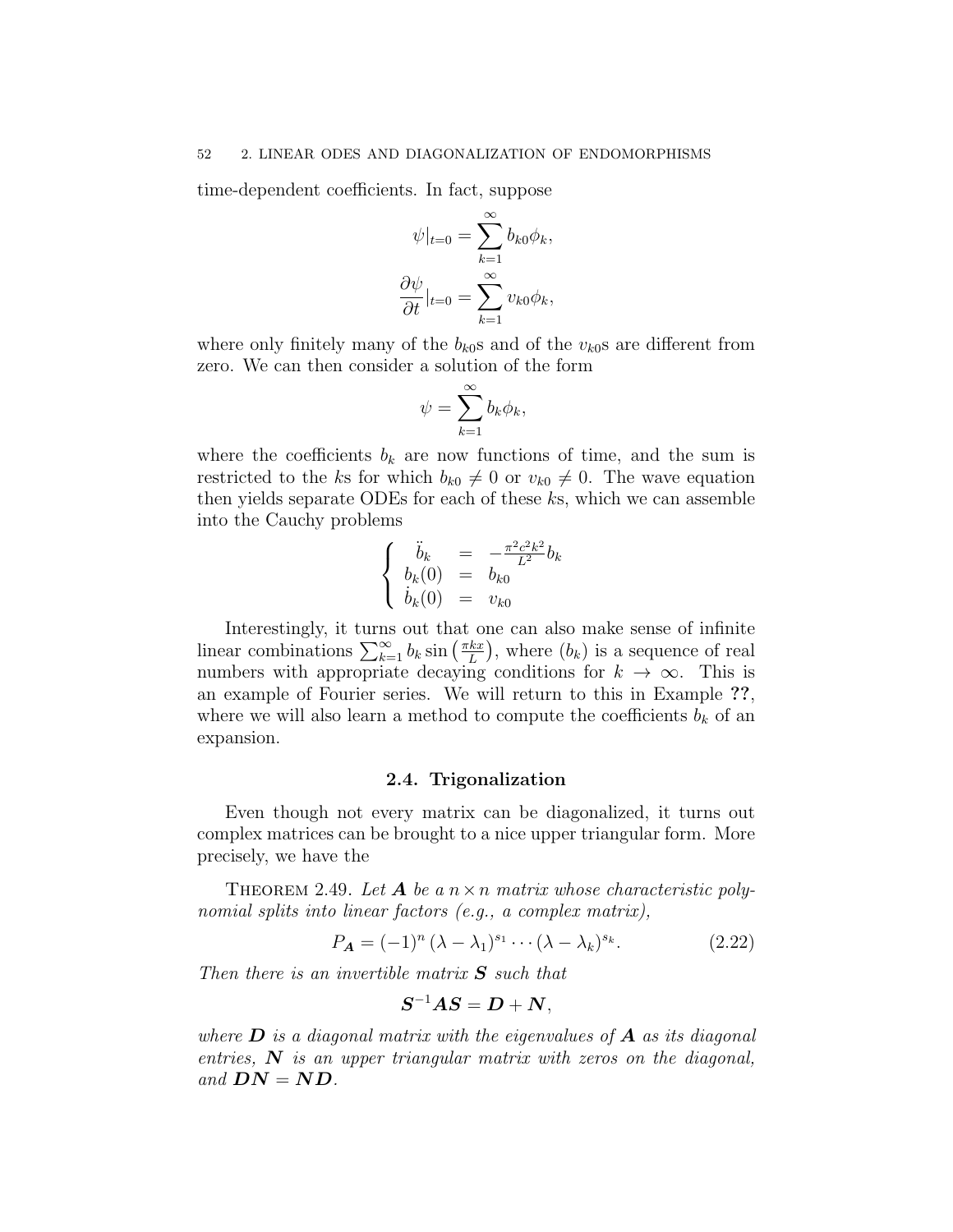### 2.4. TRIGONALIZATION 53

<span id="page-52-1"></span>Before we prove the theorem, let us see its consequences for the exponential of a real or complex matrix  $A$  (and hence for the associ-ated system of ODEs). By [\(2.16\)](#page-36-3), we have that  $e^A = S e^{D+N} S^{-1}$ . By  $(2.15)$ , we have  $e^{D+N} = e^D e^N$ . We already know how to compute the exponential of a diagonal matrix, so we are only left with the exponential of N. Observe that N applied to a vector whose last  $k < n$ components are equal to 0 yields a vector whose last  $k+1$  components are equal to 0. Therefore,  $\mathbf{N}^n$  applied to any vector yields the zero vector. In conclusion,  $\mathbf{N}^m = 0$  for all  $m \geq n$ . One says that N is nilpotent (meaning that it has a vanishing power). It follows that  $e^N$ is a finite sum. These results do not change if we multiply  $\boldsymbol{A}$  by  $t$ , so we get

$$
e^{\mathbf{A}t} = \mathbf{S}^{-1}e^{\mathbf{D}t} \left( \sum_{r=0}^{n-1} \frac{t^r}{r!} \mathbf{N}^r \right) \mathbf{S}.
$$

In particular, this means that a solution of the associated system of ODEs is a combination of exponentials and polynomials.

Also note that  $e^N$  is an upper triangular matrix with 1s on the diagonal, so det  $e^N = 1$ . Therefore, det  $e^{At} = det e^{Dt}$ . Since **D** is diagonal, we obviously have det  $e^{Dt} = e^{t \text{tr} D}$ . On the other hand, we have  $tr \mathbf{A} = tr \mathbf{D}$ . In conclusion,

$$
\det e^{\mathbf{A}t} = e^{t \operatorname{tr} \mathbf{A}}
$$

for every t. This is a purely algebraic proof of Proposition [2.11.](#page-37-0) (In the theorem we assume that  $P_A$  splits into linear factors, which might not be the case if  $\boldsymbol{A}$  is real. In this case, we can however regard  $\boldsymbol{A}$  as a complex matrix, apply the theorem, and get the last identity; finally, we observe that both the left and the right hand side are defined over  $\mathbb{R}$ .)

<span id="page-52-0"></span>**2.4.1. Proof of Theorem [2.49.](#page-51-1)** The eigenspace of  $A$  associated with the eigenvalue  $\lambda$  may be viewed as the largest subspace on which the restriction of  $\mathbf{A} - \lambda \mathbf{1}$  is zero. Since we are looking for a basis in which the representing matrix minus the diagonal matrix with the eigenvalues as its diagonal entries is nilpotent, we define the generalized eigenspace associated with the eigenvalue  $\lambda$  as

$$
\widetilde{\mathrm{Eig}}[\mathbf{A},\lambda]:=\{\mathbf{v}\mid \exists m\in\mathbb{N}\;(\mathbf{A}-\lambda\mathbf{1})^m\mathbf{v}=0\}.
$$

More precisely, we say that  $v$  is a generalized  $\lambda$ -eigenvector of rank  $m > 0$  if  $(A - \lambda 1)^m v = 0$  but  $(A - \lambda 1)^{m-1} v \neq 0$ . Note that every nonzero vector in Eig[ $\mathbf{A}, \lambda$ ] is a generalized  $\lambda$ -eigenvector with a welldefined rank. In particular, an eigenvector in the original sense is a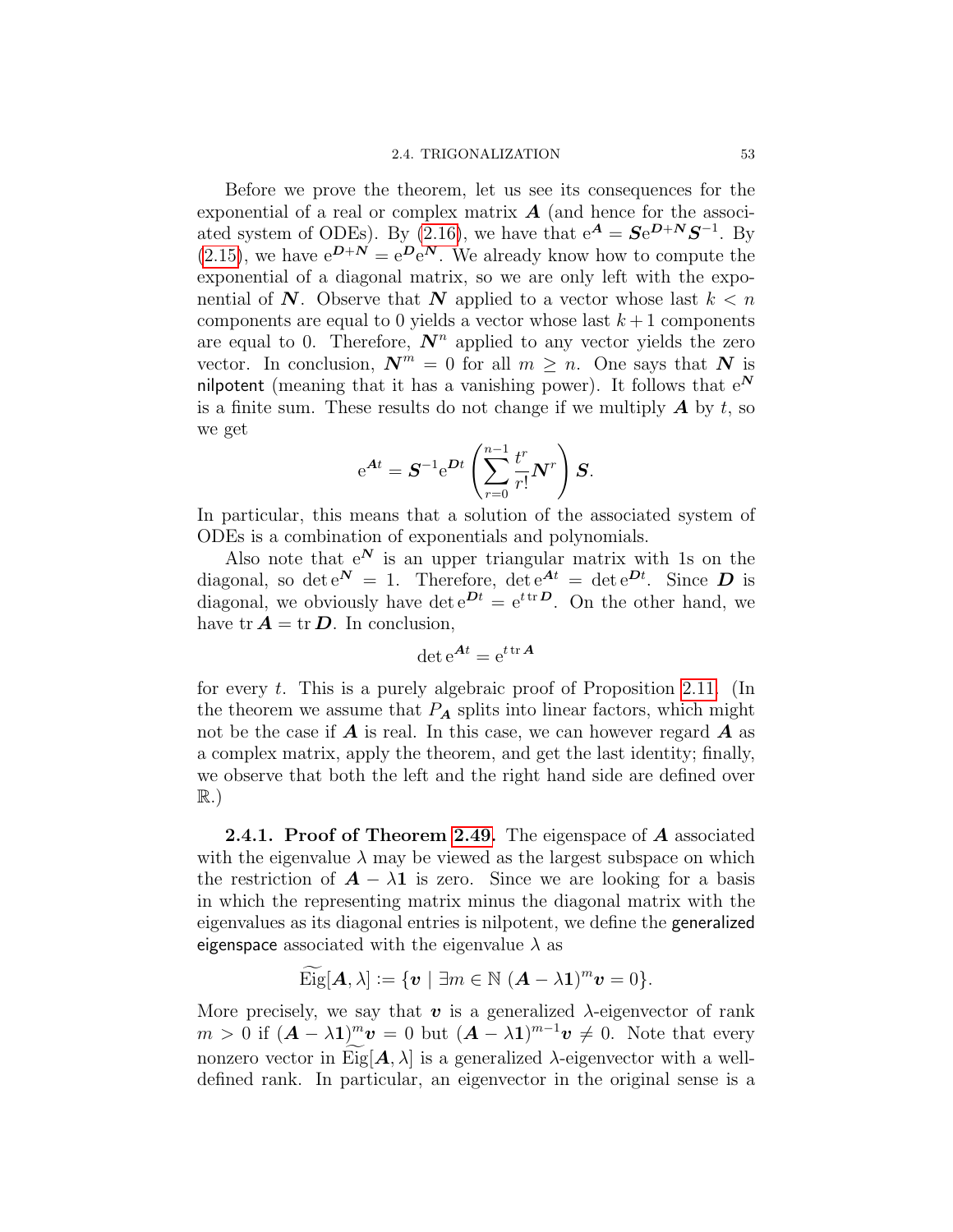generalized eigenvector of rank 1, so

$$
Eig(\mathbf{A},\lambda)\subseteq Eig[\mathbf{A},\lambda].
$$

Also observe that  $\mathbf{A}-\lambda \mathbf{1}$  applied to a generalized  $\lambda$ -eigenvector of rank  $m > 1$  yields a generalized  $\lambda$ -eigenvector of rank  $m - 1$ .

Finally, note that Eig[ $A$ ,  $\lambda$ ] is  $A$ -invariant, so also  $(A - \lambda 1)$ -invariant. We denote by  $N_{\lambda}$  the restriction of  $A - \lambda \mathbf{1}$  to Eig[ $A, \lambda$ ]. By the definition of generalized eigenspace,  $\mathbf{N}_{\lambda}$  is nilpotent.

Let  $(\boldsymbol{v}_1, \ldots, \boldsymbol{v}_d)$  be a basis of Eig[ $\boldsymbol{A}, \lambda$ ]. We order the basis in such a way that the rank of  $v_j$  is less than or equal to the rank of  $v_{j+1}$  for  $j = 1, \ldots, d - 1$ . It follows that  $N_{\lambda}$  is represented in this basis by an upper triangular matrix with zeros on the diagonal. Moreover,  $N_{\lambda}$ clearly commutes with  $\lambda \operatorname{Id}_{\widetilde{\mathrm{Eig}}[A,\lambda]}$ . We are then done after proving the following

<span id="page-53-1"></span>PROPOSITION 2.50. Under the assumptions of Theorem [2.49:](#page-51-1)

- (1) the algebraic multiplicity  $s_i$  of  $\lambda_i$  is equal to the dimension  $\delta_i$ of  $\mathrm{Eig}[\mathbf{A}, \lambda_i]$  for every i, and
- (2) we have the decomposition  $\mathbb{K}^n = \widetilde{\mathrm{Eig}}[\mathbf{A}, \lambda_1] \oplus \cdots \oplus \widetilde{\mathrm{Eig}}[\mathbf{A}, \lambda_k].$

In fact, it is enough to choose a basis of each generalized eigenspace, ordered by rank as above. In the basis of  $\mathbb{K}^n$  given by the union of these bases, **A** is represented by a matrix  $D + N$  as in the theorem.<sup>[7](#page-53-0)</sup>

We start by proving the

<span id="page-53-2"></span>LEMMA 2.51. The sum 
$$
\widetilde{\text{Eig}}[\mathbf{A}, \lambda_1] + \cdots + \widetilde{\text{Eig}}[\mathbf{A}, \lambda_k]
$$
 is direct.

PROOF. We use the criterion of Remark [1.22.](#page-9-1) Suppose we have  $\boldsymbol{v}_1 + \cdots + \boldsymbol{v}_k = 0, \, \boldsymbol{v}_i \in \mathrm{Eig}[\boldsymbol{A}, \lambda_i].$ 

Suppose, by contradiction, that some  $v_i$  is different from zero, and let  $m_i > 0$  be its rank. Since  $\mathbf{w}_i := (\mathbf{A} - \lambda_i \mathbf{1})^{m_i - 1} \mathbf{v}_i \neq 0$  is an eigenvector for  $\lambda_i$ , we have

$$
\prod_{j=1}^k (\mathbf{A} - \lambda_j \mathbf{1})^{m_j - 1} \mathbf{v}_i = \prod_{j \neq i} (\mathbf{A} - \lambda_j \mathbf{1})^{m_j - 1} \mathbf{w}_i = \prod_{j \neq i} (\lambda_i - \lambda_j)^{m_j - 1} \mathbf{w}_i =: \mathbf{z}_i.
$$

Since  $\prod_{j\neq i}(\lambda_i-\lambda_j)^{m_j-1}$  is different from zero, we get that  $\mathbf{z}_i\neq 0$ .

If we now apply  $\prod_{j=1}^k (A - \lambda_j 1)^{m_j}$  to  $\boldsymbol{v}_1 + \cdots + \boldsymbol{v}_k = 0$ , we get  $\sum_{r:\mathbf{v}_r\neq 0} \mathbf{z}_r = 0$ . Since the  $\mathbf{z}_r$ s in the sum are also different from zero, this is in contradiction with Lemma [2.29.](#page-43-0)

<span id="page-53-0"></span><sup>&</sup>lt;sup>7</sup>In particular, the restriction of  $D$  to  $\widetilde{\text{Eig}}[A, \lambda_j]$  is  $\lambda_j \text{Id}_{\widetilde{\text{Eig}}[A, \lambda_j]}$ , whereas the restriction of  $N$  is  $N_{\lambda_j}$ .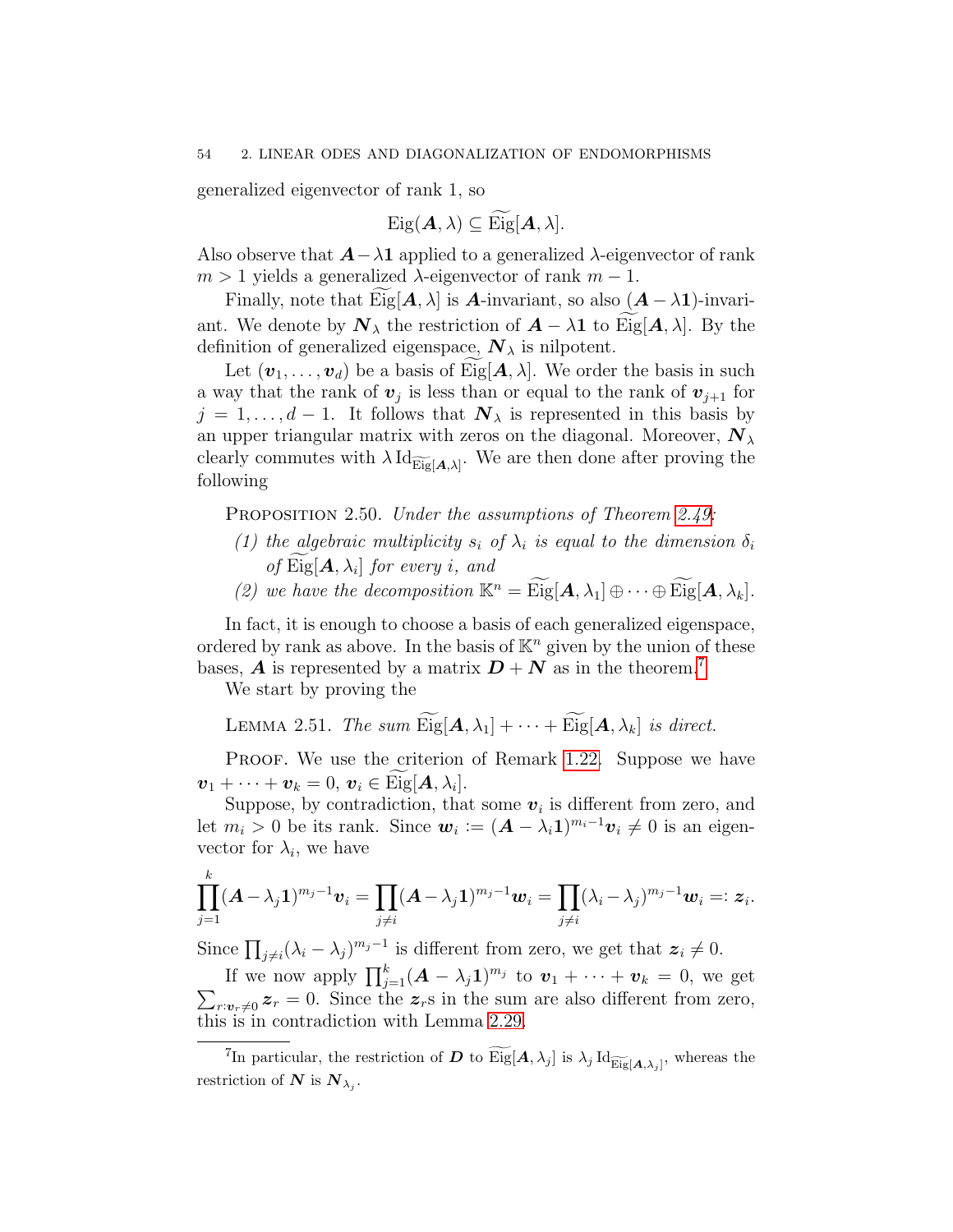Therefore, the zero vector has a unique decomposition and the sum is direct.

PROOF OF PROPOSITION [2.50.](#page-53-1) Note that part (1) of the statement implies part (2) using Lemma [2.51.](#page-53-2) In fact,

 $\dim(\widetilde{\mathrm{Eig}}[\mathbf{A}, \lambda_1] \oplus \cdots \oplus \widetilde{\mathrm{Eig}}[\mathbf{A}, \lambda_k]) = \delta_1 + \cdots + \delta_k = s_1 + \ldots s_k = n,$ so the direct sum is the whole space  $\mathbb{K}^n$ .

Therefore, we will only prove statement (1) by induction on the dimension *n*. For  $n = 1$  there is nothing to prove, as in this case  $\mathbf{A} = (\lambda)$  and  $\text{Eig}[\mathbf{A}, \lambda] = \text{Eig}(\mathbf{A}, \lambda) = \mathbb{K}.$ 

Next, we assume we have proved  $(1)$ , and hence  $(2)$ , for dimensions up to  $n-1$ . We pick an  $i \in \{1, ..., k\}$ , denote by  $A_i$  the restriction of **A** to Eig[ $\mathbf{A}$ ,  $\lambda_i$ ], which is  $\mathbf{A}$ -invariant, and choose a complement W to  $\widetilde{\mathrm{Eig}}[\mathbf{A}, \lambda_i]$  in  $\mathbb{K}^n$ . With respect to the decomposition  $\mathbb{K}^n = \widetilde{\mathrm{Eig}}[\mathbf{A}, \lambda_i] \oplus$  $W$ ,  $\boldsymbol{A}$  has the form

$$
\begin{pmatrix} A_i & B \\ 0 & C \end{pmatrix},
$$

where  $\bm{B}$  is the composition of the restriction of  $\bm{A}$  to W with the projection to Eig $[\boldsymbol{A}, \lambda_i]$  and  $\boldsymbol{C}$  is the composition of the restriction of  $\boldsymbol{A}$  to  $W$  with the projection to  $W$ .

By property (D[.11\)](#page-27-2) of the determinant, we have  $P_A = P_{A_i} P_C$ . If we take a rank-ordered basis of Eig $[\boldsymbol{A}, \lambda_i]$ , we have that  $\boldsymbol{A}_i$  is represented by an upper triangular matrix with diagonal entries equal to  $\lambda_i$ . Therefore, by property (D[.6\)](#page-26-2),  $P_{A_i} = (-1)^{\delta_i} (\lambda - \lambda_i)^{\delta_i}$ . In conclusion,  $P_{\mathbf{A}} = (-1)^{\delta_i} (\lambda - \lambda_i)^{\delta_i} P_{\mathbf{C}}$ . Comparing with [\(2.22\)](#page-51-2), we have that

 $P_{\boldsymbol{C}} = (-1)^{\dim W}\,(\lambda-\lambda_1)^{s_1^\prime}\cdots (\lambda-\lambda_k)^{s_k^\prime}$ 

with  $s'_j = s_j$  for  $j \neq i$  and  $s'_i = s_i - \delta_i$ . We claim that  $s'_i = 0$ , which in particular implies  $\delta_i = s_i$ . Since this can be done for every i, this completes the proof of the proposition.

We now prove the claim that  $s_i' = 0$ . Since dim  $W < n$  and  $P_C$ splits into linear factors, we may apply the induction hypothesis,  ${so}^{8}$  ${so}^{8}$  ${so}^{8}$  $W = \text{Eig}[\boldsymbol{C}, \lambda_1] \oplus \cdots \oplus \text{Eig}[\boldsymbol{C}, \lambda_k].$ 

Consider the space  $V = \text{Eig}[A, \lambda_i] \oplus \text{Eig}[C, \lambda_i]$ . For v in the first summand, we have  $A v \in$  Eig $[A, \lambda_i]$ ; for v in the second summand, we have  $Av = Bv + C_i v$ , where  $C_i$  denotes the restriction of C to  $Eig[\mathbf{C}, \lambda_i]$ , which is a  $\mathbf{C}$ -invariant subspace. Therefore, the restriction

 $\Box$ 

<span id="page-54-0"></span><sup>&</sup>lt;sup>8</sup>We actually choose a basis to identify W with  $\mathbb{K}^{\dim W}$  and apply statement  $(2)$  to the representing matrix of C.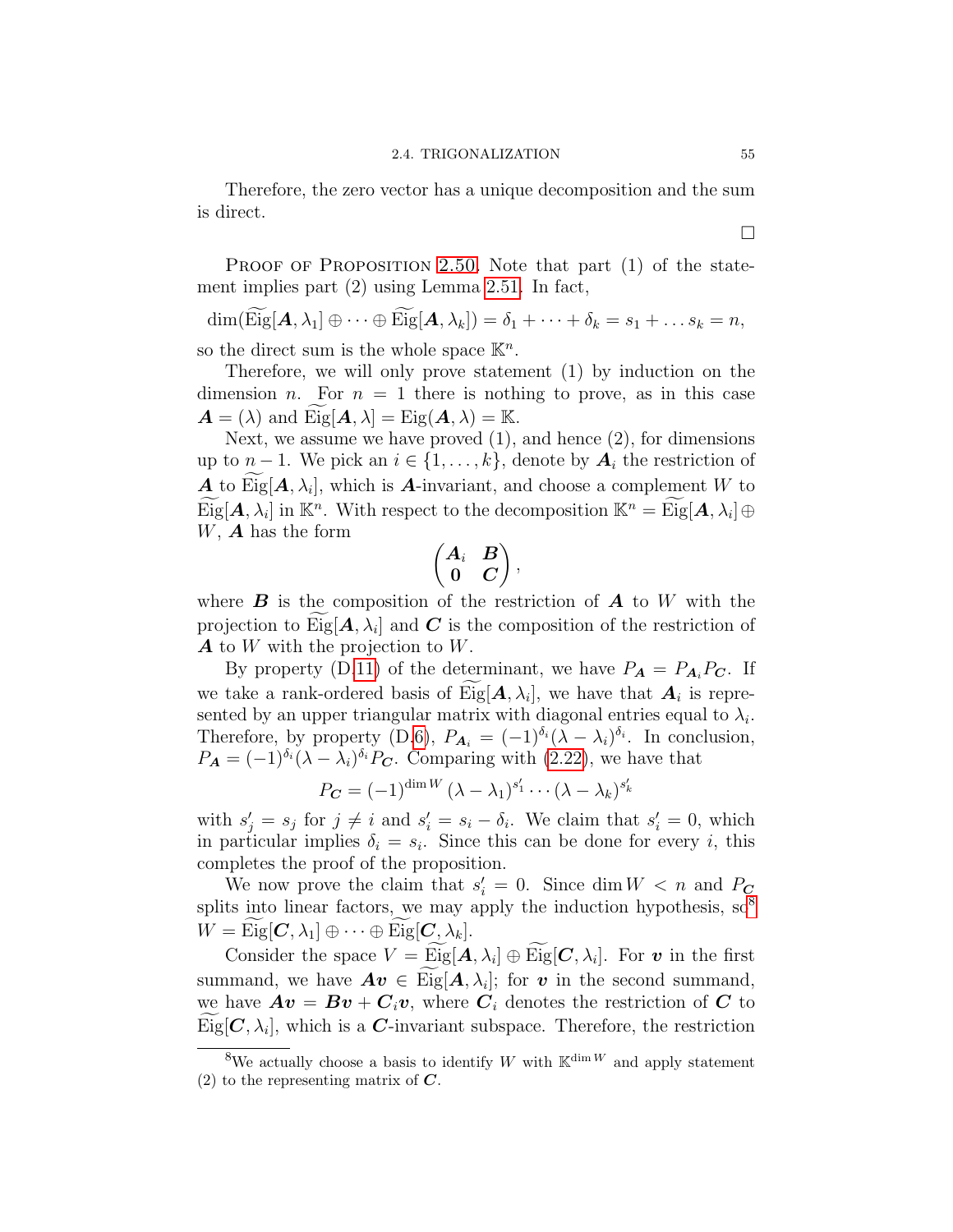<span id="page-55-3"></span> $A_V$  of A to V has the following form with respect to the decomposition:[9](#page-55-2)

$$
\begin{pmatrix} A_i & B \\ 0 & C_i \end{pmatrix}.
$$

One easily proves, by induction on  $r$ , that

$$
\left(\boldsymbol{A}_{V}-\lambda_{i}\boldsymbol{1}\right)^{r}=\begin{pmatrix}\boldsymbol{A}_{i}-\lambda_{i}\boldsymbol{1} & \boldsymbol{B} \\ \boldsymbol{0} & \boldsymbol{C}_{i}-\lambda_{i}\boldsymbol{1}\end{pmatrix}^{r}=\begin{pmatrix}\left(\boldsymbol{A}_{i}-\lambda_{i}\boldsymbol{1}\right)^{r} & \boldsymbol{B}_{r} \\ \boldsymbol{0} & \left(\boldsymbol{C}_{i}-\lambda_{i}\boldsymbol{1}\right)^{r}\end{pmatrix}
$$

for some matrix  $B_r$ . If  $v \in \text{Eig}[C, \lambda_i]$  has rank r, we then have  $(A (\lambda_i \mathbf{1})^r \mathbf{v} = \mathbf{B}_r \mathbf{v}$ . Since this is now an element of Eig $[\mathbf{A}, \lambda_i]$ , there is an s such that  $(\mathbf{A} - \lambda_i \mathbf{1})^s \mathbf{B}_r \mathbf{v} = 0$ . This means that  $(\mathbf{A} - \lambda_i \mathbf{1})^{r+s} \mathbf{v} = 0$ , i.e.,  $v \in$  Eig[ $A, \lambda_i$ ]. Finally, since Eig[ $C, \lambda_i$ ] belongs to a complement of Eig[ $\mathbf{A}, \lambda_i$ ], the only vector in their intersection is 0. We have thus proved that  $\widetilde{\mathrm{Eig}}[\mathbf{C}, \lambda_i] = 0$  and, hence, that  $s_i' = 0$ .

Another interesting consequence of part (1) of Proposition [2.50](#page-53-1) is the following result, announced in Remark [2.32.](#page-44-2)

<span id="page-55-1"></span>COROLLARY 2.52. The geometric multiplicity of every eigenvalue is less than or equal to its algebraic multiplicity.

PROOF. Since  $\text{Eig}(A, \lambda_i) \subseteq \widetilde{\text{Eig}}[A, \lambda_i]$ , we have dim  $\text{Eig}(A, \lambda_i) \leq$  $\delta_i = s_i.$  $\mathcal{L}$ .

### 2.5. Digression: The Jordan normal form

<span id="page-55-0"></span>By choosing a more suitable basis of each  $\text{Eig}[A, \lambda_i]$ , the strictly upper triangular matrix  $N$  of Theorem [2.49](#page-51-1) may be put in a "canonical" form that can be more easily dealt with.

For this we need the notion of a Jordan block (after the French mathematician CAMILLE JORDAN). For a scalar  $\lambda$  and a positive integer m, the Jordan block  $J_{\lambda,m}$  is the  $m \times m$  upper triangular matrix whose diagonal entries are equal to  $\lambda$ , the entries right above the diagonal are equal to 1, and all other entries vanish; e.g.,

$$
\boldsymbol{J}_{\lambda,1} = \begin{pmatrix} \lambda \end{pmatrix}, \quad \boldsymbol{J}_{\lambda,2} = \begin{pmatrix} \lambda & 1 \\ 0 & \lambda \end{pmatrix}, \quad \boldsymbol{J}_{\lambda,3} = \begin{pmatrix} \lambda & 1 & 0 \\ 0 & \lambda & 1 \\ 0 & 0 & \lambda \end{pmatrix},
$$

<span id="page-55-2"></span> $^{9}$ By abuse of notation, we keep writing **B**, but what appears here is actually the restriction of  $\boldsymbol{B}$  to  $\text{Eig}[\boldsymbol{C}, \lambda_i].$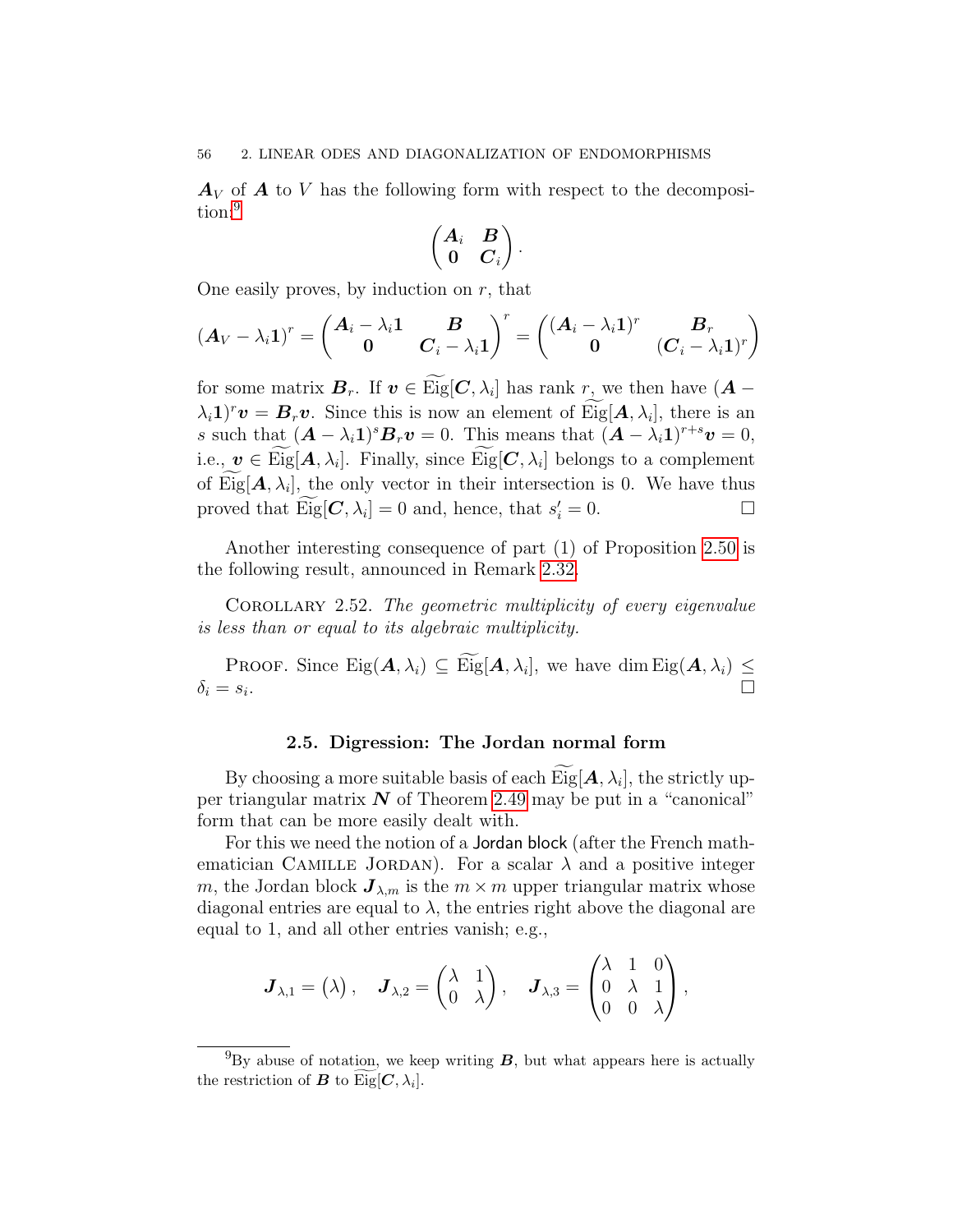<span id="page-56-1"></span>and

$$
\boldsymbol{J}_{\lambda,4} = \begin{pmatrix} \lambda & 1 & 0 & 0 \\ 0 & \lambda & 1 & 0 \\ 0 & 0 & \lambda & 1 \\ 0 & 0 & 0 & \lambda \end{pmatrix}.
$$

A Jordan matrix is a block diagonal matrix whose diagonal blocks are Jordan blocks.

THEOREM 2.53. Let  $A$  be a matrix as in Theorem [2.49.](#page-51-1) Then there is a basis in which  $\boldsymbol{A}$  is represented by a Jordan matrix. More precisely, for each eigenvalue  $\lambda_i$ , the generalized eigenspace Eig $[\mathbf{A}, \lambda_i]$  has a basis in which the restriction of  $\bf{A}$  is represented by a Jordan matrix of the form



with  $0 < m_1 \leq \cdots \leq m_k$  and  $m_1 + \cdots + m_k = s$ .

To prove the theorem, it is enough to prove the statement for each generalized eigenspace separately. By definition of generalized eigenspace, the restriction  $N_i$  of  $A - \lambda \mathbf{1}$  to Eig[ $A, \lambda_i$ ] is nilpotent. It follows that it is enough to prove the following

<span id="page-56-0"></span>**PROPOSITION** 2.54. Let N be a nilpotent operator on an n-dimensional vector space V. Then there is a basis of V in which N is represented by a Jordan matrix of the form

$$
\begin{pmatrix} \boldsymbol{J}_{0,m_1} & & \\ & \ddots & \\ & & \boldsymbol{J}_{0,m_k} \end{pmatrix},
$$

with  $0 < m_1 < \cdots < m_k$  and  $m_1 + \cdots + m_k = n$ .

To prove the proposition, we need some preliminary remarks. The first remark is that a nilpotent operator is not invertible, so it has a nonzero kernel.

We say that a vector v in V has rank  $m > 0$  if  $N^m v = 0$  but  $N^{m-1}v \neq 0$ . For a vector v of rank m we define

$$
v_j := N^{m-j}v
$$

for  $j = 1, \ldots, m$ . The vectors  $v_1, \ldots, v_m$  are called a Jordan chain (note that  $v_m = v$  and that  $v_1$  is in the kernel of N). We denote by  $Jor(v)$ their span:

$$
Jor(v) := Span{v_1, \ldots, v_m}.
$$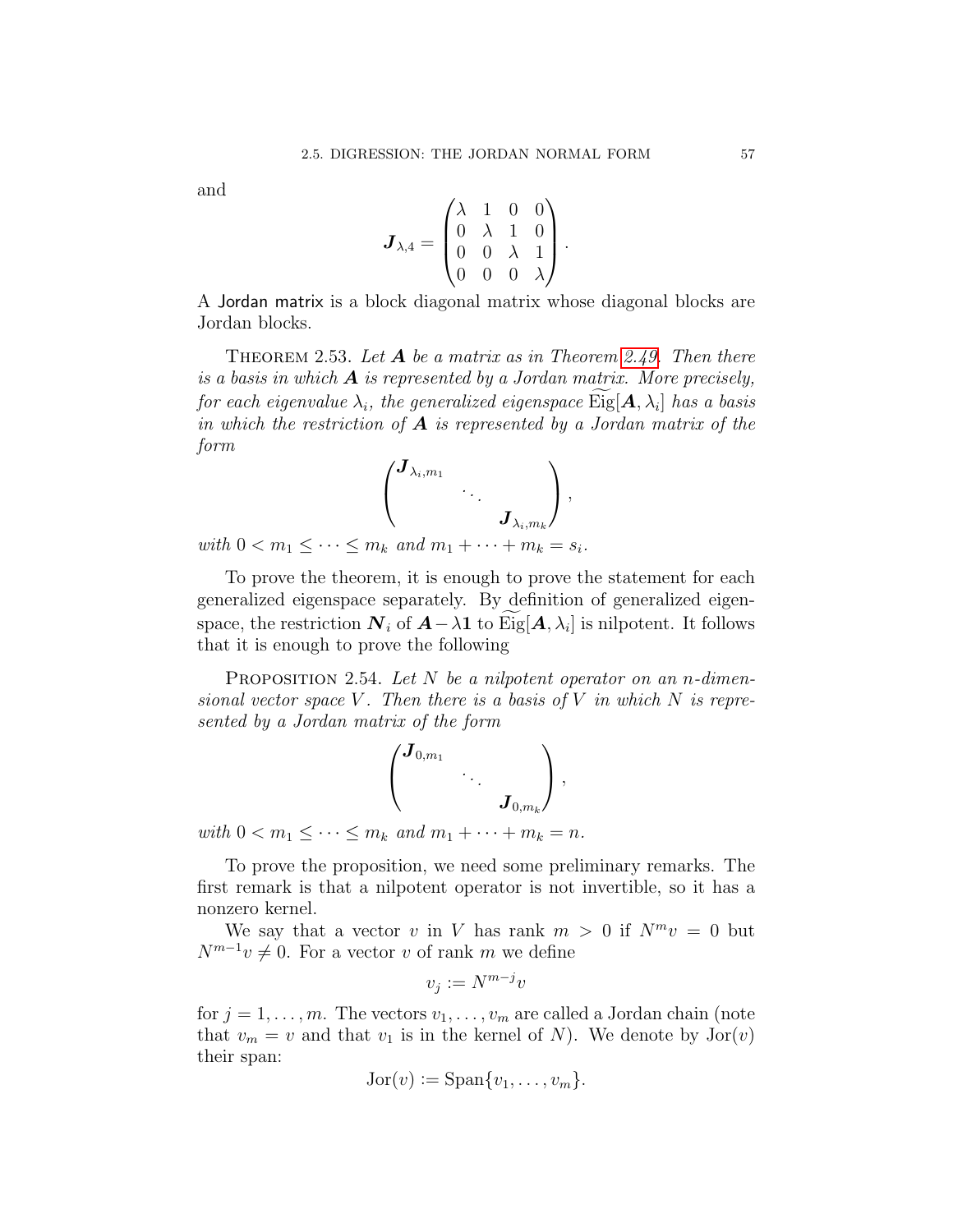### 58 2. LINEAR ODES AND DIAGONALIZATION OF ENDOMORPHISMS

The next remark is that  $Jor(v)$  is N-invariant and that the vectors  $v_1, \ldots, v_m$  form a basis. That they generate  $Jor(v)$  is obvious by definition, so we only have to check that they are linearly independent. Suppose  $\alpha^i v_i = 0$  for some scalars  $\alpha^1, \ldots, \alpha^m$ . Applying  $N^{m-1}$  to this linear combination yields  $\alpha^m N^{m-1} v = 0$ , which implies  $\alpha^m = 0$ . If we then apply  $N^{m-2}$  to the linear combination, knowing that  $\alpha^m = 0$  we get  $\alpha^{m-1}N^{m-1}v = 0$  which implies  $\alpha^{m-1} = 0$ , and so on. In particular, this shows that dim  $Jor(v) = m$ .

The final remark is that, by construction, the restriction of N to  $Jor(v)$  in the basis  $(v_1, \ldots, v_m)$  is represented by the Jordan block  $J_{0,m}$ .

The strategy to prove Proposition [2.54](#page-56-0) consists then in decomposing V into spans of Jordan chains.

Note that the vector v of rank m we started with to define  $Jor(v)$ might be in the image of N, say,  $v = Nw$ . In this case, we may extend the Jordan chain Jor(v) to the Jordan chain Jor(w)  $\supseteq$  Jor(v) (note that  $w_i = v_i$  for  $j = 1, ..., m$  and that  $w_{m+1} = w$ ). If v is not in the image of N, we say that  $v_1, \ldots, v_m$  is a maximal Jordan chain and that  $v$  is a lead vector for it. Proposition [2.54](#page-56-0) is then a consequence of the following

LEMMA 2.55. Let  $N$  be a nilpotent operator on an n-dimensional vector space V. Then there is a collection  $v_{(1)}, \ldots, v_{(k)}$  of lead vec-tors<sup>[10](#page-57-0)</sup> of ranks  $m_1, \ldots, m_k$ , respectively, such that  $V = \text{Jor}(v_{(1)}) \oplus \cdots \oplus v_{(k)}$  $Jor(v_{(k)})$ .

Note that we may arrange the lead vectors  $v_{(1)}, \ldots, v_{(k)}$  so that  $0 < m_1 \leq \cdots \leq m_k$  as in Proposition [2.54.](#page-56-0)

PROOF OF THE LEMMA. We prove the lemma by induction on the dimension n of V. If  $n = 0$ , there is nothing to prove.

Next, assume we have proved the lemma up to dimension  $n-1$ . Let  $W \subseteq V$  be the image of N. Note that W is N-invariant. By the dimension formula [\(1.4\)](#page-21-1), we have dim  $W = n - \dim \ker N < n$ , since N has nonzero kernel, so we can apply the induction assumption to W. Namely, we can find vectors  $v_{(1)}, \ldots, v_{(k)}$  in W such that  $W =$  $Jor(v_{(1)})\oplus\cdots\oplus Jor(v_{(k)})$ . (The  $v_{(i)}$ s are lead vectors in W but not in  $V.$ 

We now have two cases to consider. The first case is when  $W \cap$ ker  $N = 0$ .<sup>[11](#page-57-1)</sup> In this case  $V = W \oplus \text{ker } N$ . A basis  $(z_{(1)}, \ldots, z_{(l)})$  of ker N produces the decomposition ker  $N = \text{Jor}(z_{(1)}) \oplus \text{Jor}(z_{(l)})$  (note

<span id="page-57-0"></span><sup>&</sup>lt;sup>10</sup>We write  $v_{(i)}$  for the lead vectors and  $v_{(i),j}$  for the vectors in the corresponding Jordan chain.

<span id="page-57-1"></span><sup>&</sup>lt;sup>11</sup>This case in particular happens when  $n = 1$ .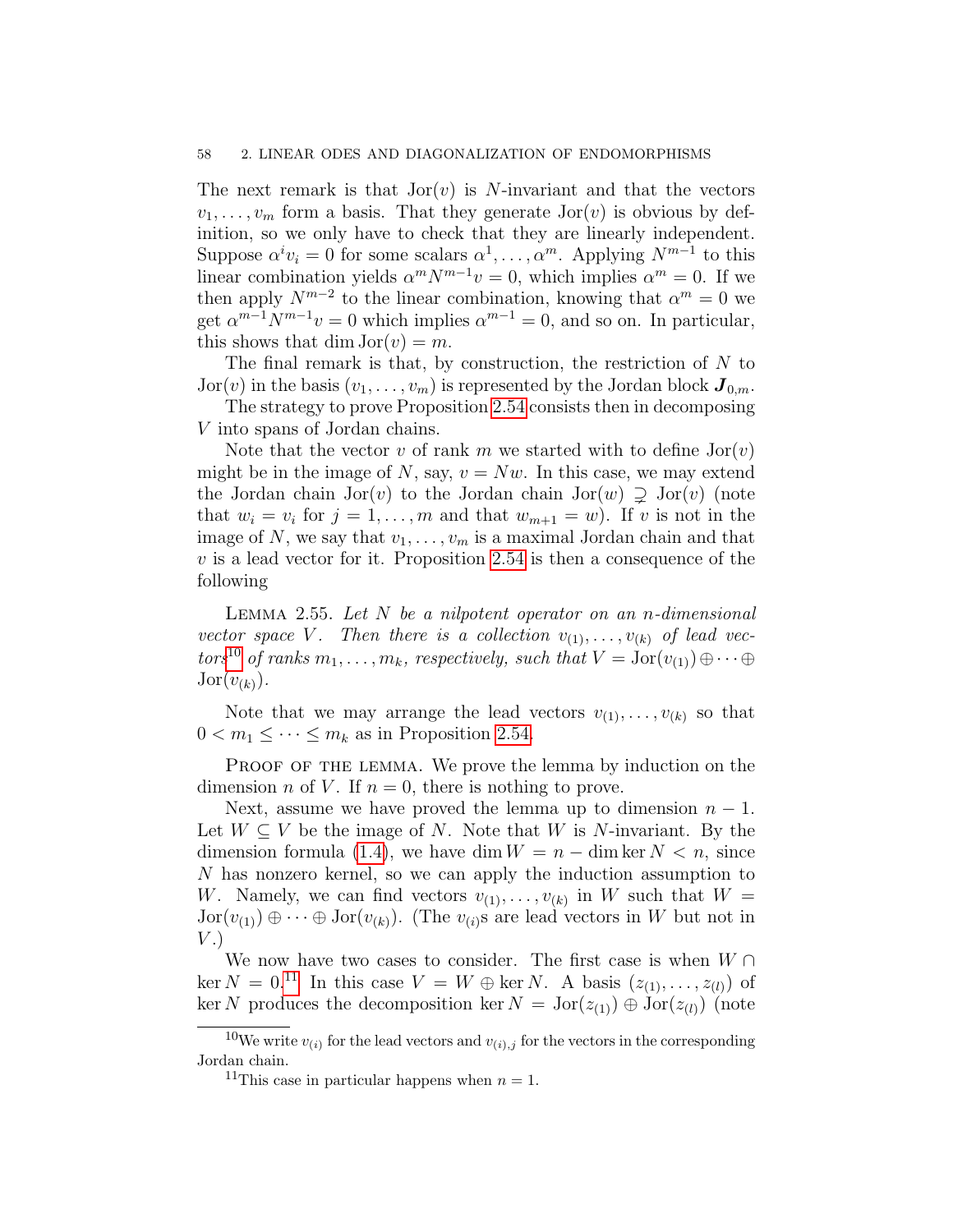that  $Jor(z_{(i)}) = \mathbb{K}z_{(i)}$ , for  $z_{(i)}$  is in the kernel of N). This concludes the proof in this case.

The other case is when  $W \cap \text{ker } N \neq 0$ . Let W' be a complement of  $W + \text{ker } N$  in V. In particular, the restriction of N to W' is injective. Therefore, we have uniquely determined  $w_{(1)}, \ldots, w_{(k)}$  in W' satisfying  $v_{(i)} = N w_{(i)}$  for  $i = 1, ..., k$ .

We claim that  $(w_{(1)}, \ldots, w_{(k)})$  is a basis of W'. This completes the proof of the lemma, since it yields the decomposition  $V = \text{Jor}(w_{(1)}) \oplus$  $\cdots \oplus \mathrm{Jor}(w_{(k)}) \oplus \mathrm{Jor}(z_{(1)}) \oplus \mathrm{Jor}(z_{(l)}),$  where  $(z_{(1)}, \ldots, z_{(l)})$  is a basis of a complement of W in  $W$  + ker N.

To prove the claim, take some  $v$  in  $W'$ . We have to show that it has a unique decomposition in  $w_{(1)}, \ldots, w_{(k)}$ . Since Nv is in W, we may expand it in the basis  $(N^{j_i}v_{(i)})_{i=1,\dots,k, j_i=0,\dots,m'_i-1}$ , where  $m'_i$  is the rank of  $v_{(i)}$  in W. Note that all these vectors but  $v_{(1)}, \ldots, v_{(k)}$  are in the image of  $N^2$ . Therefore, we have uniquely determined scalars  $\alpha^1, \ldots, \alpha^k$  and some vector w such that  $Nv = \sum_i \alpha^i v_{(i)} + N^2 w$ . Setting  $\widetilde{v} := v - \sum_i \alpha^i w_{(i)},$  we get  $N\widetilde{v} = N^2w$ , so  $\widetilde{v} - Nw \in \text{ker } N$  and hence  $\widetilde{v} \in W + \text{ker } N$ . Since however,  $\widetilde{v} \in W'$ , which is a complement of  $\widetilde{v} \in W + \text{ker } N$ . Since, however,  $\widetilde{v} \in W'$ , which is a complement of  $W + \text{ker } N$ , we get  $\widetilde{v} = 0$  and honce  $v = \sum_{n=0}^{\infty} c_n^i w_n$  $W + \text{ker } N$ , we get  $\tilde{v} = 0$  and hence  $v = \sum_i \alpha^i w_{(i)}$ .

### <span id="page-58-0"></span>Exercises for Chapter 2

- 2.1. Applying the formula  $e^{At} = S e^{S^{-1} A S t} S^{-1}$ , compute  $e^{At}$  for  $A =$  $\left(\begin{smallmatrix} 0 & 2 \\ 8 & 0 \end{smallmatrix}\right)$  using  $S = \left(\begin{smallmatrix} 1 & 1 \\ 2 & -2 \end{smallmatrix}\right)$ .
- 2.2. Let  $\mathbf{A} = \begin{pmatrix} 0 & 1 \\ -1 & 0 \end{pmatrix}$ .
	- (a) Compute  $A^n$  for all integers  $n > 0$ .

Hint: Distinguish the cases  $n$  even and  $n$  odd.

(b) Using the above result and writing the exponential series as

$$
e^{\mathbf{A}t} = \sum_{s=0}^{\infty} \frac{1}{(2s)!} t^{2s} \mathbf{A}^{2s} + \sum_{s=0}^{\infty} \frac{1}{(2s+1)!} t^{2s+1} \mathbf{A}^{2s+1},
$$

show that

$$
e^{\mathbf{A}t} = \begin{pmatrix} \cos t & \sin t \\ -\sin t & \cos t \end{pmatrix}.
$$

Hint: Use the series expansions of sin and cos.

2.3. Let  $\mathbf{A} = \begin{pmatrix} 1 & 0 \\ 0 & -1 \end{pmatrix}$  and  $\mathbf{B} = \begin{pmatrix} 0 & 1 \\ 0 & 0 \end{pmatrix}$ . Compute  $e^{\mathbf{A}t}, e^{\mathbf{B}t}, e^{\mathbf{A}t}e^{\mathbf{B}t}, e^{\mathbf{B}t}e^{\mathbf{A}t}$ , and  $e^{(A+B)t}$ . (Hint: Proceed as in the previous exercise.)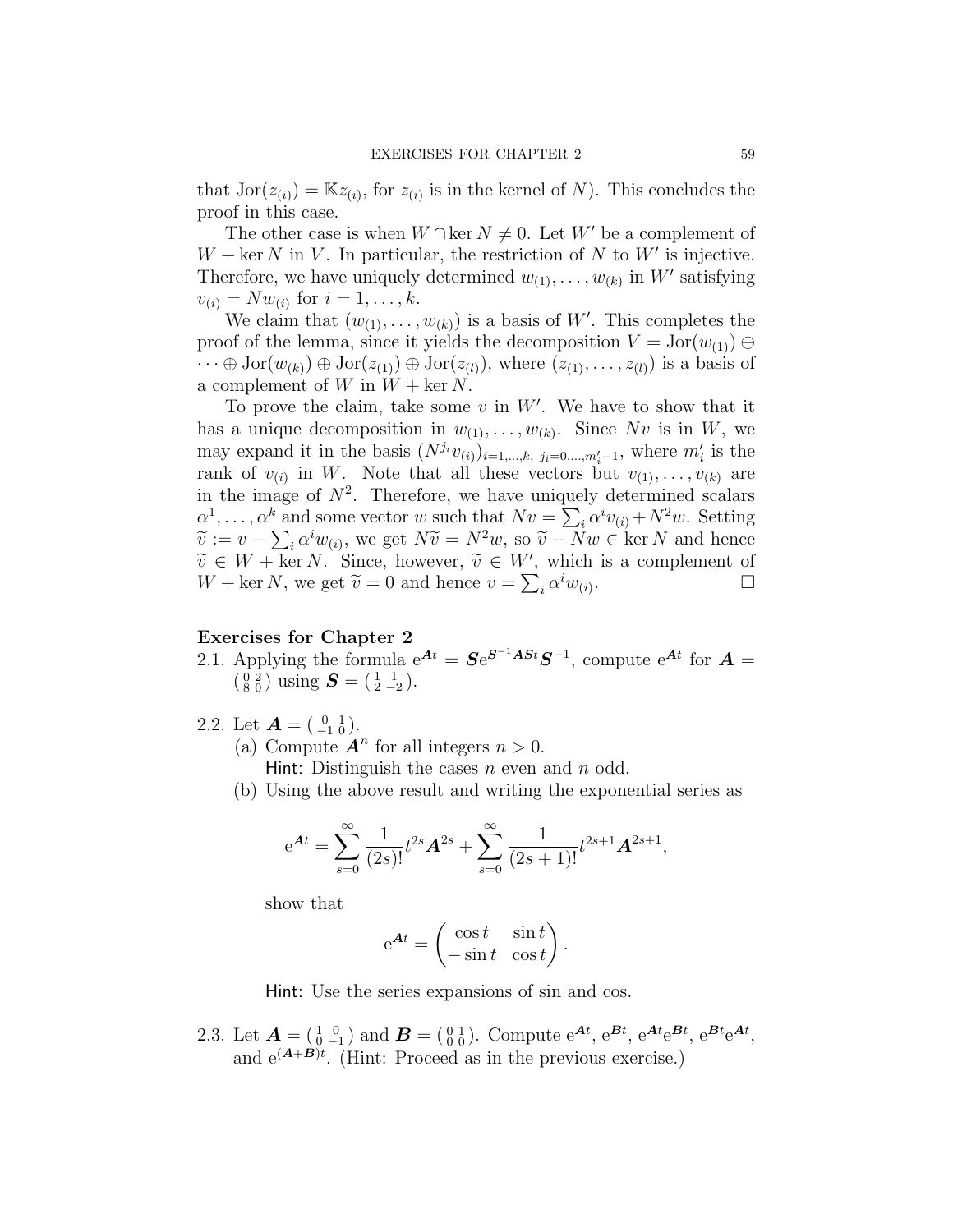### 60 2. LINEAR ODES AND DIAGONALIZATION OF ENDOMORPHISMS

2.4. Determine the characteristic polynomial of the following matrices, and find their eigenvalues and a basis of eigenvectors:

$$
\boldsymbol{A} = \begin{pmatrix} 2 & 1 \\ 1 & 2 \end{pmatrix}, \quad \boldsymbol{B} = \begin{pmatrix} 0 & 1 & 0 \\ 1 & 0 & 1 \\ 0 & 1 & 0 \end{pmatrix}, \quad \boldsymbol{C} = \begin{pmatrix} 1 & -1 & -1 \\ -1 & 3 & -1 \\ -1 & -1 & 3 \end{pmatrix}.
$$

2.5. Let  $\boldsymbol{A} =$  $\begin{pmatrix} 2 & 1 \\ 2 & 3 \end{pmatrix}$ .

- (a) Find the similarity transformation that diagonalizes  $A$ , i.e., find a matrix  $S$  such that  $S^{-1}AS = D$  is a diagonal matrix and compute  $\boldsymbol{D}$  explicitly.
- (b) Using your results just obtained, find the solution to the Cauchy problem given by

$$
\frac{\mathrm{d}\boldsymbol{x}}{\mathrm{d}t} = \boldsymbol{A}\boldsymbol{x}, \qquad \boldsymbol{x}(0) = \begin{pmatrix} 1 \\ 0 \end{pmatrix}.
$$

- 2.6. In this exercise we prove that  $P_{\mathbf{A}}(\mathbf{A}) = \mathbf{0}$  for any  $2 \times 2$  matrix, <sup>[12](#page-59-0)</sup> where  $P_{\bf{A}}(\lambda)$  is the characteristic polynomial of **A** in  $\lambda$ . For this we can proceed as follows:
	- (a) Show that for any  $2 \times 2$  matrix **A** the characteristic polynomial can be written as

$$
P_{\mathbf{A}}(\lambda) = \lambda^2 - \text{tr}(\mathbf{A})\lambda + \det(\mathbf{A}).
$$

(b) We will now interpret it as a polynomial in the matrix  $\boldsymbol{A}$ . Show that

$$
\boldsymbol{A}^2 - \text{tr}(\boldsymbol{A})\,\boldsymbol{A} + \text{det}(\boldsymbol{A})\,\boldsymbol{1} = \boldsymbol{0}.
$$

- 2.7. Let J be an endomorphism of V satisfying  $J^2 = id$ .
	- (a) Show that  $\lambda = \pm 1$  are the only possible eigenvalues of J.
	- (b) Using

$$
v = \frac{v + Jv}{2} + \frac{v - Jv}{2},
$$

show that  $J$  is diagonalizable.

<span id="page-59-0"></span> $12$ The result actually holds for matrices of any size and is known as the Cayley– Hamilton theorem.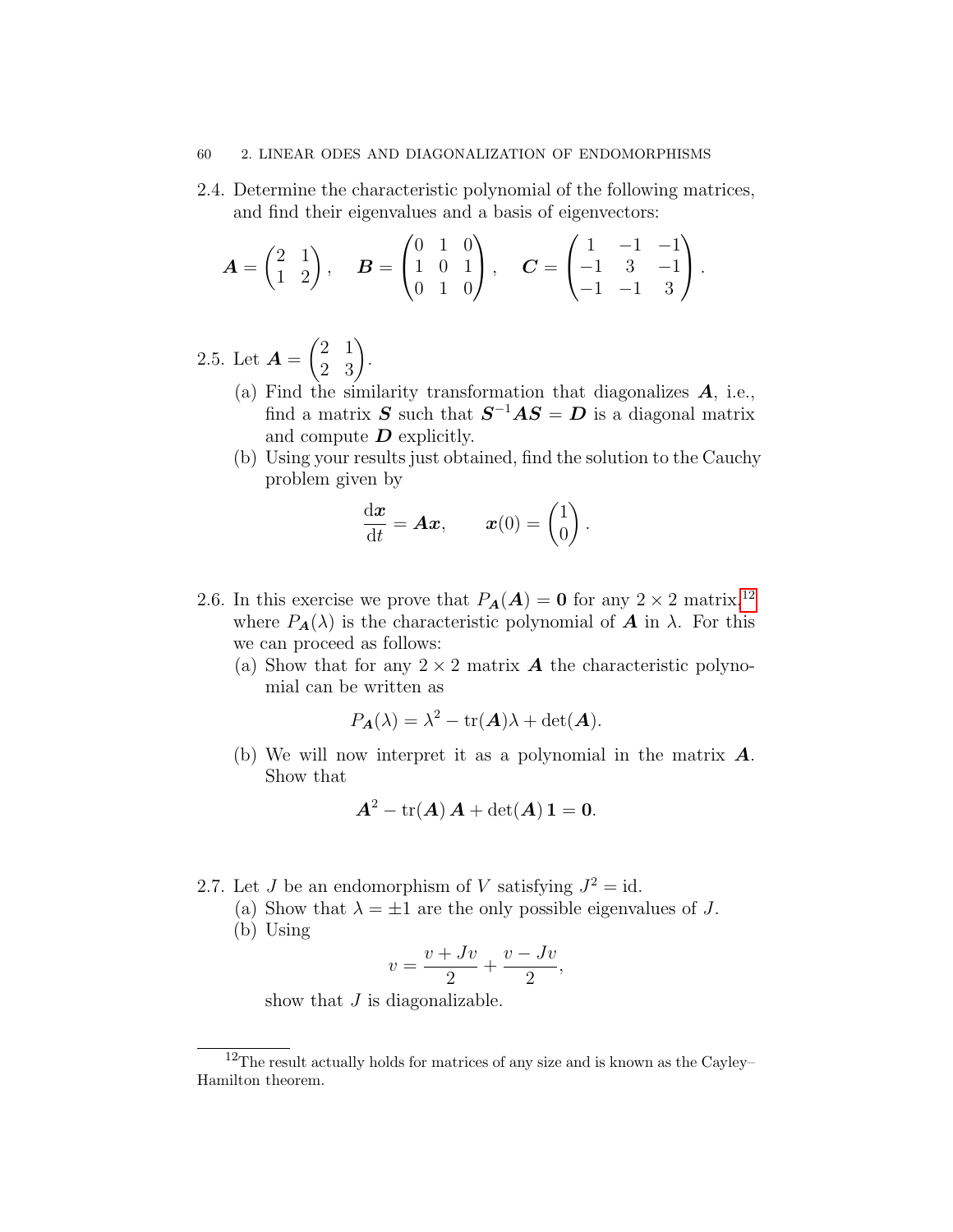2.8. Motivated by the study of the vibrating string where the endpoints are free to slide frictionless in the vertical direction, we consider the endomorphism  $F := \frac{d^2}{dx^2}$  of the vector space

$$
V := \{ \phi \in C^{\infty}([0,\ell]) \mid \phi'(0) = \phi'(\ell) = 0 \}.
$$

Find all eigenvalues of F and a corresponding linearly independent system of eigenvectors.

2.9. Let

$$
\mathbf{A} = \begin{pmatrix} 5 & -1 & -2 \\ -1 & 5 & 2 \\ 0 & 0 & 6 \end{pmatrix}.
$$

- (a) Find all eigenvalues of A.
- (b) Find linearly independent eigenvectors corresponding to all eigenvalues.
- (c) Find an invertible matrix **S** such that  $S^{-1}AS$  is upper triangular.

Hint: Find an appropriate basis for each generalized eigenspace.

- <span id="page-60-0"></span>2.10. The goal of this exercise is to show that two diagonalizable endomorphisms  $F$  and  $G$  on a vector space<sup>[13](#page-60-1)</sup>  $V$  are simultaneously diagonalizable—i.e., possess a common basis of eigenvectors—iff they commute—i.e.,  $FG = GF$ .
	- (a) Assume that  $F$  and  $G$  have a a common basis of eigenvectors. Show that they commute.
	- (b) Now assume that  $F$  and  $G$  commute.
		- (i) Show that every eigenspace of  $F$  is  $G$ -invariant.
		- (ii) Let  $(\lambda_1, \ldots, \lambda_k)$  be the pairwise distinct eigenvalues of F. Let v be an eigenvector of G with eigenvalue  $\mu$ . Let  $v = v_1 + \cdots + v_k$  be the unique decomposition of v with  $v_i \in \text{Eig}(F, \lambda_i)$ . Show that  $Gv_i = \mu v_i$  for every *i*. Hint: Use point (a) and the uniqueness of the decomposition.
		- (iii) Show that  $\text{Eig}(G,\mu) = \bigoplus_{i=1}^k (\text{Eig}(F,\lambda_i) \cap \text{Eig}(G,\mu))$ .<sup>[14](#page-60-2)</sup> Hint: Use point (b).

<span id="page-60-1"></span><sup>&</sup>lt;sup>13</sup>For notational simplicity, we assume  $V$  to be finite-dimensional.

<span id="page-60-2"></span><sup>14</sup>Some of these intersections might be the zero space.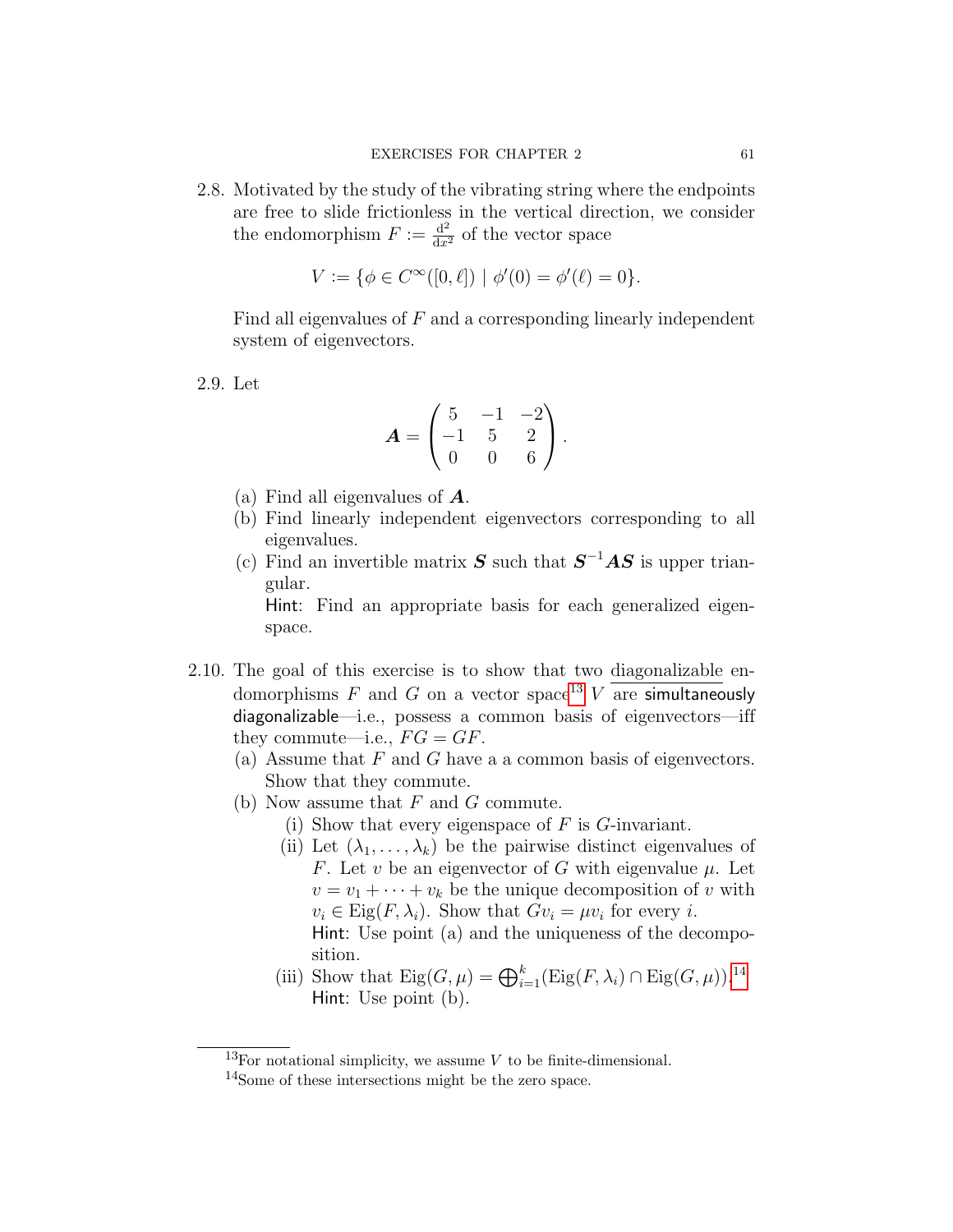### 62 2. LINEAR ODES AND DIAGONALIZATION OF ENDOMORPHISMS

(iv) Conclude that

$$
V = \bigoplus_{\substack{i=1,\ldots,k \\ j=1,\ldots,l}} \text{Eig}(F,\lambda_i) \cap \text{Eig}(G,\mu_j),
$$

where  $(\mu_1, \ldots, \mu_l)$  are the pairwise distinct eigenvalues of G.

(v) Conclude that  $F$  and  $G$  have a common basis of eigenvectors.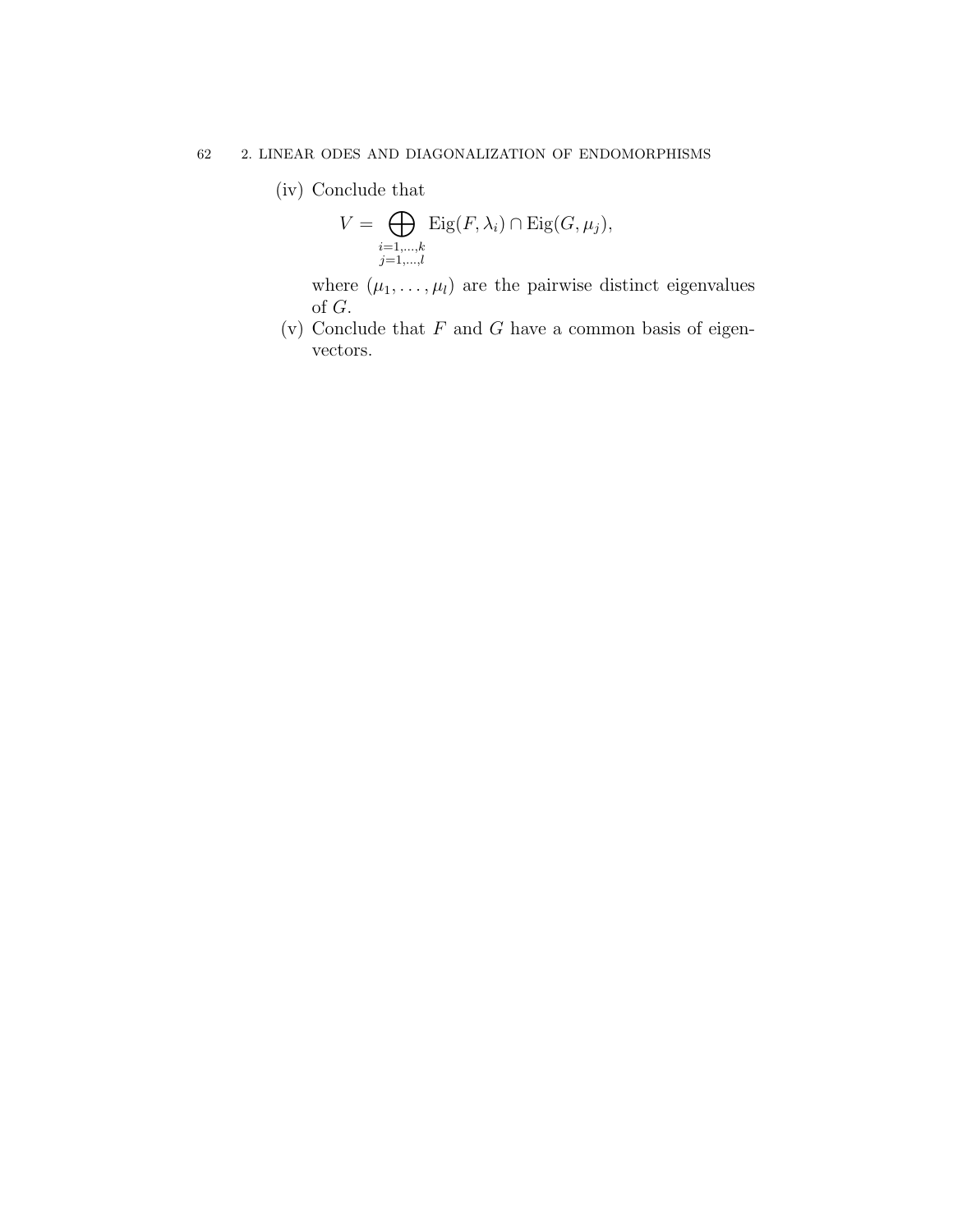### Index

<span id="page-62-0"></span>additive notation, [5](#page-4-2) automorphism, [13](#page-12-1) basis, [15](#page-14-3) change of, [20](#page-19-1) dual, [20](#page-19-1) standard, [15](#page-14-3) bidual space, [14](#page-13-4) bilinear form, [25](#page-24-5) Cauchy problem, [32,](#page-31-3) [33,](#page-32-6) [37,](#page-36-4) [38](#page-37-1) characteristic polynomial, [41,](#page-40-2) [48](#page-47-2) commuting matrices, [37](#page-36-4) complement, [9](#page-8-2) determinant, [27](#page-26-6) diagonalizable endomorphism, [48](#page-47-2) diagonalizable matrix, [40](#page-39-3) dimension, [17](#page-16-0) direct sum, [9–](#page-8-2)[11](#page-10-2) discriminant, [29](#page-28-3) dual map, [23](#page-22-4) eigenspace, [45](#page-44-3) eigenvalue, [40,](#page-39-3) [48](#page-47-2) eigenvector, [40,](#page-39-3) [48](#page-47-2) Einstein's convention, [8,](#page-7-1) [14,](#page-13-4) [21,](#page-20-3) [26](#page-25-3) endomorphism, [13](#page-12-1) field, [7](#page-6-3) generator, [16](#page-15-0) group, [5](#page-4-2) abelian, [5](#page-4-2) symmetric, [6](#page-5-3) homomorphism, [13](#page-12-1) inverse, [5](#page-4-2)

isomorphism, [13](#page-12-1) Jordan block, [56](#page-55-3) kernel, [13](#page-12-1) Kronecker delta, [20](#page-19-1) Laplace expansion, [28](#page-27-3) Leibniz formula, [28](#page-27-3) linear map, [12](#page-11-4) linearly independent vectors, [16](#page-15-0) map canonical, [21](#page-20-3) dual, [15](#page-14-3) matrix (bilinear form) representing, [25](#page-24-5) (linear map) representing, [21](#page-20-3) congruent, [26](#page-25-3) diagonalizable, [39](#page-38-2) entry of a, [21](#page-20-3) equivalent, [24](#page-23-2) inverse, [28](#page-27-3) Jordan, [57](#page-56-1) similar, [25](#page-24-5) square, [25](#page-24-5) matrix exponential, [36](#page-35-3) multiplicity algebraic, [43](#page-42-1) geometric, [45](#page-44-3) neutral element, [5](#page-4-2) nilpotent operator, [53](#page-52-1) operator, [13](#page-12-1) linear, [13](#page-12-1) permutation, [6](#page-5-3) projection, [15](#page-14-3)